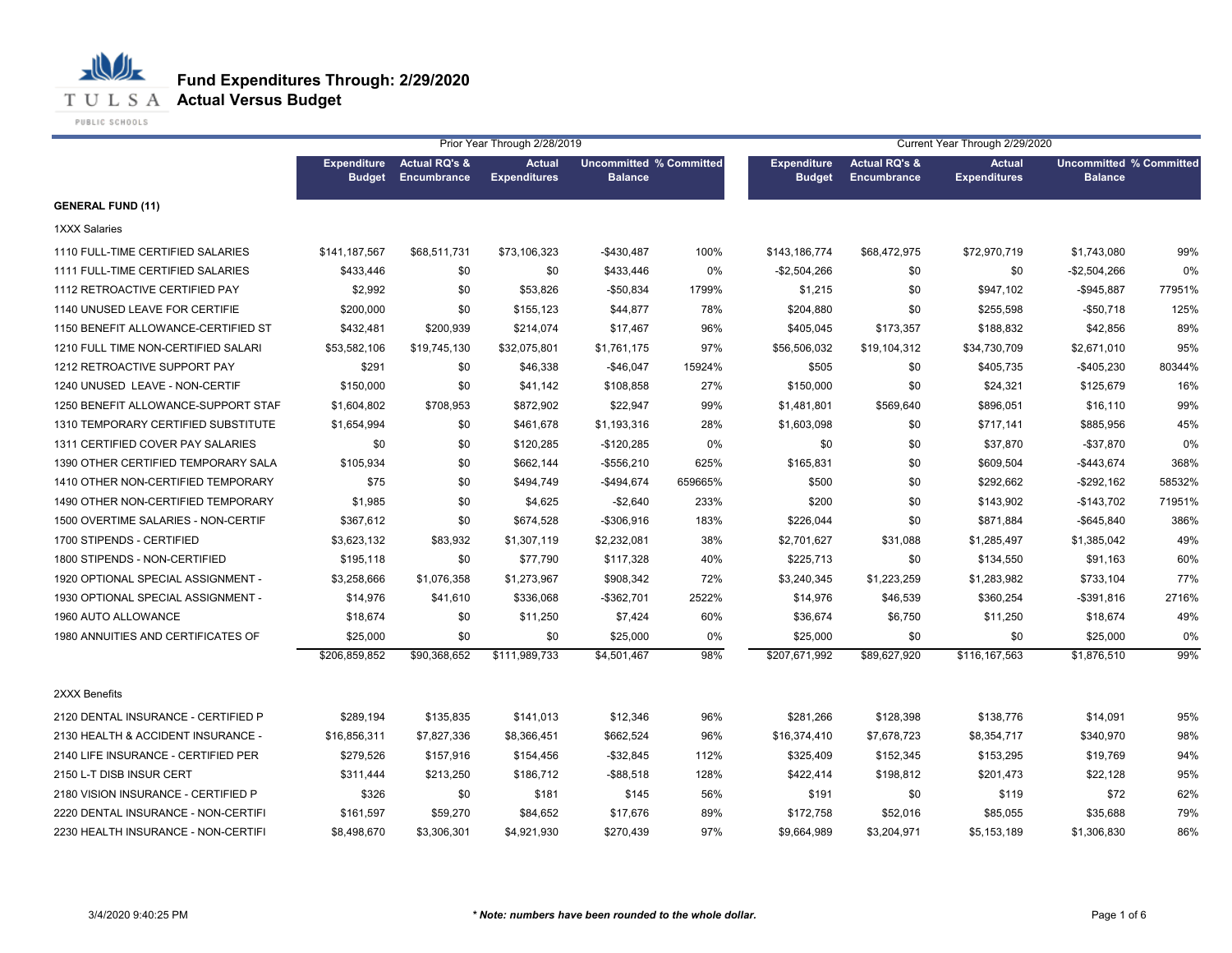**T U L S A Actual Versus Budget** 

PUBLIC SCHOOLS

|                                                  |                                     |                                         | Prior Year Through 2/28/2019         |                                                  |       |                                     |                                         | Current Year Through 2/29/2020 | <b>Actual</b><br><b>Uncommitted % Committed</b><br><b>Balance</b> |      |  |
|--------------------------------------------------|-------------------------------------|-----------------------------------------|--------------------------------------|--------------------------------------------------|-------|-------------------------------------|-----------------------------------------|--------------------------------|-------------------------------------------------------------------|------|--|
|                                                  | <b>Expenditure</b><br><b>Budget</b> | <b>Actual RQ's &amp;</b><br>Encumbrance | <b>Actual</b><br><b>Expenditures</b> | <b>Uncommitted % Committed</b><br><b>Balance</b> |       | <b>Expenditure</b><br><b>Budget</b> | <b>Actual RQ's &amp;</b><br>Encumbrance | <b>Expenditures</b>            |                                                                   |      |  |
| <b>GENERAL FUND (11)</b>                         |                                     |                                         |                                      |                                                  |       |                                     |                                         |                                |                                                                   |      |  |
| 2240 LIFE INSURANCE - NON-CERTIFIED              | \$106,839                           | \$45,124                                | \$62,093                             | $-$379$                                          | 100%  | \$126,936                           | \$39,659                                | \$65,311                       | \$21,966                                                          | 83%  |  |
| 2250 L-T DISB INSUR                              | \$115,825                           | \$62,735                                | \$74,293                             | $-$21,203$                                       | 118%  | \$161,526                           | \$51,732                                | \$85,181                       | \$24,612                                                          | 85%  |  |
| 2310 FICA - EMPLOYER'S CONTRIBUTION              | \$8,625,190                         | \$4,210,652                             | \$4,551,507                          | $-$136,969$                                      | 102%  | \$9,393,907                         | \$3,915,699                             | \$4,613,355                    | \$864,853                                                         | 91%  |  |
| 2320 MEDICARE - EMPLOYER'S CONTRIBU              | \$1,889,038                         | \$983,870                               | \$1,072,869                          | $-$167,700$                                      | 109%  | \$2,014,262                         | \$912,809                               | \$1,091,270                    | \$10,183                                                          | 99%  |  |
| 2410 FICA - EMPLOYER'S CONTRIBUTION              | \$3,182,408                         | \$1,203,226                             | \$2,013,958                          | $-$ \$34,776                                     | 101%  | \$3,454,114                         | \$1,114,003                             | \$2,247,172                    | \$92,940                                                          | 97%  |  |
| 2420 MEDICARE - EMPLOYER'S CONTRIBU              | \$719,443                           | \$286,707                               | \$488,943                            | $-$56,207$                                       | 108%  | \$801,066                           | \$259,281                               | \$532,851                      | \$8,935                                                           | 99%  |  |
| 2510 DISTRICT PAID RETIREMENT                    | \$1,022,400                         | \$370,707                               | \$620,616                            | \$31,078                                         | 97%   | \$1,079,524                         | \$431,010                               | \$708,205                      | $-$59,691$                                                        | 106% |  |
| 2520 RETIREMENT - FEDERAL MATCHING               | \$765,676                           | \$0                                     | \$594,644                            | \$171,031                                        | 78%   | \$1,031,997                         | \$0                                     | \$596,062                      | \$435,935                                                         | 58%  |  |
| 2530 RETIREMENT - EMPLOYER'S CONTRI              | \$14,041,950                        | \$6,947,921                             | \$7,548,678                          | -\$454,650                                       | 103%  | \$14,880,098                        | \$6,482,255                             | \$7,618,743                    | \$779,100                                                         | 95%  |  |
| 2610 RETIREMENT - DISTRICT PAID NON              | \$179,752                           | \$27,394                                | \$111,972                            | \$40,387                                         | 78%   | \$196,586                           | \$16,256                                | \$116,116                      | \$64,214                                                          | 67%  |  |
| 2620 RETIREMENT - FEDERAL MATCHING               | \$126,380                           | \$0                                     | \$89,995                             | \$36,385                                         | 71%   | \$163,857                           | \$0                                     | \$115,437                      | \$48,420                                                          | 70%  |  |
| 2630 RETIREMENT - EMPLOYER'S CONTRI              | \$2,149,762                         | \$893,760                               | \$1,351,817                          | $-$95,815$                                       | 104%  | \$2,397,246                         | \$800,898                               | \$1,494,076                    | \$102,272                                                         | 96%  |  |
| 2710 UNEMPLOYMENT COMPENSATION - CE              | \$300,000                           | \$2,500                                 | \$44,291                             | \$253,209                                        | 16%   | \$300,000                           | \$0                                     | \$64,974                       | \$235,026                                                         | 22%  |  |
| 2810 UNEMPLOYMENT COMPENSATION - NO              | \$100,000                           | \$0                                     | \$14,071                             | \$85,929                                         | 14%   | \$100,000                           | \$0                                     | \$58,762                       | \$41,238                                                          | 59%  |  |
|                                                  | \$59,721,732                        | \$26,734,504                            | \$32,495,142                         | \$492,086                                        | 99%   | \$63,342,557                        | \$25,438,865                            | \$33,494,140                   | \$4,409.552                                                       | 93%  |  |
| 3XXX Purchased Professional & Technical Services |                                     |                                         |                                      |                                                  |       |                                     |                                         |                                |                                                                   |      |  |
| 3100 OFFICIAL/ADMINISTRATIVE SERVIC              | \$697,031                           | \$195,932                               | \$322,535                            | \$178,564                                        | 74%   | \$616,161                           | \$215,170                               | \$266,659                      | \$134,333                                                         | 78%  |  |
| 3120 MANAGEMENT SERVICES                         | \$11,200                            | \$2,100                                 | \$9,100                              | \$0                                              | 100%  | \$0                                 | \$0                                     | \$0                            | \$0                                                               | 0%   |  |
| 3200 PROFESSIONAL-EDUCATION SERVICE              | \$9,522,179                         | \$3,713,277                             | \$3,961,357                          | \$1,847,545                                      | 81%   | \$10,096,373                        | \$2,808,715                             | \$5,374,818                    | \$1,912,840                                                       | 81%  |  |
| 3220 INSTRUCTIONAL SERVICES                      | \$0                                 | \$0                                     | \$2,045                              | $-$2,045$                                        | $0\%$ | \$5,000                             | \$0                                     | \$5,000                        | \$0                                                               | 100% |  |
| 3310 ACCOUNTING SERVICES                         | \$195,000                           | \$27,750                                | \$0                                  | \$167,250                                        | 14%   | \$159,000                           | \$27,500                                | \$0                            | \$131,500                                                         | 17%  |  |
| 3320 ARCHITECTURAL SERVICES                      | \$0                                 | \$500                                   | \$1,500                              | $-$2,000$                                        | 0%    | \$0                                 | \$0                                     | \$0                            | \$0                                                               | 0%   |  |
| 3360 MEDICAL SERVICES                            | \$577,660                           | \$221,362                               | \$148,840                            | \$207,458                                        | 64%   | \$397,016                           | \$113,482                               | \$50,058                       | \$233,476                                                         | 41%  |  |
| 3370 OTHER PROFESSIONAL SERVICES                 | \$882,897                           | \$64,844                                | \$469,031                            | \$349,022                                        | 60%   | \$717,176                           | \$216,274                               | \$332,484                      | \$168,418                                                         | 77%  |  |
| 3420 DATA PROCESSING SERVICES                    | \$14,000                            | \$3,897                                 | \$3,903                              | \$6,200                                          | 56%   | \$17,000                            | \$11,891                                | \$5,109                        | \$0                                                               | 100% |  |
| 3430 OFFICIALS                                   | \$136,740                           | \$3,466                                 | \$106,783                            | \$26,491                                         | 81%   | \$136,740                           | \$16,742                                | \$101,522                      | \$18,477                                                          | 86%  |  |
| 3440 SECURITY SERVICES                           | \$41,338                            | \$0                                     | \$0                                  | \$41,338                                         | $0\%$ | \$41,665                            | \$0                                     | \$0                            | \$41,665                                                          | 0%   |  |
| 3460 OTHER TECHNICAL SERVICES                    | \$951,829                           | \$357,491                               | \$237,924                            | \$356,414                                        | 63%   | \$646,644                           | \$192,983                               | \$290,390                      | \$163,270                                                         | 75%  |  |
| 3510 CIVIL LITIGATION-PLAINTIFF                  | \$8,000                             | \$3,404                                 | \$2,364                              | \$2,232                                          | 72%   | \$8,000                             | \$2,941                                 | \$32,059                       | $-$27,000$                                                        | 438% |  |
| 3520 CIVIL LITIGATION-DEFENDANT                  | \$12,000                            | \$20,094                                | \$2,406                              | $-$10,500$                                       | 188%  | \$12,000                            | \$9,949                                 | \$12,551                       | $-$10,500$                                                        | 188% |  |
| 3530 CONTRACT SVCS: DRAFT & REVIEW               | \$64,313                            | \$4,128                                 | \$1,872                              | \$58,313                                         | 9%    | \$64,313                            | \$5,870                                 | \$130                          | \$58,313                                                          | 9%   |  |
| 3540 LEGAL-BOARD REPRESENTATION                  | \$19,000                            | \$6,259                                 | \$24,741                             | $-$12,000$                                       | 163%  | \$19,000                            | \$15,727                                | \$15,273                       | $-$12,000$                                                        | 163% |  |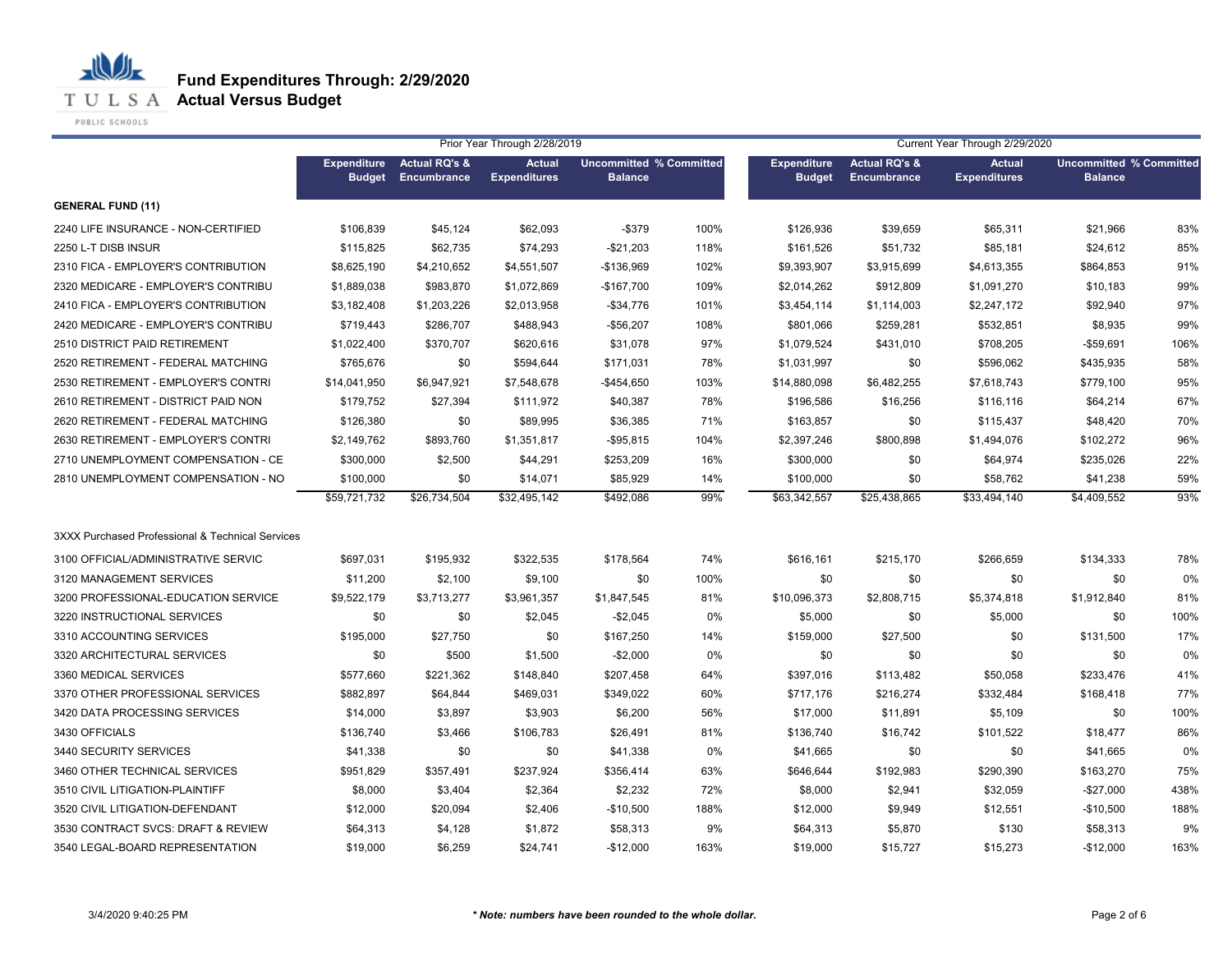

**T U L S A Actual Versus Budget** 

PUBLIC SCHOOLS

|                                         |                                     |                                         | Prior Year Through 2/28/2019         |                                                  |      |                                     |                                         | Current Year Through 2/29/2020 | <b>Actual</b><br><b>Uncommitted % Committed</b><br><b>Balance</b> |       |
|-----------------------------------------|-------------------------------------|-----------------------------------------|--------------------------------------|--------------------------------------------------|------|-------------------------------------|-----------------------------------------|--------------------------------|-------------------------------------------------------------------|-------|
|                                         | <b>Expenditure</b><br><b>Budget</b> | <b>Actual RQ's &amp;</b><br>Encumbrance | <b>Actual</b><br><b>Expenditures</b> | <b>Uncommitted % Committed</b><br><b>Balance</b> |      | <b>Expenditure</b><br><b>Budget</b> | <b>Actual RQ's &amp;</b><br>Encumbrance | <b>Expenditures</b>            |                                                                   |       |
| <b>GENERAL FUND (11)</b>                |                                     |                                         |                                      |                                                  |      |                                     |                                         |                                |                                                                   |       |
| 3550 DUE PROCESS                        | \$22,050                            | \$32,189                                | \$3,312                              | $-$13,450$                                       | 161% | \$21,550                            | \$32,527                                | \$2,473                        | $-$13,450$                                                        | 162%  |
| 3560 EMPLOYMENT LAW                     | \$83,425                            | \$35,091                                | \$19,409                             | \$28,925                                         | 65%  | \$71,270                            | \$44,774                                | \$9,726                        | \$16,770                                                          | 76%   |
| 3570 OTHER LEGAL SERVICES               | \$85,987                            | \$49,580                                | \$49,653                             | $-$13,245$                                       | 115% | \$85,987                            | \$26,353                                | \$46,647                       | \$12,987                                                          | 85%   |
| 3580 LEGAL-GENERAL LEGAL ADVICE         | \$49,000                            | \$0                                     | \$0                                  | \$49,000                                         | 0%   | \$49,000                            | \$0                                     | \$0                            | \$49,000                                                          | 0%    |
| 3590 PROFESSIONAL EMPLOYEE TRAINING     | \$0                                 | \$0                                     | \$0                                  | \$0                                              | 0%   | \$7,489,499                         | \$2,854,807                             | \$2,758,924                    | \$1,875,768                                                       | 75%   |
| 3600 PROFESSIONAL EMPLOYEE TRAINING     | \$8,557,348                         | \$3,582,063                             | \$2,950,003                          | \$2,025,282                                      | 76%  | \$67,428                            | \$218,848                               | \$337,565                      | $-$488,986$                                                       | 825%  |
|                                         | \$21,930,997                        | \$8,323,425                             | \$8,316,778                          | \$5,290,794                                      | 76%  | \$20,720,821                        | \$6,814,552                             | \$9,641,388                    | \$4,264,881                                                       | 79%   |
| <b>4XXX Purchased Property Services</b> |                                     |                                         |                                      |                                                  |      |                                     |                                         |                                |                                                                   |       |
| 4111 WATER/SEWER SERVICES (NON-EMER     | \$1,431,269                         | \$404,717                               | \$995,181                            | \$31,370                                         | 98%  | \$1,615,769                         | \$273,139                               | \$1,241,927                    | \$100,702                                                         | 94%   |
| 4250 LAUNDRY SERVICES                   | \$10,250                            | \$6,580                                 | \$3,420                              | \$250                                            | 98%  | \$10,250                            | \$8,037                                 | \$1,964                        | \$250                                                             | 98%   |
| 4260 LAWN-CARE SERVICES                 | \$21,700                            | \$0                                     | \$1,500                              | \$20,200                                         | 7%   | \$26,005                            | \$0                                     | \$0                            | \$26,005                                                          | 0%    |
| 4300 REPAIRS AND MAINTENANCE SERVIC     | \$24,606                            | \$3,037                                 | \$6,798                              | \$14,771                                         | 40%  | \$64,515                            | \$3,030                                 | \$24,810                       | \$36,675                                                          | 43%   |
| 4320 COMPUTER SERVICE                   | \$986,866                           | \$10,654                                | \$862,679                            | \$113,533                                        | 88%  | \$1,022,817                         | \$15,900                                | \$967,079                      | \$39,838                                                          | 96%   |
| 4360 REP/MAINT OFFICE MACHINE SVCS      | \$7,000                             | \$0                                     | \$3,570                              | \$3,430                                          | 51%  | \$8,472                             | \$0                                     | \$3,330                        | \$5,142                                                           | 39%   |
| 4380 OTHER BUILDING SERVICES            | \$720                               | \$655                                   | \$485                                | $-$ \$420                                        | 158% | \$720                               | \$1,170                                 | \$0                            | $-$450$                                                           | 163%  |
| 4390 OTHER EQUIPMENT AND VEHICLE SE     | \$88,559                            | \$29,727                                | \$45,603                             | \$13,228                                         | 85%  | \$104,559                           | \$42,761                                | \$45,598                       | \$16,201                                                          | 85%   |
| 4392 OTHER EQUIPMENT AND VEHICLE SE     | \$0                                 | \$0                                     | \$0                                  | \$0                                              | 0%   | \$820                               | \$0                                     | \$195                          | \$625                                                             | 24%   |
| 4400 RENTAL OR LEASE SERVICES           | \$256,858                           | \$185,780                               | \$0                                  | \$71,078                                         | 72%  | \$181,678                           | \$185,500                               | \$280                          | $-$4,102$                                                         | 102%  |
| 4420 EQUIPMENT AND VEHICLE SERVICES     | \$13,999                            | \$0                                     | \$270                                | \$13,729                                         | 2%   | \$0                                 | \$0                                     | \$0                            | \$0                                                               | 0%    |
| 4421 TPS TRANSPORTATION                 | \$485,586                           | \$41,331                                | $-$5,209$                            | \$449,464                                        | 7%   | \$888,066                           | \$38,147                                | -\$46,105                      | \$896,024                                                         | $-1%$ |
| 4430 LAND AND BUILDING SERVICES         | \$0                                 | \$0                                     | \$0                                  | \$0                                              | 0%   | \$65,000                            | \$30,000                                | \$0                            | \$35,000                                                          | 46%   |
| 4440 SOFTWARE SERVICES                  | \$190                               | \$0                                     | \$0                                  | \$190                                            | 0%   | \$0                                 | \$0                                     | \$0                            | \$0                                                               | 0%    |
| 4490 OTHER RENTAL OR LEASE SERVICES     | \$1,000                             | \$0                                     | \$273                                | \$727                                            | 27%  | \$500                               | \$0                                     | \$200                          | \$300                                                             | 40%   |
| 4500 CONSTRUCTION SERVICES              | \$4,820                             | \$34,576                                | \$4,320                              | $-$34,076$                                       | 807% | \$14,700                            | \$10,096                                | \$0                            | \$4,604                                                           | 69%   |
|                                         | \$3,333,422                         | \$717,058                               | \$1,918,890                          | \$697,475                                        | 79%  | \$4,003,872                         | \$607,780                               | \$2,239,277                    | \$1,156,815                                                       | 71%   |
| 5XXX Other Purchased Services           |                                     |                                         |                                      |                                                  |      |                                     |                                         |                                |                                                                   |       |
| 5130 STUDENT TRANSPORTATION SERVICE     | \$43,478                            | \$7,679                                 | \$11,442                             | \$24,357                                         | 44%  | \$33,946                            | \$12,553                                | \$4,460                        | \$16,934                                                          | 50%   |
| 5150 STUDENT OUT OF DIST TRVL - LOG     | \$3,933                             | \$0                                     | \$718                                | \$3,215                                          | 18%  | \$3,311                             | \$4,331                                 | \$7,456                        | $-$ \$8,475                                                       | 356%  |
| 5160 STUDENT OUT OF DIST TRVL -MEAL     | \$3,900                             | \$2,400                                 | \$993                                | \$507                                            | 87%  | \$3,400                             | \$136                                   | \$0                            | \$3,264                                                           | 4%    |
| 5220 LIABILITY INSURANCE                | \$214,859                           | \$2,000                                 | \$212,849                            | \$10                                             | 100% | \$218,161                           | \$0                                     | \$218,161                      | \$0                                                               | 100%  |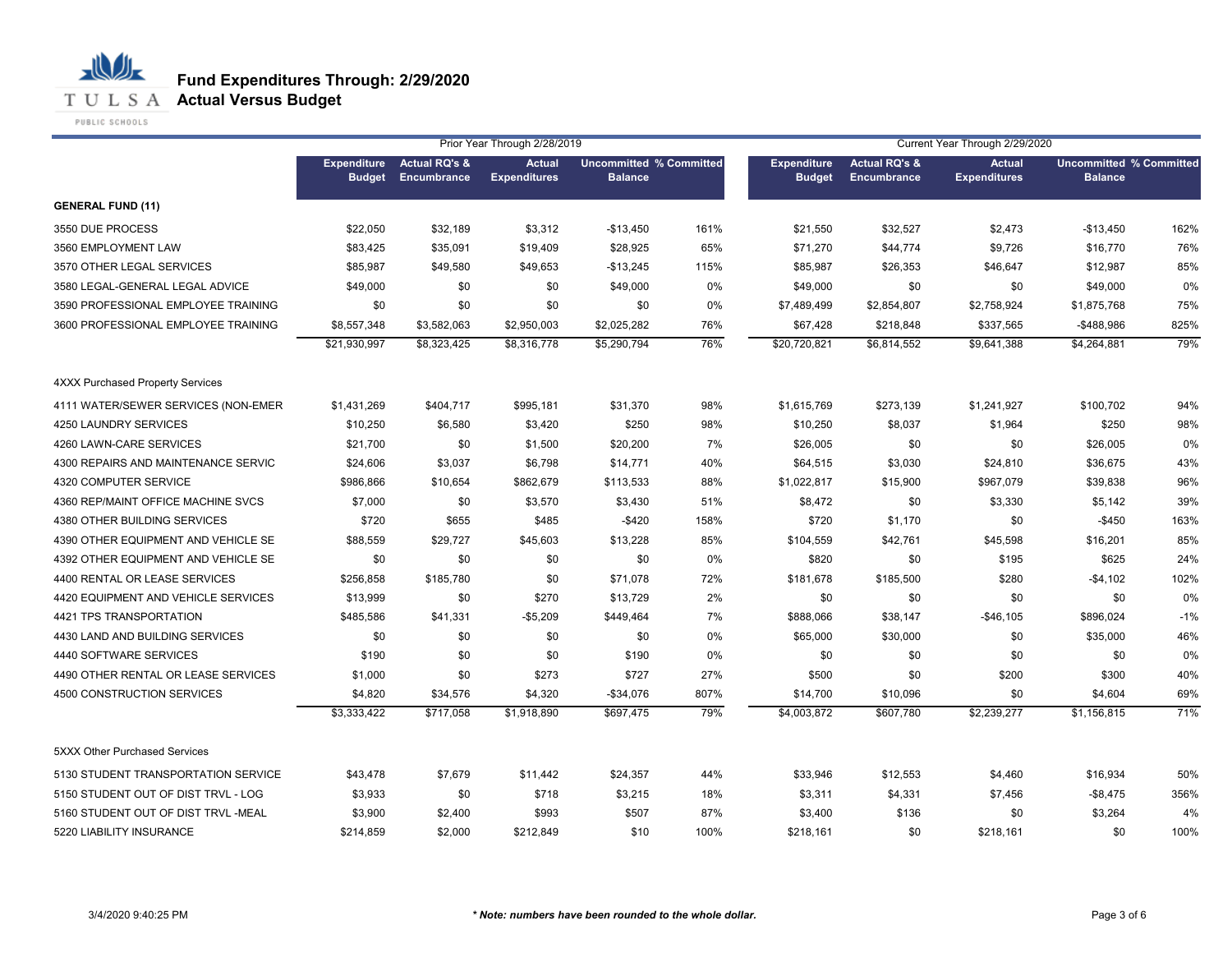**T U L S A Actual Versus Budget** 

PUBLIC SCHOOLS

|                                     |                                     |                                         | Prior Year Through 2/28/2019         |                                                  |         |                                     |                                         | Current Year Through 2/29/2020<br><b>Uncommitted % Committed</b> |                |          |  |
|-------------------------------------|-------------------------------------|-----------------------------------------|--------------------------------------|--------------------------------------------------|---------|-------------------------------------|-----------------------------------------|------------------------------------------------------------------|----------------|----------|--|
|                                     | <b>Expenditure</b><br><b>Budget</b> | <b>Actual RQ's &amp;</b><br>Encumbrance | <b>Actual</b><br><b>Expenditures</b> | <b>Uncommitted % Committed</b><br><b>Balance</b> |         | <b>Expenditure</b><br><b>Budget</b> | <b>Actual RQ's &amp;</b><br>Encumbrance | <b>Actual</b><br><b>Expenditures</b>                             | <b>Balance</b> |          |  |
| <b>GENERAL FUND (11)</b>            |                                     |                                         |                                      |                                                  |         |                                     |                                         |                                                                  |                |          |  |
| 5240 VEHICLE INSURANCE-STUDENT TRAN | \$727                               | \$0                                     | \$0                                  | \$727                                            | 0%      | \$0                                 | \$0                                     | \$0                                                              | \$0            | 0%       |  |
| 5250 SURETY BONDS                   | \$18,154                            | \$0                                     | \$18,129                             | \$25                                             | 100%    | \$19,215                            | \$0                                     | \$19,215                                                         | \$0            | 100%     |  |
| 5290 OTHER INSURANCE SERVICES       | \$775,448                           | \$30,512                                | \$355,112                            | \$389,825                                        | 50%     | \$789,308                           | \$30,088                                | \$369,396                                                        | \$389,825      | 51%      |  |
| 5300 COMMUNICATION SERVICES         | \$107,944                           | \$17,550                                | \$33,632                             | \$56,761                                         | 47%     | \$53,116                            | \$3,851                                 | \$17,329                                                         | \$31,936       | 40%      |  |
| 5310 POSTAGE SERVICES               | \$99,090                            | \$81,316                                | \$8,529                              | \$9,245                                          | 91%     | \$95,382                            | \$77,864                                | \$8,434                                                          | \$9,083        | 90%      |  |
| 5315 COURIER SERVICES               | \$6,000                             | \$2,002                                 | \$1,998                              | \$2,000                                          | 67%     | \$4,000                             | \$1,705                                 | \$2,295                                                          | \$0            | 100%     |  |
| 5320 TELEPHONE OR TELEGRAPH SERVICE | \$215,750                           | \$115,569                               | \$89,531                             | \$10,650                                         | 95%     | \$200,000                           | \$93,985                                | \$106,015                                                        | \$0            | 100%     |  |
| 5340 MOBILE COMM DEVICES            | \$115,622                           | \$62,106                                | \$54,210                             | $-$ \$695                                        | 101%    | \$103,624                           | \$55,234                                | \$49,748                                                         | $-$1,358$      | 101%     |  |
| 5350 IPAD SERVICE AGREEMENT         | \$52,455                            | \$30,439                                | \$21,657                             | \$359                                            | 99%     | \$43,535                            | \$24,250                                | \$17,196                                                         | \$2,088        | 95%      |  |
| 5400 ADVERTISING                    | \$25,591                            | \$206                                   | \$7,473                              | \$17,911                                         | 30%     | \$6,395                             | \$4,175                                 | \$2,063                                                          | \$157          | 98%      |  |
| 5420 PRINTED ADVERTISING            | \$17,018                            | \$6,160                                 | \$10,858                             | \$0                                              | 100%    | \$20,018                            | \$16,507                                | \$3,494                                                          | \$18           | 100%     |  |
| 5500 PRINTING AND BINDING           | \$56,985                            | \$20,299                                | \$13,197                             | \$23,489                                         | 59%     | \$27,743                            | \$14,433                                | \$6,252                                                          | \$7,058        | 75%      |  |
| 5591 PRINTING IN HOUSE              | \$100,615                           | \$77,082                                | \$24,073                             | $-$ \$540                                        | 101%    | \$111,029                           | \$1,935                                 | \$14,457                                                         | \$94,637       | 15%      |  |
| 5592 PRINTING CLICK CHARGES         | \$698.955                           | \$359,074                               | \$332,930                            | \$6,951                                          | 99%     | \$695,397                           | \$221,788                               | \$457,263                                                        | \$16,346       | 98%      |  |
| 5610 TUTITIONS TO OTHER DISTRICTS W | \$10,000                            | \$0                                     | \$0                                  | \$10,000                                         | 0%      | \$10,000                            | \$0                                     | \$0                                                              | \$10,000       | 0%       |  |
| 5810 TRAVEL IN-DISTRICT / MILEAGE   | \$361.046                           | \$0                                     | \$68,224                             | \$292,822                                        | 19%     | \$368.835                           | \$0                                     | \$74,201                                                         | \$294,634      | 20%      |  |
| 5820 TRAVEL OUT OF DISTRICT         | \$1,234,890                         | \$383,035                               | \$456,770                            | \$395,086                                        | 68%     | \$1,709,146                         | \$535,066                               | \$314,282                                                        | \$859,799      | 50%      |  |
| 5990 OTHER PURCHASED SERVICES       | \$3,355,877                         | \$1,249,175                             | \$1,736,671                          | \$370,031                                        | 89%     | \$2,713,545                         | \$1,901,493                             | \$1,480,057                                                      | -\$668,006     | 125%     |  |
|                                     | \$7,518,337                         | \$2,446,604                             | \$3,458,998                          | \$1,612,735                                      | 79%     | \$7,229,105                         | \$2,999,393                             | \$3,171,773                                                      | \$1,057,939    | 85%      |  |
| <b>6XXX Supplies and Materials</b>  |                                     |                                         |                                      |                                                  |         |                                     |                                         |                                                                  |                |          |  |
| 6110 PAPER AND COPY SUPPLIES        | \$86,884                            | \$18,946                                | \$395                                | \$67,542                                         | 22%     | \$84,542                            | \$22,597                                | \$46,893                                                         | \$15,052       | 82%      |  |
| 6111 PAPER AND COPY SUPPLIES-WAREHO | \$429,327                           | \$0                                     | \$89,765                             | \$339,562                                        | 21%     | \$498,629                           | \$1,330                                 | \$107,917                                                        | \$389,381      | 22%      |  |
| 6112 PAPER AND COPY SUPPLIES-ONLINE | \$130,610                           | \$0                                     | \$16,245                             | \$114,364                                        | 12%     | \$66,847                            | \$42                                    | \$20,040                                                         | \$46,765       | 30%      |  |
| 6119 ONLINE ORDERING ENCUMBRANCE    | $-$ \$690                           | \$303,762                               | \$0                                  | $-$304,452$                                      | -44023% | $-$200$                             | \$303,317                               | \$0                                                              | -\$303,517     | -151659% |  |
| 6120 AUTOMOTIVE/BUS SUPPLIES        | \$790,843                           | \$149,069                               | \$611,848                            | \$29,926                                         | 96%     | \$781,500                           | \$116,927                               | \$651,347                                                        | \$13,226       | 98%      |  |
| 6130 CONSUMABLE TECHNOLOGY SUPPLIES | \$0                                 | \$839                                   | \$781                                | $-$1,620$                                        | 0%      | \$0                                 | \$2,000                                 | \$934                                                            | $-$2,934$      | 0%       |  |
| 6140 TESTING SUPPLIES AND MATERIALS | \$90,783                            | \$17,262                                | \$65,260                             | \$8,262                                          | 91%     | \$208,387                           | \$12,209                                | \$71,649                                                         | \$124,529      | 40%      |  |
| 6150 FILMS VIDEOS AUDIO TAPES AV SU | \$13,900                            | \$437                                   | \$5,406                              | \$8,057                                          | 42%     | \$11,727                            | \$279                                   | \$0                                                              | \$11,448       | 2%       |  |
| 6160 FIRST AID SUPPLIES             | \$21,247                            | \$6,354                                 | \$13,572                             | \$1,321                                          | 94%     | \$20,532                            | \$824                                   | \$9,397                                                          | \$10,310       | 50%      |  |
| 6166 INVENTORY - HEALTH SUPPLIES    | \$17,613                            | \$1,639                                 | \$7,122                              | \$8,851                                          | 50%     | \$12,613                            | \$0                                     | \$10,917                                                         | \$1,696        | 87%      |  |
| 6169 INVENTORY - ISSUED             | \$0                                 | \$0                                     | \$1,125                              | $-$1,125$                                        | $0\%$   | \$0                                 | \$24                                    | $-$1,145$                                                        | \$1,121        | 0%       |  |
| 6170 PAPER PRODUCTS                 | \$0                                 | \$0                                     | \$0                                  | \$0                                              | $0\%$   | \$0                                 | \$0                                     | \$71                                                             | $-$71$         | 0%       |  |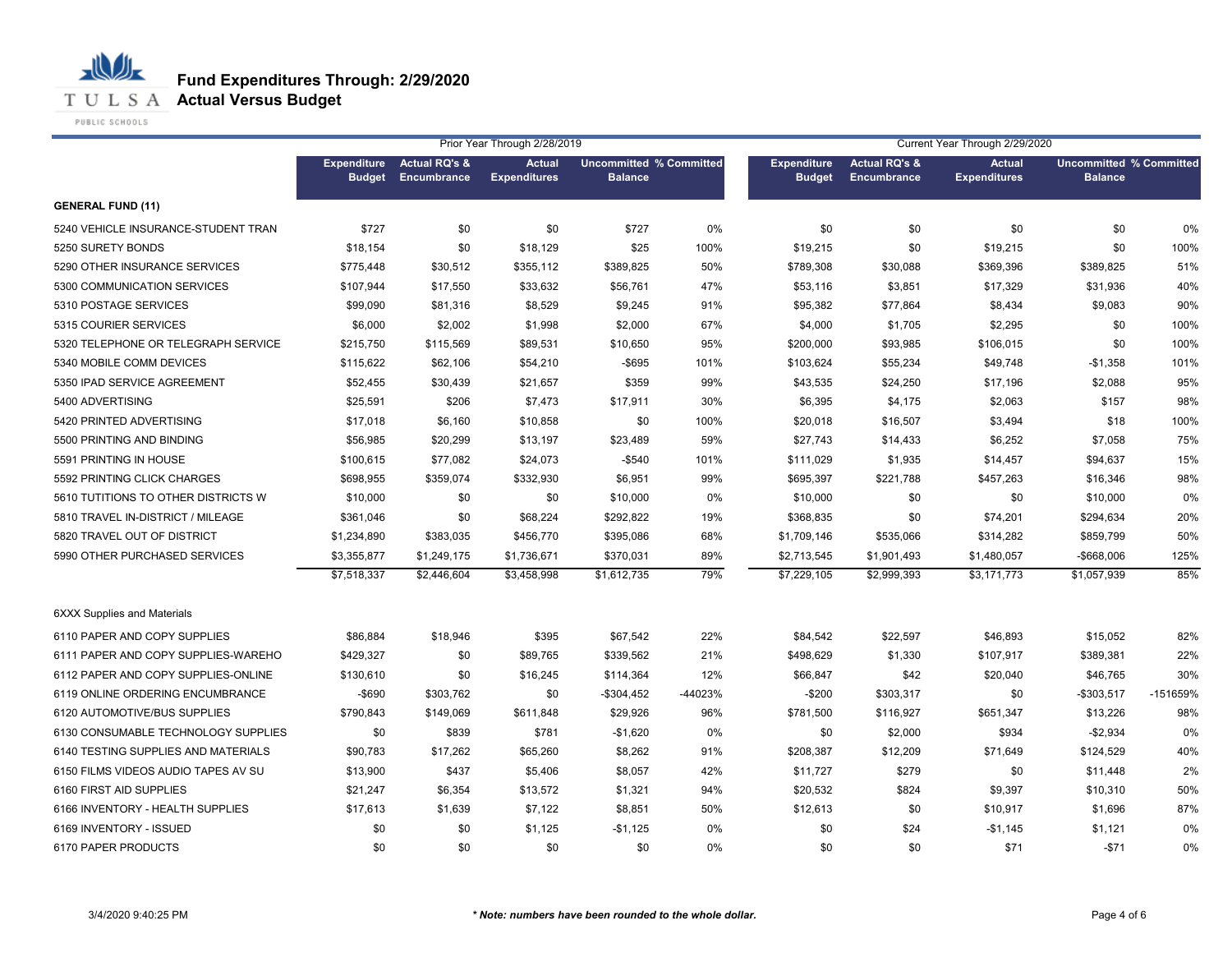**T U L S A Actual Versus Budget** 

PUBLIC SCHOOLS

|                                     |                                     |                                         | Prior Year Through 2/28/2019         |                |                                |                                     |                                         | Current Year Through 2/29/2020       |                                                  |      |
|-------------------------------------|-------------------------------------|-----------------------------------------|--------------------------------------|----------------|--------------------------------|-------------------------------------|-----------------------------------------|--------------------------------------|--------------------------------------------------|------|
|                                     | <b>Expenditure</b><br><b>Budget</b> | <b>Actual RQ's &amp;</b><br>Encumbrance | <b>Actual</b><br><b>Expenditures</b> | <b>Balance</b> | <b>Uncommitted % Committed</b> | <b>Expenditure</b><br><b>Budget</b> | <b>Actual RQ's &amp;</b><br>Encumbrance | <b>Actual</b><br><b>Expenditures</b> | <b>Uncommitted % Committed</b><br><b>Balance</b> |      |
| <b>GENERAL FUND (11)</b>            |                                     |                                         |                                      |                |                                |                                     |                                         |                                      |                                                  |      |
| 6180 CLEAN-MAINT SUPPLIES CHEMICALS | \$728,769                           | \$0                                     | \$286,728                            | \$442,041      | 39%                            | \$737,452                           | \$9,014                                 | \$278,672                            | \$449,766                                        | 39%  |
| 6181 CLEAN-MAINT SUPPLIES CHEMICALS | \$282                               | \$0                                     | \$35                                 | \$246          | 12%                            | \$282                               | \$0                                     | \$0                                  | \$282                                            | 0%   |
| 6190 GENERAL OFFICE SUPPLIES        | \$817,682                           | \$72,026                                | \$103,797                            | \$641,859      | 22%                            | \$739,915                           | \$48,125                                | \$109,126                            | \$582,664                                        | 21%  |
| 6191 GENERAL OFFICE SUPPLIES-WAREHO | \$302,923                           | \$0                                     | \$72,740                             | \$230,183      | 24%                            | \$329,137                           | \$1,607                                 | \$78,047                             | \$249,482                                        | 24%  |
| 6192 GENERAL OFFICE SUPPLIES-ONLINE | \$364,087                           | \$0                                     | \$81,148                             | \$282,939      | 22%                            | \$314,287                           | \$120                                   | \$62,244                             | \$251,924                                        | 20%  |
| 6195 OTHER SUPPLIES AND MATERIALS   | \$9,747                             | \$37                                    | \$5,677                              | \$4,033        | 59%                            | \$250                               | \$0                                     | \$1,633                              | $-$1,383$                                        | 653% |
| 6196 INVENTORY - NEW INV SYSTEM     | \$300,000                           | \$101,259                               | \$310,034                            | $-$111,293$    | 137%                           | \$200,000                           | \$22,433                                | \$189,441                            | $-$11,874$                                       | 106% |
| 6199 INVENTORY ISSUED               | \$0                                 | \$0                                     | $-$ \$481,822                        | \$481,822      | 0%                             | \$0                                 | \$0                                     | $-$480,329$                          | \$480,329                                        | 0%   |
| 6240 ELECTRICITY                    | \$5,057,488                         | \$1,471,454                             | \$3,342,481                          | \$243,553      | 95%                            | \$5,024,988                         | \$1,854,567                             | \$3,202,921                          | $-$32,500$                                       | 101% |
| 6250 GASOLINE                       | \$1,009,834                         | \$147,767                               | \$652,457                            | \$209,611      | 79%                            | \$1,003,392                         | \$459,667                               | \$527,946                            | \$15,779                                         | 98%  |
| 6270 NATURAL GAS                    | \$1,055,185                         | \$391,172                               | \$423,828                            | \$240,185      | 77%                            | \$1,028,185                         | \$556,163                               | \$311,180                            | \$160,842                                        | 84%  |
| 6305 SE INVENTORY                   | \$0                                 | \$0                                     | $-$137$                              | \$137          | 0%                             | \$0                                 | \$163                                   | \$0                                  | $-$163$                                          | 0%   |
| 6410 BOOKS                          | \$918,967                           | \$104,553                               | \$247,735                            | \$566,679      | 38%                            | \$1,024,816                         | \$192,040                               | \$226,624                            | \$606,151                                        | 41%  |
| 6420 PERIODICALS                    | \$17,148                            | \$1,000                                 | \$1,444                              | \$14,704       | 14%                            | \$16,619                            | \$3,031                                 | \$2,024                              | \$11,564                                         | 30%  |
| 6430 STATE ADOPTED TEXTBOOKS        | \$1,702,654                         | \$0                                     | \$0                                  | \$1,702,654    | 0%                             | \$1,651,010                         | \$0                                     | \$28,270                             | \$1,622,740                                      | 2%   |
| 6440 SUPPLEMENTAL TEXTBOOKS (NON-ST | \$78,766                            | \$1,517                                 | \$8,936                              | \$68,313       | 13%                            | \$27,153                            | \$1,848                                 | \$15,200                             | \$10,105                                         | 63%  |
| 6450 WORKBOOKS                      | \$45,863                            | \$1,877                                 | \$3,239                              | \$40,747       | 11%                            | \$59,868                            | \$13,668                                | \$10,801                             | \$35,400                                         | 41%  |
| 6470 NEWSPAPERS                     | \$1,116                             | \$260                                   | \$0                                  | \$856          | 23%                            | \$249                               | \$0                                     | \$0                                  | \$249                                            | 0%   |
| 6480 MAGAZINES                      | \$3,188                             | \$0                                     | \$4,799                              | $-$1,612$      | 151%                           | \$1,404                             | \$0                                     | \$3,113                              | $-$1,709$                                        | 222% |
| 6510 APPLIANCES/FURNITURE/FIXTURES  | \$16,204                            | \$0                                     | \$10,556                             | \$5,647        | 65%                            | \$129,023                           | \$15,130                                | \$31,801                             | \$82,092                                         | 36%  |
| 6520 AUDIOVISUAL                    | \$3,525                             | \$0                                     | \$14,929                             | $-$11,404$     | 424%                           | \$2,500                             | \$0                                     | \$1,265                              | \$1,235                                          | 51%  |
| 6530 TECHNOLOGY-RELATED EQUIPMENT   | \$2,157,533                         | \$243,975                               | \$1,007,561                          | \$905,997      | 58%                            | \$3,026,153                         | \$548,940                               | \$1,270,168                          | \$1,207,045                                      | 60%  |
| 6540 FURNITURE AND FIXTURES         | \$137,283                           | \$19,884                                | \$94,213                             | \$23,186       | 83%                            | \$3,036                             | \$0                                     | \$9,887                              | $-$6,851$                                        | 326% |
| 6570 UNIFORMS                       | \$43,662                            | \$21,100                                | \$41,033                             | $-$18,471$     | 142%                           | \$39,534                            | \$14,069                                | \$9,929                              | \$15,535                                         | 61%  |
| 6590 FIREARMS AND AMMUNITION        | \$0                                 | \$0                                     | \$0                                  | \$0            | 0%                             | \$1,207                             | \$117                                   | \$1,090                              | \$0                                              | 100% |
| 6810 COCURRICULAR SUPPLIES          | \$4,312,862                         | \$113,194                               | \$394,592                            | \$3,805,075    | 12%                            | \$2,599,452                         | \$190,807                               | \$414,074                            | \$1,994,571                                      | 23%  |
| 6811 COCURRICULAR SUPPLIES-WAREHOUS | \$130,115                           | \$0                                     | \$24,681                             | \$105,434      | 19%                            | \$94,387                            | \$0                                     | \$18,199                             | \$76,188                                         | 19%  |
| 6820 AWARDS DECOR REGALIA REFRESHME | \$80,014                            | \$22,187                                | \$20,140                             | \$37,686       | 53%                            | \$79,306                            | \$36,372                                | \$20,319                             | \$22,614                                         | 71%  |
| 6830 EXTRACURRICULAR SUPPLIES       | \$93,046                            | \$45,789                                | \$74,851                             | $-$27,594$     | 130%                           | \$73,790                            | \$21,093                                | \$24,745                             | \$27,952                                         | 62%  |
|                                     | \$20,968,460                        | \$3,257,361                             | \$7,557,195                          | \$10,153,904   | 52%                            | \$19,891,971                        | \$4,448,524                             | \$7,286,411                          | \$8,157,036                                      | 59%  |
| 7XXX Property/Equipment             |                                     |                                         |                                      |                |                                |                                     |                                         |                                      |                                                  |      |
| 7100 LAND AND IMPROVEMENTS          | \$1,450                             | \$0                                     | \$1.450                              | \$0            | 100%                           | \$0                                 | \$0                                     | \$0                                  | \$0                                              | 0%   |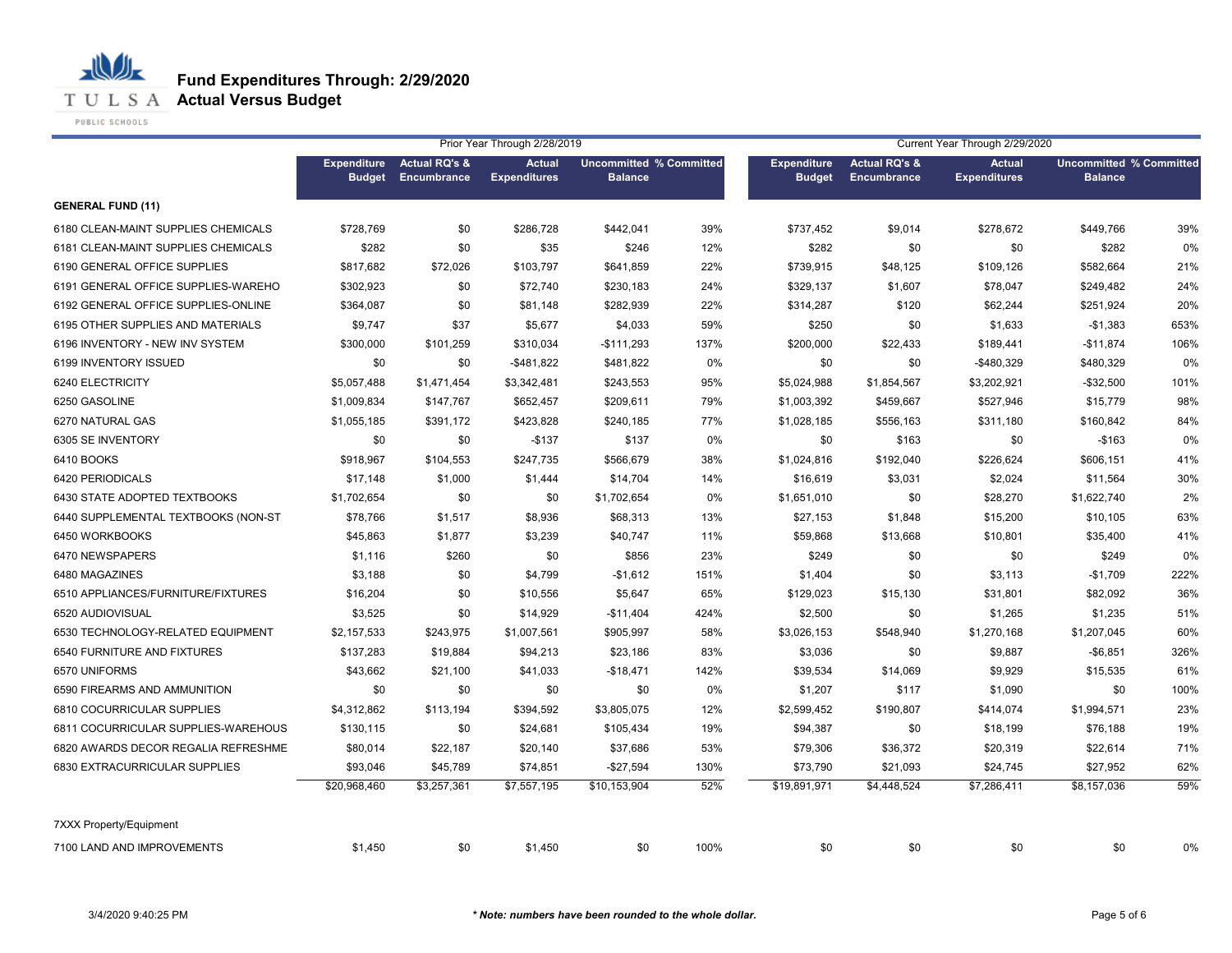

**T U L S A Actual Versus Budget** 

PUBLIC SCHOOLS

|                                      |                              |                                                | Prior Year Through 2/28/2019         |                                                  | Current Year Through 2/29/2020 |                                     |                                         |                               |                                                  |        |
|--------------------------------------|------------------------------|------------------------------------------------|--------------------------------------|--------------------------------------------------|--------------------------------|-------------------------------------|-----------------------------------------|-------------------------------|--------------------------------------------------|--------|
|                                      | Expenditure<br><b>Budget</b> | <b>Actual RQ's &amp;</b><br><b>Encumbrance</b> | <b>Actual</b><br><b>Expenditures</b> | <b>Uncommitted % Committed</b><br><b>Balance</b> |                                | <b>Expenditure</b><br><b>Budget</b> | <b>Actual RQ's &amp;</b><br>Encumbrance | Actual<br><b>Expenditures</b> | <b>Uncommitted % Committed</b><br><b>Balance</b> |        |
| <b>GENERAL FUND (11)</b>             |                              |                                                |                                      |                                                  |                                |                                     |                                         |                               |                                                  |        |
| 7310 APPLIANCES/FURNITURE/FIXTURES   | \$0                          | \$0                                            | \$0                                  | \$0                                              | 0%                             | \$0                                 | \$0                                     | \$2,500                       | $-$2,500$                                        | 0%     |
| 7320 EQUIPMENT-AUDIO VISUAL          | \$7,100                      | \$0                                            | \$0                                  | \$7,100                                          | 0%                             | \$5,487                             | \$0                                     | \$1,990                       | \$3,497                                          | 36%    |
| 7330 TECHNOLOGY-RELATED HARDWARE     | \$0                          | \$2,314                                        | \$0                                  | $-$2,314$                                        | 0%                             | \$23,997                            | \$12,790                                | \$11,692                      | $-$485$                                          | 102%   |
| 7360 EQUIPMENT-MACHINERY             | \$2,010                      | \$38,715                                       | \$2,156                              | $- $38,861$                                      | 2033%                          | \$0                                 | \$0                                     | \$0                           | \$0                                              | 0%     |
| 7390 OTHER EQUIPMENT                 | \$2,000                      | \$0                                            | \$0                                  | \$2,000                                          | 0%                             | \$2,000                             | \$0                                     | \$398                         | \$1,602                                          | 20%    |
| <b>7620 BUSES</b>                    | \$47,088                     | \$33,480                                       | \$13,608                             | \$0                                              | 100%                           | \$51,840                            | \$15,336                                | \$48,214                      | $-$11,710$                                       | 123%   |
|                                      | \$59,648                     | \$74,509                                       | \$17,214                             | $-$ \$32,076                                     | 154%                           | \$83,324                            | \$28,126                                | \$64,794                      | $-$9,596$                                        | 112%   |
| 8XXX Other Objects and Reserves      |                              |                                                |                                      |                                                  |                                |                                     |                                         |                               |                                                  |        |
| 8100 DUES AND FEES FOR SERVICES      | \$190,277                    | \$80,610                                       | \$141,661                            | $-$31,994$                                       | 117%                           | \$222,057                           | \$53,862                                | \$183,209                     | $-$15,013$                                       | 107%   |
| 8400 BUDGET CONTINGENCY              | $-$1,423,015$                | \$0                                            | \$0                                  | $-$1,423,015$                                    | 0%                             | $-$2,715,559$                       | \$0                                     | \$0                           | $-$2,715,559$                                    | 0%     |
| 8600 STAFF REGISTRATION AND TUITION  | \$821,492                    | \$193,547                                      | \$369,769                            | \$258,177                                        | 69%                            | \$1,119,463                         | \$157,884                               | \$198,830                     | \$762,749                                        | 32%    |
| 8622 REGISTRATION - BOARD MEMBERS A  | \$8,113                      | \$1,240                                        | \$1,025                              | \$5,848                                          | 28%                            | \$3,289                             | \$60                                    | \$270                         | \$2,959                                          | 10%    |
| 8700 COUNTY ASSESSMENTS/REVALUATION  | \$1,505                      | \$0                                            | \$0                                  | \$1,505                                          | 0%                             | \$5                                 | \$0                                     | \$0                           | \$5                                              | 0%     |
| 8900 OTHER MISCELLANEOUS EXPENDITUR  | \$28,617                     | \$0                                            | \$28,617                             | \$0                                              | 100%                           | $-$100$                             | \$0                                     | \$0                           | $-$100$                                          | 0%     |
|                                      | $-$ \$373,011                | \$275,397                                      | \$541,072                            | $-$1,189,480$                                    | $-219%$                        | $-$1,370,845$                       | \$211,805                               | \$382,309                     | $-$1,964,959$                                    | $-43%$ |
| 9XXX Other Uses of Funds             |                              |                                                |                                      |                                                  |                                |                                     |                                         |                               |                                                  |        |
| 9300 REIMBURSEMENT                   | \$122,733                    | \$40,000                                       | \$39,637                             | \$43,096                                         | 65%                            | \$139,804                           | \$157,284                               | \$128,201                     | $-$145,682$                                      | 204%   |
| 9600 PETTY CASH                      | \$5,498                      | \$0                                            | \$2,484                              | \$3,013                                          | 45%                            | \$6,299                             | \$0                                     | \$1,500                       | \$4,799                                          | 24%    |
| 9700 INTRA FUND TRANSFERS            | \$14,987,625                 | \$0                                            | \$8,413,404                          | \$6,574,221                                      | 56%                            | \$17,770,047                        | \$0                                     | \$11,211,169                  | \$6,558,877                                      | 63%    |
|                                      | \$15,115,855                 | \$40,000                                       | \$8,455,525                          | \$6,620,330                                      | 56%                            | \$17,916,149                        | \$157,284                               | \$11,340,871                  | \$6,417,994                                      | 64%    |
| <b>Total Fund Expend./Encumb/RQs</b> | \$335,135,292                | \$132,237,509                                  | \$174,750,547                        | \$28,147,235                                     | 92%                            | \$339,488,945                       | \$130,334,250                           | \$183,788,525                 | \$25,366,170                                     | 93%    |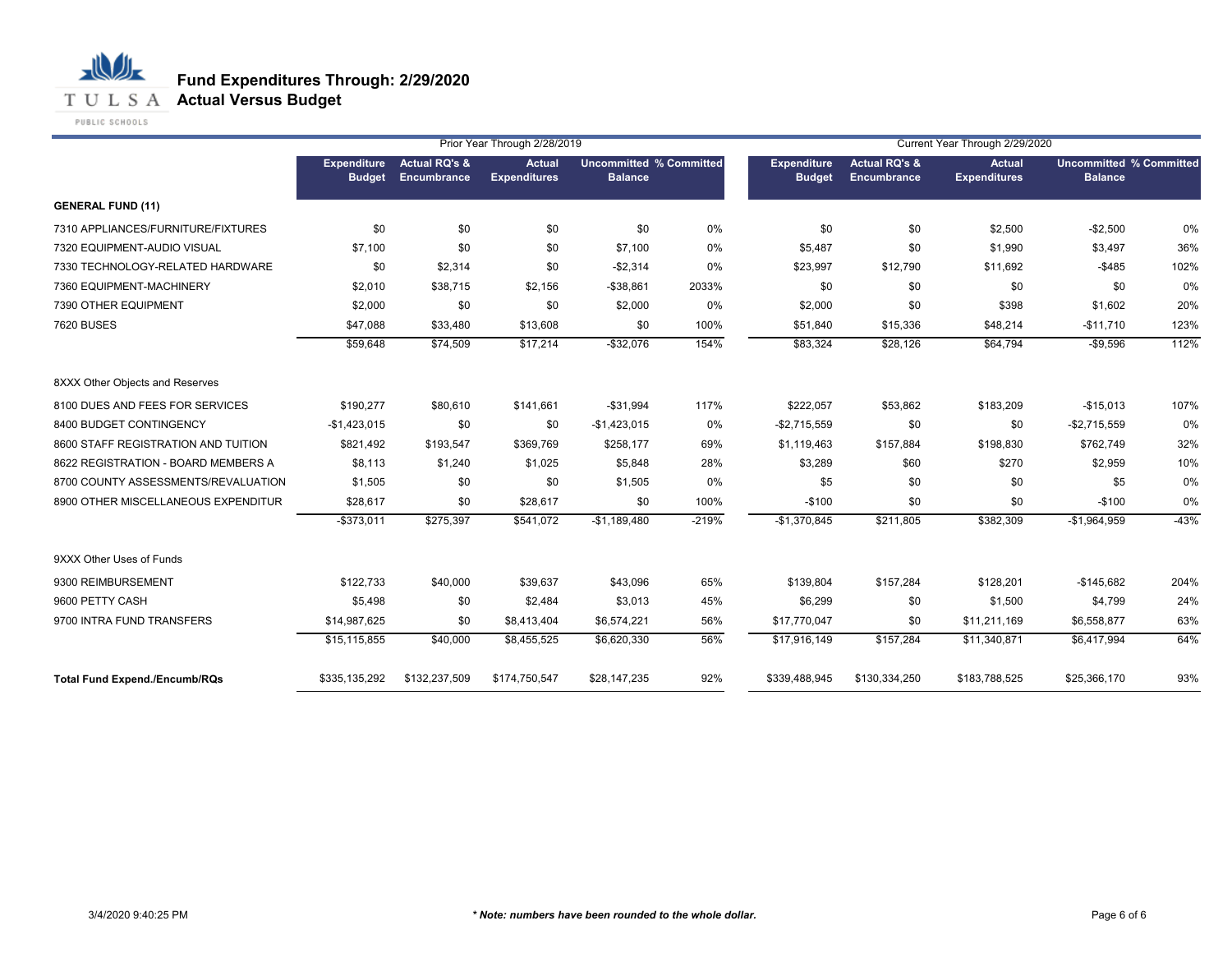

| Prior Year Through 2/28/2019<br><b>Actual RQ's &amp;</b><br><b>Actual</b><br>Uncommitted % Committed<br><b>Actual RQ's &amp;</b> |                                     |                     |                     |                |       |                                     | Current Year Through 2/29/2020 |                                      |                                      |             |
|----------------------------------------------------------------------------------------------------------------------------------|-------------------------------------|---------------------|---------------------|----------------|-------|-------------------------------------|--------------------------------|--------------------------------------|--------------------------------------|-------------|
| Project Project Name                                                                                                             | <b>Expenditure</b><br><b>Budget</b> | <b>Encumbrances</b> | <b>Expenditures</b> | <b>Balance</b> |       | <b>Expenditure</b><br><b>Budget</b> | <b>Encumbrances</b>            | <b>Actual</b><br><b>Expenditures</b> | <b>Uncommitted</b><br><b>Balance</b> | % Committed |
| <b>GENERAL FUND (11)</b>                                                                                                         |                                     |                     |                     |                |       |                                     |                                |                                      |                                      |             |
| 0000 UNRESTRICTED FUNDS                                                                                                          | \$219,145,006                       | \$94,791,408        | \$116,381,950       | \$7,971,648    | 96%   | \$219,518,479                       | \$93,708,419                   | \$120,558,507                        | \$5,251,554                          | 98%         |
| 0001 SUPERINTENDENT RESERVE                                                                                                      | \$78,800                            | \$0                 | \$0                 | \$78,800       | $0\%$ | \$44,944                            | \$0                            | \$0                                  | \$44,944                             | 0%          |
| 0002 DISTRICT PROJECT RESERVE                                                                                                    | $-$1,501,815$                       | \$0                 | \$0                 | $-$1,501,815$  | $0\%$ | $-$2,760,502$                       | \$0                            | \$0                                  | $-$2,760,502$                        | 0%          |
| 0005 EARLY CHILDHOOD                                                                                                             | \$8,730                             | \$0                 | \$0                 | \$8,730        | 0%    | \$8,730                             | \$0                            | \$0                                  | \$8,730                              | 0%          |
| 0007 MEDIA SERVICES REVENUE                                                                                                      | \$1,445                             | \$0                 | \$0                 | \$1,445        | $0\%$ | \$1,445                             | \$0                            | \$0                                  | \$1,445                              | 0%          |
| 0008 THOREAU MICRO SOCIETY                                                                                                       | \$25,000                            | \$5,258             | \$9,831             | \$9,911        | 60%   | \$25,000                            | \$5,256                        | \$11,141                             | \$8,603                              | 66%         |
| 0014 RESERVE FOR ONE TIME MONIES                                                                                                 | \$209,343                           | \$0                 | \$53,962            | \$155,381      | 26%   | \$6,000                             | \$0                            | \$5,288                              | \$712                                | 88%         |
| 0020 FINE ARTS                                                                                                                   | \$24,316                            | \$10,360            | \$1,556             | \$12,400       | 49%   | \$23,316                            | \$8,364                        | \$14,807                             | \$145                                | 99%         |
| 0044 PROFESSIONS DEVELOPMENT FEES                                                                                                | \$115,163                           | \$3,746             | \$31,136            | \$80,281       | 30%   | \$106,127                           | \$0                            | \$5,228                              | \$100,900                            | 5%          |
| 0066 SPECIAL EDUCATION TRANSFERS IN                                                                                              | \$10,000                            | \$0                 | \$0                 | \$10,000       | 0%    | \$10,000                            | \$0                            | \$0                                  | \$10,000                             | 0%          |
| 0067 HOMEBOUND CHILDREN                                                                                                          | \$98,806                            | \$0                 | \$46,259            | \$52,547       | 47%   | \$98,806                            | \$0                            | \$29,740                             | \$69,066                             | 30%         |
| 0068 ATHLETICS                                                                                                                   | \$36,500                            | \$0                 | \$0                 | \$36,500       | 0%    | \$6,500                             | \$0                            | \$0                                  | \$6,500                              | 0%          |
| 0071 GRADUATION                                                                                                                  | \$85,000                            | \$6,614             | \$3,386             | \$75,000       | 12%   | \$75,000                            | \$26,895                       | \$3,105                              | \$45,000                             | 40%         |
| 0072 ACCREDITATION                                                                                                               | \$10,000                            | \$0                 | \$0                 | \$10,000       | 0%    | \$10,000                            | \$0                            | \$0                                  | \$10,000                             | 0%          |
| 0086 CHARTER COMPACT - NACSA                                                                                                     | \$43,950                            | \$0                 | \$39,340            | \$4,610        | 90%   | \$0                                 | \$0                            | \$0                                  | \$0                                  | 0%          |
| 0098 RENTAL/STAGECRAFT                                                                                                           | \$1,000                             | \$0                 | \$193               | \$807          | 19%   | \$1,000                             | \$0                            | \$0                                  | \$1,000                              | 0%          |
| 0100 VIRTUAL SUM SCHL TUITION                                                                                                    | \$35,000                            | \$0                 | \$0                 | \$35,000       | 0%    | \$35,000                            | \$0                            | \$0                                  | \$35,000                             | 0%          |
| 0104 REGULAR ED SUMMER SCHOOL                                                                                                    | \$160,000                           | \$0                 | \$59,549            | \$100,451      | 37%   | \$160,000                           | \$0                            | \$83,541                             | \$76,459                             | 52%         |
| 0115 BBRADSTREET-DISTRICT-TOMLINS                                                                                                | \$27,622                            | \$1,571             | \$25,814            | \$237          | 99%   | \$29,700                            | \$0                            | \$29,165                             | \$535                                | 98%         |
| 0127 TULSA CO JUVENILE TRUST AUTH                                                                                                | \$0                                 | \$22,123            | \$0                 | $-$ \$22,123   | 0%    | \$53,747                            | \$11,773                       | \$13,792                             | \$28,183                             | 48%         |
| 0128 POTAWATOMI MOTOR VEHICLE                                                                                                    | \$0                                 | \$0                 | \$0                 | \$0            | 0%    | \$5,430                             | \$0                            | \$0                                  | \$5,430                              | 0%          |
| 0130 CHEROKEE MOTOR VEHICLE REVENUE                                                                                              | \$225,954                           | \$20,378            | \$54,407            | \$151,170      | 33%   | \$191,699                           | \$31,197                       | \$88,040                             | \$72,462                             | 62%         |
| 0165 ANY GIVEN CHILD                                                                                                             | \$82,710                            | \$2,914             | \$16,076            | \$63,720       | 23%   | \$82,710                            | \$20,771                       | \$26,204                             | \$35,735                             | 57%         |
| 0172 AP CAPSTONE - EDISON HS                                                                                                     | \$6,000                             | \$0                 | \$2,905             | \$3,095        | 48%   | \$6,000                             | \$0                            | \$0                                  | \$6,000                              | 0%          |
| 0175 QEP GRANT                                                                                                                   | \$77,250                            | \$5,938             | \$22,428            | \$48,884       | 37%   | \$41,130                            | \$2,598                        | \$2,175                              | \$36,356                             | 12%         |
| 0181 TRANSPORTATION RENTALS - PAYRO                                                                                              | \$0                                 | \$12,579            | -\$264,000          | \$251,421      | 0%    | \$0                                 | \$14,090                       | $-$272,432$                          | \$258,342                            | 0%          |
| 0190 WALLACE FOUNDATION                                                                                                          | \$285,524                           | \$43,679            | \$34,821            | \$207,024      | 27%   | \$0                                 | \$0                            | \$0                                  | \$0                                  | 0%          |
| 0191 CNG BUS LEASE OR CONVERSION                                                                                                 | \$47,088                            | \$33,480            | \$13,608            | \$0            | 100%  | \$51,840                            | \$15,336                       | \$36,504                             | \$0                                  | 100%        |
| 0201 LEARNING READINESS PE GRANT-MC                                                                                              | \$63,734                            | \$34,411            | \$34,383            | $-$5,060$      | 108%  | \$0                                 | \$0                            | \$0                                  | \$0                                  | 0%          |
| 0224 FOUNDATION FOR TULSA SCHOOLS                                                                                                | \$8,253,582                         | \$3,775,445         | \$3,121,925         | \$1,356,211    | 84%   | \$7,200,000                         | \$3,247,044                    | \$3,423,354                          | \$529,602                            | 93%         |
| 0243 THE BROAD CENTER                                                                                                            | \$156,372                           | \$39,329            | \$111,919           | \$5,123        | 97%   | \$264,049                           | \$0                            | \$73,007                             | \$191,042                            | 28%         |
| 0244 WALLACE FOUND SEL INITIATIVE                                                                                                | \$1,417,199                         | \$260,983           | \$348,977           | \$807,239      | 43%   | \$1,272,710                         | \$352,184                      | \$385,678                            | \$534,848                            | 58%         |
| 0246 NFL FOUNDATION GRANT                                                                                                        | \$114,952                           | \$1,446             | \$67,805            | \$45,701       | 60%   | \$70,890                            | \$425                          | \$27,940                             | \$42,525                             | 40%         |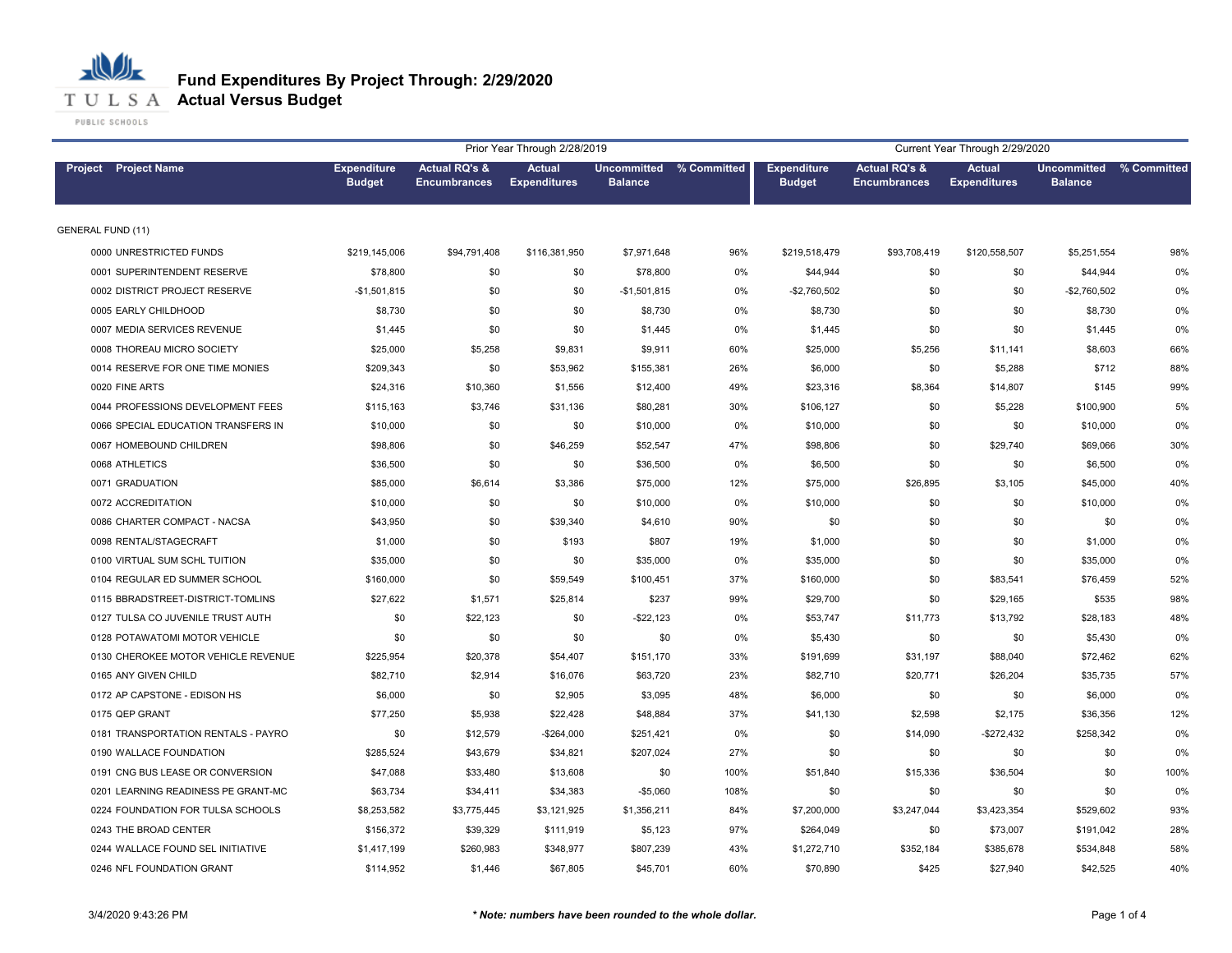

**T U L S A Actual Versus Budget** 

PUBLIC SCHOOLS

|                                     |                                     |                                                 | Prior Year Through 2/28/2019         |                |                         |                                     |                                                 | Current Year Through 2/29/2020       |                                      |             |
|-------------------------------------|-------------------------------------|-------------------------------------------------|--------------------------------------|----------------|-------------------------|-------------------------------------|-------------------------------------------------|--------------------------------------|--------------------------------------|-------------|
| Project Project Name                | <b>Expenditure</b><br><b>Budget</b> | <b>Actual RQ's &amp;</b><br><b>Encumbrances</b> | <b>Actual</b><br><b>Expenditures</b> | <b>Balance</b> | Uncommitted % Committed | <b>Expenditure</b><br><b>Budget</b> | <b>Actual RQ's &amp;</b><br><b>Encumbrances</b> | <b>Actual</b><br><b>Expenditures</b> | <b>Uncommitted</b><br><b>Balance</b> | % Committed |
| <b>GENERAL FUND (11)</b>            |                                     |                                                 |                                      |                |                         |                                     |                                                 |                                      |                                      |             |
| 0247 WEBSTER - SALE OF IPADS        | \$354                               | \$0                                             | \$0                                  | \$354          | 0%                      | \$0                                 | \$0                                             | \$0                                  | \$0                                  | 0%          |
| 0248 GREENWOOD LEARN ACAD CHARGABLE | \$4,000                             | \$0                                             | \$0                                  | \$4,000        | $0\%$                   | \$4,000                             | \$0                                             | \$0                                  | \$4,000                              | 0%          |
| 0249 WALMART COMMUNITY GRANT SKELLY | \$10                                | \$0                                             | \$9                                  | \$1            | 90%                     | \$0                                 | \$0                                             | \$0                                  | \$0                                  | 0%          |
| 0250 BLOOMBERG PHILANTHROPIES       | \$1,284,170                         | \$329,840                                       | \$467,766                            | \$486,565      | 62%                     | \$635,000                           | \$162,163                                       | \$223,577                            | \$249,260                            | 61%         |
| 0251 STRONG TOMORROW                | \$458,569                           | \$117,890                                       | \$183,714                            | \$156,965      | 66%                     | \$395,000                           | \$113,974                                       | \$140,223                            | \$140,803                            | 64%         |
| 0253 FACE FRENCH DUAL LANG-EISENHOW | \$90                                | \$0                                             | \$89                                 | \$1            | 99%                     | \$0                                 | \$0                                             | \$0                                  | \$0                                  | 0%          |
| 0255 COX INNOVATIONS - PROJ ACCEPT  | \$324                               | \$0                                             | \$302                                | \$23           | 93%                     | \$0                                 | \$0                                             | \$0                                  | \$0                                  | 0%          |
| 0257 ONE TO WORLD DEVICE REPAIRS    | \$180                               | \$0                                             | \$0                                  | \$180          | 0%                      | \$480                               | \$0                                             | \$0                                  | \$480                                | 0%          |
| 0258 DELL FORMATIVE ASSESSMENT GRNT | \$421,973                           | \$114,461                                       | \$165,585                            | \$141,927      | 66%                     | \$120,000                           | \$64,000                                        | \$26,454                             | \$29,546                             | 75%         |
| 0259 TPS ED-FI TECHNICAL FTE GRANT  | \$139,843                           | \$42,428                                        | \$72,302                             | \$25,112       | 82%                     | \$24,000                            | \$42,787                                        | \$73,268                             | $-$92,055$                           | 484%        |
| 0260 XQ                             | \$935,000                           | \$69,245                                        | \$108,439                            | \$757,316      | 19%                     | \$962,500                           | \$268,095                                       | \$361,934                            | \$332,471                            | 65%         |
| 0261 CHEROKEE NATION LOCAL FUNDING  | \$4,150                             | \$0                                             | \$1,500                              | \$2,650        | 36%                     | \$3,000                             | \$0                                             | \$1,000                              | \$2,000                              | 33%         |
| 0262 MURPHY FAMILY FOUNDATION       | \$10,000                            | \$0                                             | \$31,468                             | $-$21,468$     | 315%                    | \$0                                 | \$0                                             | \$0                                  | \$0                                  | 0%          |
| 0263 OERB STEM GRANT                | \$112,923                           | \$0                                             | \$16,841                             | \$96,082       | 15%                     | \$63,750                            | \$0                                             | \$0                                  | \$63,750                             | 0%          |
| 0264 STRONG TOMORROWS OK DEPT HEALT | \$95,000                            | \$7,048                                         | \$7,898                              | \$80,054       | 16%                     | \$118,282                           | \$42,614                                        | \$71,101                             | \$4,566                              | 96%         |
| 0267 CAMPUS POLICE/RENTAL SECURITY  | \$0                                 | \$0                                             | \$0                                  | \$0            | 0%                      | \$0                                 | \$0                                             | \$99                                 | $-$ \$99                             | 0%          |
| 0270 TINKER AFB-STEM AWARD          | \$43                                | \$0                                             | \$42                                 | \$1            | 98%                     | \$0                                 | \$0                                             | \$0                                  | \$0                                  | 0%          |
| 0271 BEST GRANT                     | \$143,780                           | \$79,897                                        | \$82,292                             | $-$18,409$     | 113%                    | \$363,874                           | \$110,524                                       | \$194,323                            | \$59,028                             | 84%         |
| 0272 CHIEFS FOR CHANGE AWARD        | \$100,000                           | \$0                                             | \$95,000                             | \$5,000        | 95%                     | \$0                                 | \$0                                             | \$7,252                              | $-$7,252$                            | 0%          |
| 0273 FOUNDATION TULSA COMMITMENT    | \$389,300                           | \$143,025                                       | \$136,636                            | \$109,638      | 72%                     | \$300,000                           | \$39,501                                        | \$102,119                            | \$158,381                            | 47%         |
| 0274 GENERAL DOLLAR LITERACY - HAMI | \$500                               | \$0                                             | \$500                                | \$0            | 100%                    | \$0                                 | \$0                                             | \$0                                  | \$0                                  | 0%          |
| 0275 TRSA FLIGHT NIGHT              | \$3,500                             | \$0                                             | \$2,332                              | \$1,168        | 67%                     | \$0                                 | \$0                                             | \$0                                  | \$0                                  | 0%          |
| 0276 PIONEER FELLOWSHIP             | \$0                                 | \$20,948                                        | \$17,412                             | $-$38,361$     | 0%                      | \$0                                 | \$0                                             | \$2,328                              | $-$2,328$                            | 0%          |
| 0277 YST - STRONG TOMORROWS         | \$64,000                            | \$24,378                                        | \$4,330                              | \$35,292       | 45%                     | \$100,000                           | \$35,584                                        | \$64,505                             | $-$ \$89                             | 100%        |
| 0278 BURNSTEIN DESIGN LAB           | \$20,000                            | \$1,323                                         | \$0                                  | \$18,678       | 7%                      | \$12,500                            | \$0                                             | \$0                                  | \$12,500                             | 0%          |
| 0279 Q-TRIP PROJECT                 | \$75,000                            | \$0                                             | \$0                                  | \$75,000       | $0\%$                   | \$30,000                            | \$0                                             | \$110                                | \$29,890                             | 0%          |
| 0280 BLOOMBERG II                   | \$0                                 | \$0                                             | \$0                                  | \$0            | 0%                      | \$650,000                           | \$78,793                                        | \$210,018                            | \$361,189                            | 44%         |
| 0281 TULSA TEACHER CORP             | \$0                                 | \$0                                             | \$0                                  | \$0            | 0%                      | \$376,495                           | -\$266,520                                      | \$266,520                            | \$376,495                            | 0%          |
| 0282 ED DARBY FOUNDATION            | \$0                                 | \$0                                             | \$0                                  | \$0            | 0%                      | \$0                                 | \$22,995                                        | \$20,602                             | $-$43,597$                           | 0%          |
| 0283 DELL ENROLLMENT GRANT          | \$0                                 | \$0                                             | \$0                                  | \$0            | 0%                      | \$50,000                            | \$25,689                                        | \$6,911                              | \$17,400                             | 65%         |
| 0300 ENERGY MANAGEMENT              | \$7,566,747                         | \$2,329,261                                     | \$4,864,677                          | \$372,808      | 95%                     | \$7,463,217                         | \$2,640,121                                     | \$4,715,599                          | \$107,497                            | 99%         |
| 0301 MANAGED PRINT SERVICES         | \$1,041,261                         | \$503,914                                       | \$536,651                            | \$696          | 100%                    | \$1,041,261                         | \$336,354                                       | \$692,582                            | \$12,325                             | 99%         |
| 0325 INSURANCE DEDUCTIBLE           | \$750,000                           | \$30,088                                        | \$330,088                            | \$389,825      | 48%                     | \$750,000                           | \$30,088                                        | \$330,088                            | \$389,825                            | 48%         |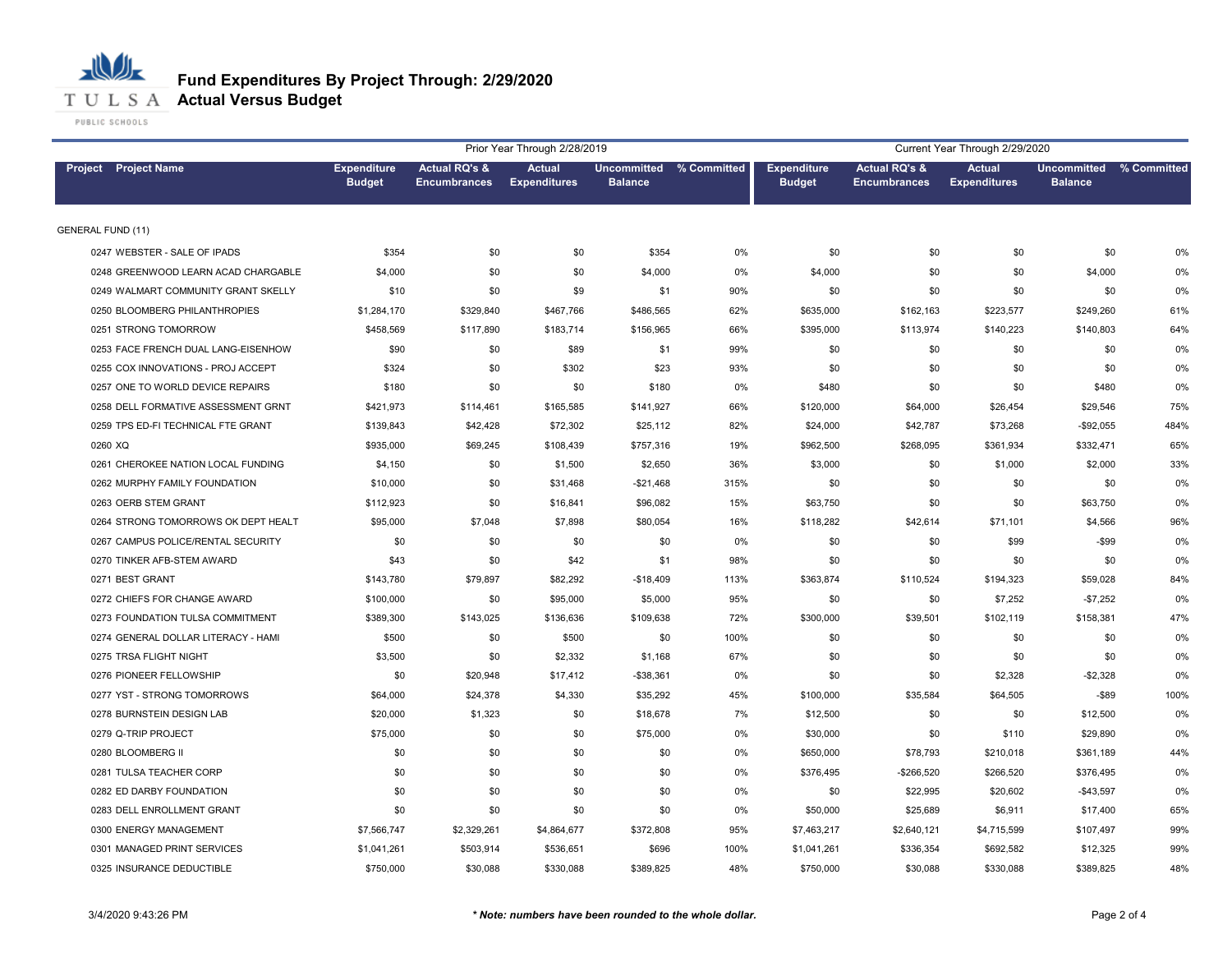

|                                     | Prior Year Through 2/28/2019<br>Current Year Through 2/29/2020<br>Uncommitted % Committed |                                                 |                                      |                |       |                                     |                                                 |                                      |                                      |             |
|-------------------------------------|-------------------------------------------------------------------------------------------|-------------------------------------------------|--------------------------------------|----------------|-------|-------------------------------------|-------------------------------------------------|--------------------------------------|--------------------------------------|-------------|
| <b>Project</b> Project Name         | <b>Expenditure</b><br><b>Budget</b>                                                       | <b>Actual RQ's &amp;</b><br><b>Encumbrances</b> | <b>Actual</b><br><b>Expenditures</b> | <b>Balance</b> |       | <b>Expenditure</b><br><b>Budget</b> | <b>Actual RQ's &amp;</b><br><b>Encumbrances</b> | <b>Actual</b><br><b>Expenditures</b> | <b>Uncommitted</b><br><b>Balance</b> | % Committed |
| <b>GENERAL FUND (11)</b>            |                                                                                           |                                                 |                                      |                |       |                                     |                                                 |                                      |                                      |             |
| 0326 PRINT SHOP REVENUE             | \$266                                                                                     | \$0                                             | \$0                                  | \$266          | $0\%$ | \$946                               | \$0                                             | \$0                                  | \$946                                | 0%          |
| 0390 BEFORE AND AFTER SCHOOL ENRICH | \$1,308,012                                                                               | \$574,072                                       | \$696,098                            | \$37,842       | 97%   | \$1,308,012                         | \$515,253                                       | \$739,603                            | \$53,157                             | 96%         |
| 0515 CARVER IB PROGRAM              | \$25,000                                                                                  | \$2,400                                         | \$12,436                             | \$10,164       | 59%   | \$25,000                            | \$0                                             | \$1,401                              | \$23,599                             | 6%          |
| 0558 PUBLIC CHARTER SCHOOLS NON-FED | \$14,987,625                                                                              | \$0                                             | \$8,413,404                          | \$6,574,221    | 56%   | \$17,770,047                        | \$0                                             | \$11,211,169                         | \$6,558,877                          | 63%         |
| 0559 CHARTER SCHOOL CUSTODIAL SVCS  | \$397.029                                                                                 | \$146,953                                       | \$235,966                            | \$14,110       | 96%   | \$498,130                           | \$165,280                                       | \$312,332                            | \$20,518                             | 96%         |
| 0698 SP ED MEDICAID REIMB II        | \$44,356                                                                                  | \$21,191                                        | \$6,125                              | \$17,040       | 62%   | \$62,506                            | \$85                                            | \$2,890                              | \$59,531                             | 5%          |
| 0710 CONSOLIDATED SPECIAL FUND      | \$362,175                                                                                 | \$69,011                                        | \$133,358                            | \$159,806      | 56%   | \$362,175                           | \$15,994                                        | \$205,098                            | \$141,084                            | 61%         |
| 0730 JUNIOR ROTC - NON-FEDERAL      | \$991,484                                                                                 | \$363,846                                       | \$604,447                            | \$23,191       | 98%   | \$1,164,569                         | \$474,023                                       | \$679,858                            | \$10,689                             | 99%         |
| 0732 JUNIOR ROTC NON SALARY EXPEND  | \$34,350                                                                                  | \$10,875                                        | \$5,379                              | \$18,096       | 47%   | \$34,350                            | \$11,877                                        | \$5,430                              | \$17,043                             | 50%         |
| 0735 BTW IB PROGRAM                 | \$121,262                                                                                 | \$33,537                                        | \$39,427                             | \$48,297       | 60%   | \$121,262                           | \$12,274                                        | \$62,155                             | \$46,833                             | 61%         |
| 0841 FOSTER - RESTITUTION           | \$22                                                                                      | \$0                                             | \$0                                  | \$22           | 0%    | \$22                                | \$0                                             | \$0                                  | \$22                                 | 0%          |
| 0847 ELL (ENGLISH LANGUAGE LEARNERS | \$320,846                                                                                 | \$120,433                                       | \$181,579                            | \$18,834       | 94%   | \$314,823                           | \$117,616                                       | \$196,459                            | \$748                                | 100%        |
| 0855 OK REGENTS EDUC RISING-EDISON  | \$500                                                                                     | \$192                                           | \$199                                | \$110          | 78%   | \$0                                 | \$0                                             | \$0                                  | \$0                                  | 0%          |
| 0891 TRANSPORTATION - ATHLETIC EVEN | \$268,100                                                                                 | \$19,761                                        | \$202,967                            | \$45,372       | 83%   | \$268,100                           | \$12,162                                        | \$210,809                            | \$45,130                             | 83%         |
| 0950 FEDERAL PROJECTS - ADMIN STATE | \$738,485                                                                                 | \$247,291                                       | \$430,554                            | \$60,641       | 92%   | \$651,584                           | \$160,012                                       | \$408,806                            | \$82,766                             | 87%         |
| 0951 CORNERSTONE CHILD DEVELOPMENT  | \$109,120                                                                                 | \$39,680                                        | \$69,440                             | \$0            | 100%  | \$80,504                            | \$89,537                                        | \$51,230                             | $-$60,263$                           | 175%        |
| 0953 CROSSTOWN DAY CARE CENTER      | \$74,487                                                                                  | \$27,086                                        | \$47,401                             | \$0            | 100%  | \$57,585                            | \$59,445                                        | \$36,645                             | $-$38,505$                           | 167%        |
| 0955 HEADSTART                      | \$3,264,550                                                                               | \$1,151,157                                     | \$1,680,208                          | \$433,186      | 87%   | \$2,721,329                         | \$1,667,499                                     | \$1,396,598                          | $-$ \$342,768                        | 113%        |
| 0956 TULSA TECHNOLOGY               | \$110,300                                                                                 | \$14,000                                        | \$78,750                             | \$17,550       | 84%   | \$110,300                           | \$5,250                                         | \$87,500                             | \$17,550                             | 84%         |
| 0960 EDUCARE                        | \$208,894                                                                                 | \$75,962                                        | \$132,933                            | \$0            | 100%  | \$146,290                           | \$115,800                                       | \$93,094                             | $-$62,604$                           | 143%        |
| 0961 EDUCARE - CUSTODIAL SERVICES   | \$241,550                                                                                 | \$54,075                                        | \$115,865                            | \$71,610       | 70%   | \$232,807                           | \$29,372                                        | \$110,189                            | \$93,247                             | 60%         |
| 3110 PROFESSIONAL DEVELOPMENT/ADA B | \$120,005                                                                                 | \$74,455                                        | \$41,381                             | \$4,170        | 97%   | \$120,005                           | \$10,488                                        | \$15,611                             | \$93,906                             | 22%         |
| 3120 STAFF DEVELOPMENT STIPEND      | \$317,382                                                                                 | \$0                                             | \$273,850                            | \$43,532       | 86%   | \$317,382                           | \$0                                             | \$249,800                            | \$67,582                             | 79%         |
| 3310 FBA COMPENSATION - NO MED      | \$462,952                                                                                 | \$215,322                                       | \$229,203                            | \$18,427       | 96%   | \$434,204                           | \$185,012                                       | \$202,522                            | \$46,670                             | 89%         |
| 3320 FLEX BENEFIT ALLOWANCE-SUPPORT | \$1,718,408                                                                               | \$756,235                                       | \$936,554                            | \$25,620       | 99%   | \$1,591,508                         | \$608,762                                       | \$963,756                            | \$18,990                             | 99%         |
| 3330 STATE TEXTBOOK                 | \$1,701,857                                                                               | \$0                                             | \$0                                  | \$1,701,857    | 0%    | \$1,650,212                         | \$61,500                                        | \$39,070                             | \$1,549,643                          | 6%          |
| 3340 BENEFIT ALLOWANCE-CERTIFIED    | \$16,916,213                                                                              | \$7,865,731                                     | \$8,399,229                          | \$651,253      | 96%   | \$16,455,158                        | \$7,721,508                                     | \$8,396,283                          | \$337,366                            | 98%         |
| 3350 BENEFIT ALLOWANCE-SUPPORT STAF | \$8,531,234                                                                               | \$3,327,637                                     | \$4,944,361                          | \$259,236      | 97%   | \$9,708,370                         | \$3,227,845                                     | \$5,182,054                          | \$1,298,471                          | 87%         |
| 3372 OK ARTS COUNCIL - KEY          | \$0                                                                                       | \$0                                             | \$0                                  | \$0            | 0%    | \$500                               | \$28                                            | \$472                                | \$0                                  | 100%        |
| 3610 ACE TECHNOLOGY                 | \$69,385                                                                                  | \$0                                             | \$0                                  | \$69,385       | 0%    | \$0                                 | \$0                                             | \$0                                  | \$0                                  | 0%          |
| 3621 DIST FINANCED ACE REMEDIATION  | \$150,720                                                                                 | \$38,666                                        | \$104,965                            | \$7,089        | 95%   | \$142,082                           | \$257                                           | \$39,080                             | \$102,744                            | 28%         |
| 3670 READING SUFFICIENCY ACT        | \$546,472                                                                                 | \$44,395                                        | \$249,852                            | \$252,225      | 54%   | \$544,369                           | \$0                                             | \$260,427                            | \$283,942                            | 48%         |
| 3880 ALTERNATIVE EDUCATION ACADEMIE | \$1,318,851                                                                               | \$630,407                                       | \$693,899                            | $-$5,455$      | 100%  | \$1,155,780                         | \$643,556                                       | \$700,651                            | $-$188,427$                          | 116%        |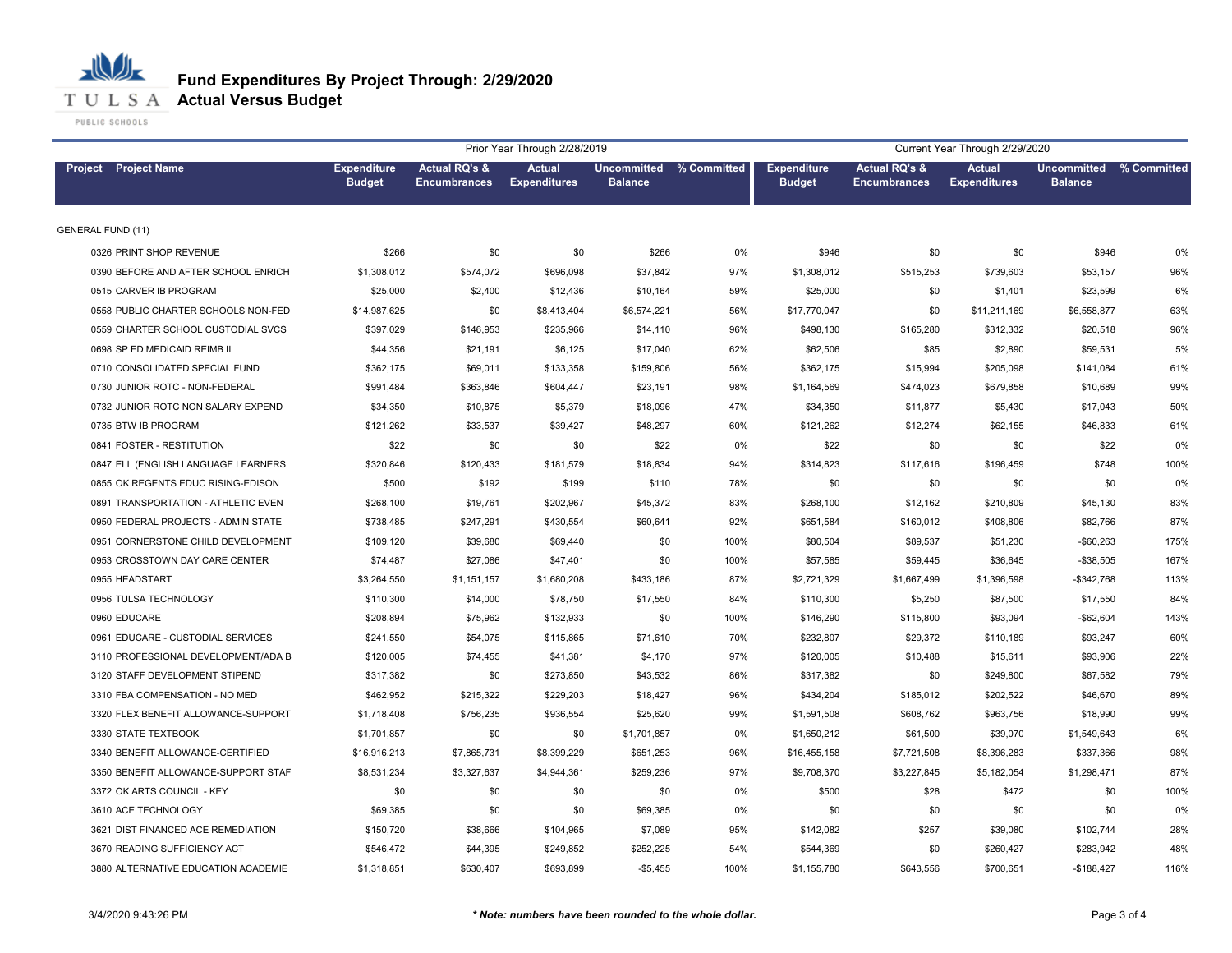

|                                     |                                     |                                                 | Prior Year Through 2/28/2019<br>Current Year Through 2/29/2020 |                                           |      |                                     |                                                 |                                      |                                           |      |
|-------------------------------------|-------------------------------------|-------------------------------------------------|----------------------------------------------------------------|-------------------------------------------|------|-------------------------------------|-------------------------------------------------|--------------------------------------|-------------------------------------------|------|
| <b>Project</b> Project Name         | <b>Expenditure</b><br><b>Budget</b> | <b>Actual RQ's &amp;</b><br><b>Encumbrances</b> | <b>Actual</b><br><b>Expenditures</b>                           | Uncommitted % Committed<br><b>Balance</b> |      | <b>Expenditure</b><br><b>Budget</b> | <b>Actual RQ's &amp;</b><br><b>Encumbrances</b> | <b>Actual</b><br><b>Expenditures</b> | Uncommitted % Committed<br><b>Balance</b> |      |
| <b>GENERAL FUND (11)</b>            |                                     |                                                 |                                                                |                                           |      |                                     |                                                 |                                      |                                           |      |
| 3890 PUBLIC SCHOOL CLASSROOM SUPPOR | \$0                                 | \$0                                             | \$0                                                            | \$0                                       | 0%   | \$4,898                             | \$0                                             | \$4,804                              | \$94                                      | 98%  |
| 4110 VOC ED. SALARY REIMBURSE - GEN | \$103,120                           | \$46,030                                        | \$50,545                                                       | \$6,544                                   | 94%  | \$106,720                           | \$49,357                                        | \$55,309                             | \$2,053                                   | 98%  |
| 4120 VOCATIONAL EDUCATION           | \$656,777                           | \$206,881                                       | \$301,076                                                      | \$148,819                                 | 77%  | \$606,803                           | \$122,363                                       | \$286,974                            | \$197,466                                 | 67%  |
| 4210 C. PERKINS VOC ED. - CUR/SP PO | \$748,312                           | \$331,749                                       | \$422,410                                                      | $-$5,847$                                 | 101% | \$716,923                           | \$269,497                                       | \$373,151                            | \$74,275                                  | 90%  |
| 4560 DRS-VOC ED REHAB REIMBURSEMENT | \$157,322                           | \$0                                             | \$27,453                                                       | \$129,869                                 | 17%  | \$60,000                            | \$0                                             | \$33,226                             | \$26,774                                  | 55%  |
| 4690 TECHNOLOGY GRANT               | \$65,260                            | \$0                                             | \$60,167                                                       | \$5,093                                   | 92%  | \$60,000                            | \$0                                             | \$44,411                             | \$15,589                                  | 74%  |
| 5118 TITLE 1                        | \$17,163,924                        | \$6,952,083                                     | \$8,618,983                                                    | \$1,592,858                               | 91%  | \$19,688,718                        | \$7,134,891                                     | \$9,941,250                          | \$2,612,578                               | 87%  |
| 5150 PROGRAM IMPROVEMENT            | \$1,470,176                         | \$181,520                                       | \$1,004,334                                                    | \$284,321                                 | 81%  | \$2,337,325                         | \$266,233                                       | \$1,179,002                          | \$892,090                                 | 62%  |
| 5190 SCHOOL IMPROVEMENT GRANT-ACCOU | \$299,649                           | \$31,744                                        | \$165,398                                                      | \$102,507                                 | 66%  | \$297,500                           | \$52,412                                        | \$186,610                            | \$58,479                                  | 80%  |
| 5320 LOCAL DELINQUENT PROGRAM       | \$82,939                            | \$23,268                                        | \$21,994                                                       | \$37,678                                  | 55%  | \$83,758                            | \$33,801                                        | \$33,383                             | \$16,574                                  | 80%  |
| 5380 OK STRIVING READERS COMPREHENS | \$537,103                           | \$341,875                                       | \$55,800                                                       | \$139,428                                 | 74%  | \$536,253                           | \$266,822                                       | \$220,999                            | \$48,433                                  | 91%  |
| 5410 TEACHER AND PRINCIPAL TRAINING | \$2,544,292                         | \$624,027                                       | \$1,300,718                                                    | \$619,547                                 | 76%  | \$2,548,682                         | \$488,338                                       | \$1,009,393                          | \$1,050,951                               | 59%  |
| 5520 TITLE IV STUDENT SUPT & ACAD E | \$662.071                           | \$99,221                                        | \$68,541                                                       | \$494,309                                 | 25%  | \$870.114                           | \$231,855                                       | \$246,317                            | \$391,942                                 | 55%  |
| 5610 INDIAN EDUCATION PROGRAM       | \$630,045                           | \$278,749                                       | \$352,294                                                      | $-$ \$998                                 | 100% | \$632,281                           | \$262,929                                       | \$337,765                            | \$31,586                                  | 95%  |
| 5630 JOHNSON O'MALLEY CREEK         | \$63,150                            | \$25,172                                        | \$28,881                                                       | \$9,097                                   | 86%  | \$63,000                            | \$17,896                                        | \$26,147                             | \$18,957                                  | 70%  |
| 5631 JOHNSON O'MALLEY CHEROKEE      | \$26,400                            | \$0                                             | \$0                                                            | \$26,400                                  | 0%   | \$26,400                            | \$0                                             | \$0                                  | \$26,400                                  | 0%   |
| 5640 CREEK NATION JOM               | \$42,254                            | \$804                                           | \$41,450                                                       | \$0                                       | 100% | \$22,000                            | \$0                                             | \$25,994                             | $- $3,994$                                | 118% |
| 5710 TITLE III IMMIGRANT            | \$246,224                           | \$99,172                                        | \$89,454                                                       | \$57,598                                  | 77%  | \$242,593                           | \$64,579                                        | \$112,413                            | \$65,601                                  | 73%  |
| 5720 TITLE III LEP                  | \$776,295                           | \$229,813                                       | \$460,524                                                      | \$85,958                                  | 89%  | \$790,752                           | \$222,635                                       | \$416,297                            | \$151,820                                 | 81%  |
| 5960 HOMELESS CHILD                 | \$205,230                           | \$2,173                                         | \$35,817                                                       | \$167,240                                 | 19%  | \$56,482                            | \$14,647                                        | \$20,266                             | \$21,568                                  | 62%  |
| 6130 SPECIAL ED DISCRETIONARY       | \$2,332                             | \$127                                           | \$341                                                          | \$1,864                                   | 20%  | \$8,500                             | \$2,226                                         | \$2,319                              | \$3,955                                   | 53%  |
| 6150 PROJECT ECCO                   | \$105,920                           | \$36,736                                        | \$62,029                                                       | \$7,156                                   | 93%  | \$110,730                           | \$73,497                                        | \$2,037                              | \$35,195                                  | 68%  |
| 6210 FEDERAL SP.ED. - FLOW THRU-NEW | \$7,566,775                         | \$2,977,815                                     | \$4,070,156                                                    | \$518,804                                 | 93%  | \$8,891,864                         | \$2,665,848                                     | \$4,087,242                          | \$2,138,774                               | 76%  |
| 6230 SPECIAL EDUCATION EARLY INTERV | \$485,245                           | \$132,741                                       | \$143,105                                                      | \$209,400                                 | 57%  | \$484,165                           | \$186,966                                       | \$175,621                            | \$121,578                                 | 75%  |
| 6250 FLOW THRU, IDEA-PART B, PRIVAT | \$11,996                            | \$0                                             | \$0                                                            | \$11,996                                  | 0%   | \$3,163                             | \$0                                             | \$2,340                              | \$823                                     | 74%  |
| 6410 FEDERAL HANDICAPPED PRESCHOOL  | \$162,223                           | \$70,501                                        | \$75,735                                                       | \$15,988                                  | 90%  | \$218,737                           | \$72,007                                        | \$78,432                             | \$68,298                                  | 69%  |
| 6980 SP ED MEDICAID REIMB           | \$205,000                           | \$80,000                                        | \$2,483                                                        | \$122,517                                 | 40%  | \$205,000                           | \$197,267                                       | \$12,733                             | $-$5,000$                                 | 102% |
| 7730 JUNIOR ROTC                    | \$662,400                           | \$244,516                                       | \$400,760                                                      | \$17,125                                  | 97%  | \$563,765                           | \$185,776                                       | \$344,866                            | \$33,123                                  | 94%  |
| 7789 THE SCHOOL LEADERSHIP PROJECT  | \$391,017                           | \$153,579                                       | \$172,629                                                      | \$64,809                                  | 83%  | \$0                                 | \$0                                             | \$715                                | $-$715$                                   | 0%   |
| 7860 CONSOLIDATION OF ADMIN COSTS   | \$635,000                           | \$257,437                                       | \$413,541                                                      | $-$35,979$                                | 106% | \$1,098,800                         | \$350,861                                       | \$612,121                            | \$135,818                                 | 88%  |
| Total Project Expenditures for Fund | \$335,135,292                       | \$132,237,509                                   | \$174,750,547                                                  | \$28,147,235                              | 92%  | \$339,488,945                       | \$130,334,250                                   | \$183,788,525                        | \$25,366,170                              | 93%  |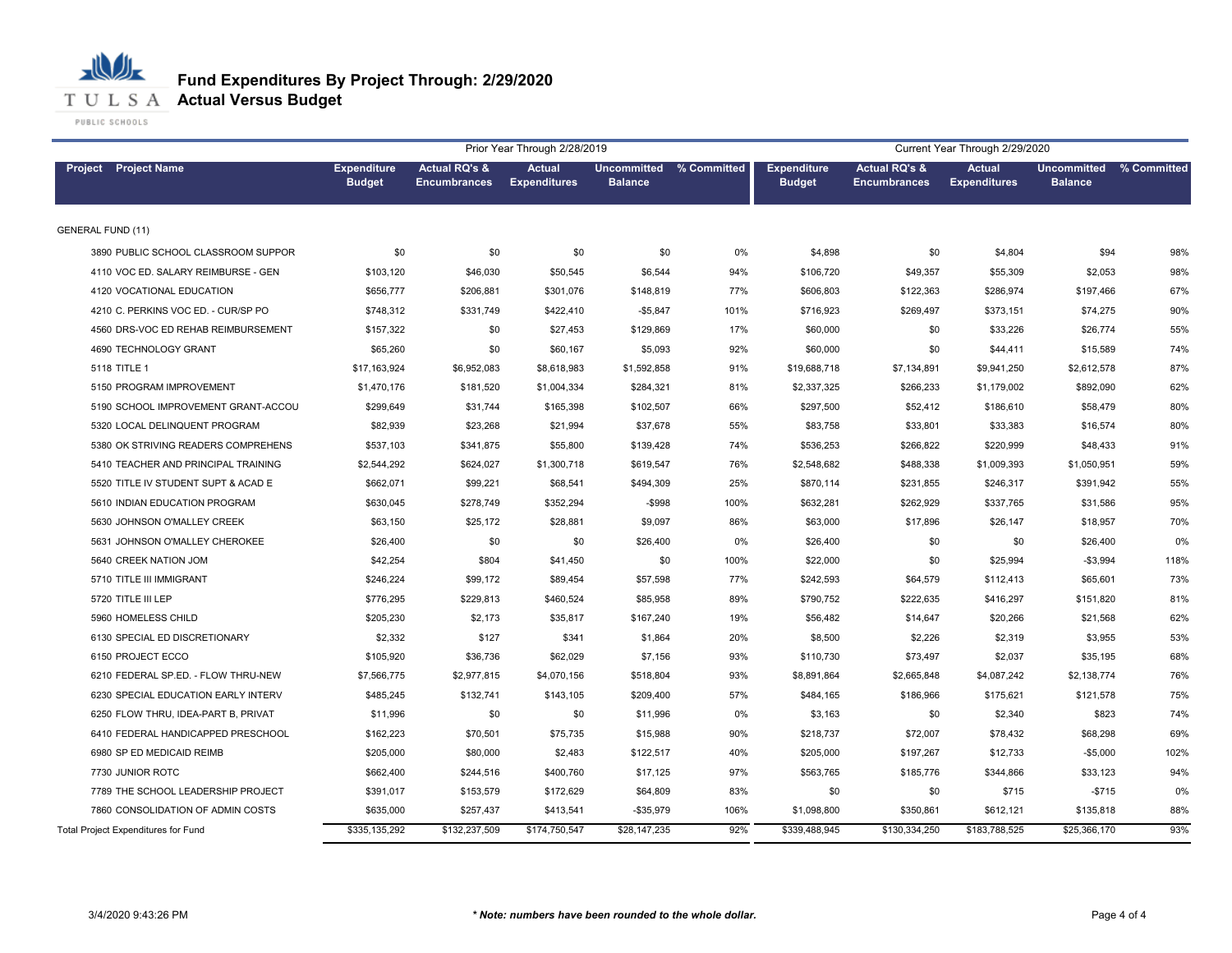

|                          |                                    |                                     |                                                 | Prior Year Through 2/28/2019         |                                           |      | Current Year Through 2/29/2020      |                                                 |                                      |                                                  |      |  |  |
|--------------------------|------------------------------------|-------------------------------------|-------------------------------------------------|--------------------------------------|-------------------------------------------|------|-------------------------------------|-------------------------------------------------|--------------------------------------|--------------------------------------------------|------|--|--|
| Site Site Name           |                                    | <b>Expenditure</b><br><b>Budget</b> | <b>Actual RQ's &amp;</b><br><b>Encumbrances</b> | <b>Actual</b><br><b>Expenditures</b> | Uncommitted % Committed<br><b>Balance</b> |      | <b>Expenditure</b><br><b>Budget</b> | <b>Actual RQ's &amp;</b><br><b>Encumbrances</b> | <b>Actual</b><br><b>Expenditures</b> | <b>Uncommitted % Committed</b><br><b>Balance</b> |      |  |  |
| <b>GENERAL FUND (11)</b> |                                    |                                     |                                                 |                                      |                                           |      |                                     |                                                 |                                      |                                                  |      |  |  |
| 000 DISTRICT WIDE        |                                    | $-$1,420,730$                       | \$0                                             | $-$4,351$                            | $-$1,416,378$                             | 0%   | $-$8,190,153$                       | \$0                                             | $-$36,624$                           | $-$ \$8,153,529                                  | 0%   |  |  |
|                          | 002 MAINTENANCE & PLANT OPERATIONS | \$1,449,626                         | \$282,639                                       | \$713,147                            | \$453,840                                 | 69%  | \$1,579,507                         | \$285,489                                       | \$742,921                            | \$551,098                                        | 65%  |  |  |
|                          | 003 TRANSPORTATION                 | \$10,390,593                        | \$3,470,793                                     | \$6,917,721                          | \$2,079                                   | 100% | \$10,730,887                        | \$3,439,792                                     | \$7,502,675                          | $-$211,580$                                      | 102% |  |  |
|                          | 005 DESIGN & INNOVATION OFFICE     | \$3,467,357                         | \$547,894                                       | \$1,342,221                          | \$1,577,242                               | 55%  | \$2,628,997                         | \$464,131                                       | \$715,749                            | \$1,449,117                                      | 45%  |  |  |
|                          | 006 GENERAL COUNSEL                | \$1,173,039                         | \$451,941                                       | \$617,176                            | \$103,922                                 | 91%  | \$1,149,227                         | \$430,339                                       | \$625,712                            | \$93,176                                         | 92%  |  |  |
|                          | 007 DATA STRATEGY & ANALYTICS      | \$1,710,662                         | \$640,720                                       | \$665,936                            | \$404,007                                 | 76%  | \$1,525,162                         | \$638,346                                       | \$746,184                            | \$140,631                                        | 91%  |  |  |
| 008 WAREHOUSE            |                                    | \$29,271                            | \$0                                             | \$12,820                             | \$16,451                                  | 44%  | \$29,271                            | \$0                                             | \$10,591                             | \$18,680                                         | 36%  |  |  |
|                          | 020 STUDENT & FAMILY SERVICES      | \$3,178,241                         | \$926,481                                       | \$1,300,028                          | \$951,732                                 | 70%  | \$2,803,487                         | \$884,666                                       | \$1,228,185                          | \$690,636                                        | 75%  |  |  |
|                          | 021 DEPUTY SUPERINTENDENT          | \$916,873                           | \$364,123                                       | \$503,755                            | \$48,995                                  | 95%  | \$1,547,354                         | \$457,037                                       | \$652,220                            | \$438,097                                        | 72%  |  |  |
|                          | 024 HELMZAR CHALLENGE COURSE       | \$15,000                            | \$0                                             | \$12,900                             | \$2,100                                   | 86%  | \$21,000                            | \$0                                             | \$20,045                             | \$955                                            | 95%  |  |  |
|                          | 025 SUPPORT SERVICES               | \$1,863,366                         | \$2,366,940                                     | \$904,690                            | $-$1,408,264$                             | 176% | \$2,063,487                         | \$2,992,345                                     | \$1,309,483                          | $-$2,238,341$                                    | 208% |  |  |
|                          | 026 ISS OPERATIONS                 | \$1,216,221                         | \$349,148                                       | \$713,869                            | \$153,205                                 | 87%  | \$1,047,024                         | \$275,232                                       | \$711,404                            | \$60,388                                         | 94%  |  |  |
|                          | 028 CLIENT SERVICES                | \$1,212,621                         | \$365,839                                       | \$770,012                            | \$76,771                                  | 94%  | \$1,064,119                         | \$237,702                                       | \$655,738                            | \$170,679                                        | 84%  |  |  |
|                          | 030 INFORMATION TECHNOLOGY         | \$382,568                           | \$113,772                                       | \$196,538                            | \$72,258                                  | 81%  | \$308,861                           | \$78,812                                        | \$213,546                            | \$16,503                                         | 95%  |  |  |
| 031 PRINT SHOP           |                                    | \$835,201                           | \$269,469                                       | \$274,039                            | \$291,692                                 | 65%  | \$598,880                           | \$189,238                                       | \$375,081                            | \$34,561                                         | 94%  |  |  |
|                          | 037 BOND PROJECTS/ENERGY MGMT      | \$207,924                           | \$78,812                                        | \$126,869                            | \$2,243                                   | 99%  | \$220,033                           | \$83,916                                        | \$136,981                            | $-$ \$864                                        | 100% |  |  |
|                          | 039 BEFORE & AFTER CARE            | \$508,644                           | \$307,977                                       | \$179,712                            | \$20,955                                  | 96%  | \$453,305                           | \$284,340                                       | \$278,572                            | $-$109,608$                                      | 124% |  |  |
|                          | 041 TALENT MANAGEMENT              | \$7,099,074                         | \$3,253,832                                     | \$2,740,115                          | \$1,105,128                               | 84%  | \$9,592,523                         | \$3,262,580                                     | \$4,300,335                          | \$2,029,608                                      | 79%  |  |  |
|                          | 044 EDUC EFFCTNESS & PROF LEARNING | \$3,035,743                         | \$721,594                                       | \$1,414,109                          | \$900,041                                 | 70%  | \$4,042,541                         | \$1,621,604                                     | \$2,253,614                          | \$167,322                                        | 96%  |  |  |
|                          | 049 CAMPUS POLICE & SECURITY SERV  | \$6,295                             | \$129                                           | \$6,165                              | \$0                                       | 100% | \$2,327                             | \$181                                           | \$2,101                              | \$45                                             | 98%  |  |  |
|                          | 052 ACCOUNTING/PAYROLL             | \$1,827,888                         | \$486,772                                       | \$900,964                            | \$440,152                                 | 76%  | \$1,689,196                         | \$416,174                                       | \$837,278                            | \$435,745                                        | 74%  |  |  |
|                          | 054 MATERIALS MANAGEMENT           | \$1,856,672                         | \$758,272                                       | \$708,562                            | \$389,837                                 | 79%  | \$1,698,194                         | \$618,755                                       | \$568,393                            | \$511,046                                        | 70%  |  |  |
|                          | 056 APPLICATION DEVELOPMENT        | \$1,584,177                         | \$270,957                                       | \$1,071,801                          | \$241,419                                 | 85%  | \$1,920,550                         | \$402,622                                       | \$1,223,227                          | \$294,701                                        | 85%  |  |  |
| 057 SERVICE DESK         |                                    | \$587,344                           | \$209,635                                       | \$336,023                            | \$41,686                                  | 93%  | \$602,219                           | \$258,679                                       | \$398,678                            | $-$55,138$                                       | 109% |  |  |
|                          | 058 ENROLLMENT & STUDENT SERVICES  | \$2,002,733                         | \$738,710                                       | \$1,236,028                          | \$27,996                                  | 99%  | \$2,002,703                         | \$618,144                                       | \$1,329,595                          | \$54,963                                         | 97%  |  |  |
|                          | 059 HEALTH & WELLNESS              | \$263,919                           | \$102,057                                       | \$127,083                            | \$34,779                                  | 87%  | \$255,259                           | \$69,025                                        | \$129,260                            | \$56,974                                         | 78%  |  |  |
|                          | 060 CHIEF LEARNING OFFICER         | \$1,322,973                         | \$729,191                                       | \$413,546                            | \$180,236                                 | 86%  | \$292,821                           | \$100,674                                       | \$148,214                            | \$43,933                                         | 85%  |  |  |
|                          | 062 COMMUNICATIONS                 | \$606,499                           | \$177,597                                       | \$328,732                            | \$100,170                                 | 83%  | \$645,025                           | \$245,248                                       | \$378,622                            | \$21,155                                         | 97%  |  |  |
|                          | 064 SECONDARY PATHWAYS             | \$1,150,207                         | \$373,591                                       | \$664,423                            | \$112,193                                 | 90%  | \$1,028,031                         | \$243,214                                       | \$457,961                            | \$326,856                                        | 68%  |  |  |
|                          | 065 CHIEF OF SCHOOLS               | \$531,234                           | \$59,894                                        | \$183,114                            | \$288,226                                 | 46%  | \$408,899                           | \$35,254                                        | \$130,688                            | \$242,957                                        | 41%  |  |  |
|                          | 066 SPECIAL EDUCATION              | \$7,405,922                         | \$1,331,799                                     | \$2,844,815                          | \$3,229,308                               | 56%  | \$5,877,612                         | \$2,065,666                                     | \$2,534,925                          | \$1,277,022                                      | 78%  |  |  |
|                          | 068 ATHLETICS/ACTIVITIES           | \$975,214                           | \$186,463                                       | \$463,664                            | \$325,087                                 | 67%  | \$948,993                           | \$197,775                                       | \$500,281                            | \$250,938                                        | 74%  |  |  |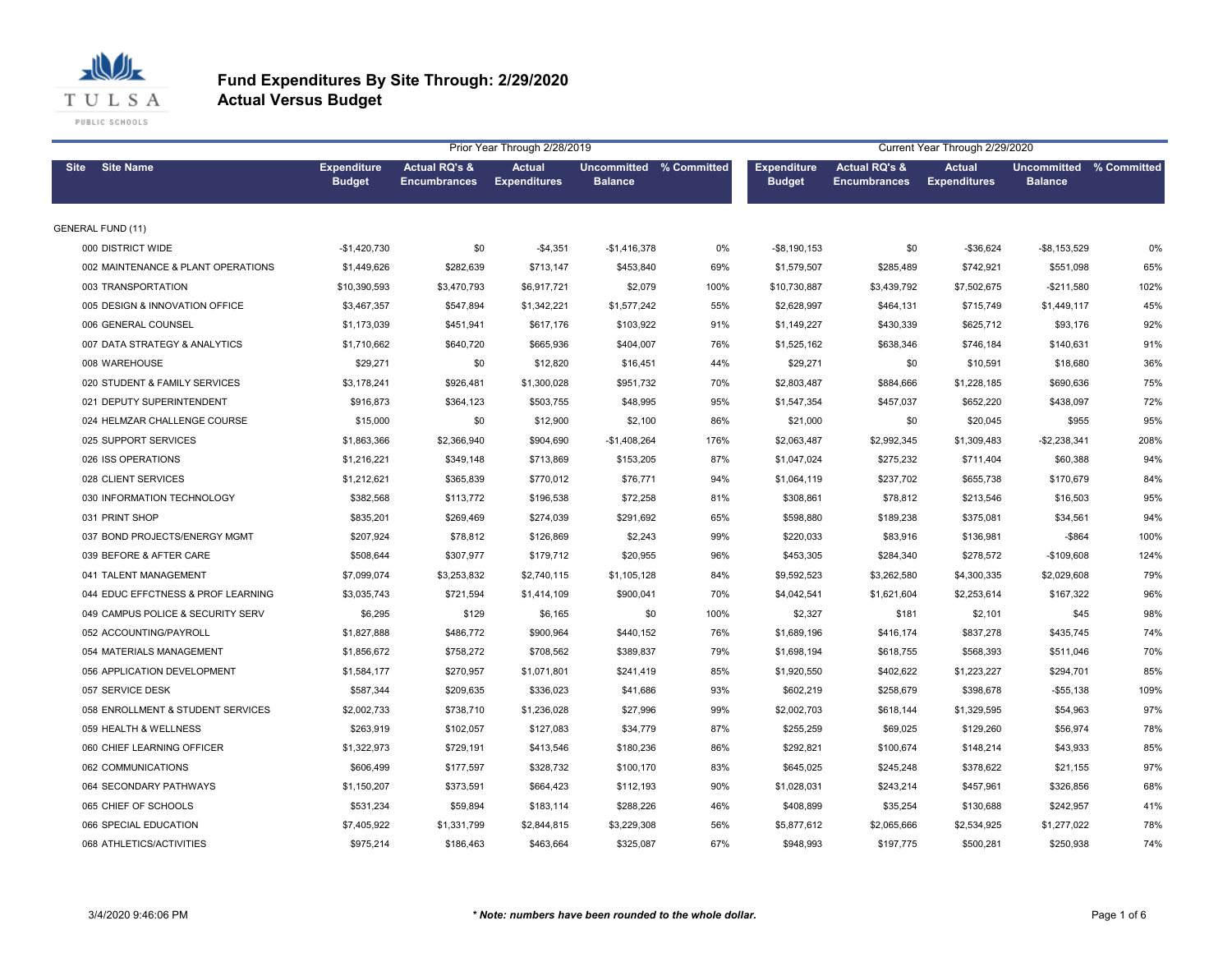

|                                    |                                     |                                                 | Prior Year Through 2/28/2019<br>Current Year Through 2/29/2020 |                                           |       |                                     |                                                 |                                      |                                           |      |
|------------------------------------|-------------------------------------|-------------------------------------------------|----------------------------------------------------------------|-------------------------------------------|-------|-------------------------------------|-------------------------------------------------|--------------------------------------|-------------------------------------------|------|
| Site Site Name                     | <b>Expenditure</b><br><b>Budget</b> | <b>Actual RQ's &amp;</b><br><b>Encumbrances</b> | <b>Actual</b><br><b>Expenditures</b>                           | Uncommitted % Committed<br><b>Balance</b> |       | <b>Expenditure</b><br><b>Budget</b> | <b>Actual RQ's &amp;</b><br><b>Encumbrances</b> | <b>Actual</b><br><b>Expenditures</b> | Uncommitted % Committed<br><b>Balance</b> |      |
| <b>GENERAL FUND (11)</b>           |                                     |                                                 |                                                                |                                           |       |                                     |                                                 |                                      |                                           |      |
| 069 PERSONALIZED LEARNING          | \$162,463                           | \$11,161                                        | \$19,686                                                       | \$131,616                                 | 19%   | \$91,883                            | \$5,855                                         | \$14,031                             | \$71,997                                  | 22%  |
| 070 TEACHING & LEARNING            | \$7,617,808                         | \$2,984,682                                     | \$3,881,804                                                    | \$751,322                                 | 90%   | \$9,043,143                         | \$1,575,346                                     | \$3,533,844                          | \$3,933,954                               | 56%  |
| 071 ILD 1                          | \$184,794                           | \$67,083                                        | \$114,687                                                      | \$3,024                                   | 98%   | \$183,561                           | \$59,216                                        | \$113,389                            | \$10,956                                  | 94%  |
| 072 ILD 2                          | \$183,984                           | \$64,618                                        | \$113,808                                                      | \$5,559                                   | 97%   | \$186,319                           | \$60,663                                        | \$114,781                            | \$10,875                                  | 94%  |
| 073 ILD 3                          | \$177,246                           | \$65,589                                        | \$108,723                                                      | \$2,934                                   | 98%   | \$180,230                           | \$65,660                                        | \$112,584                            | \$1,985                                   | 99%  |
| 076 ILD 5                          | \$325,852                           | \$84,826                                        | \$118,267                                                      | \$122,759                                 | 62%   | \$315,539                           | \$105,770                                       | \$123,805                            | \$85,964                                  | 73%  |
| 078 ILD 6                          | \$194,634                           | \$68,242                                        | \$119,209                                                      | \$7,184                                   | 96%   | \$196,646                           | \$70,340                                        | \$125,573                            | \$734                                     | 100% |
| 079 LEAD ILD                       | \$566,677                           | \$76,109                                        | \$125,124                                                      | \$365,443                                 | 36%   | \$568,283                           | \$77,126                                        | \$128,573                            | \$362,584                                 | 36%  |
| 080 ILD 7                          | \$174,192                           | \$63,514                                        | \$105,835                                                      | \$4,843                                   | 97%   | \$175,633                           | \$63,503                                        | \$109,801                            | \$2,329                                   | 99%  |
| 087 TEACHER LEADER EFFECTIVENESS   | \$20,160                            | \$0                                             | \$6,921                                                        | \$13,239                                  | 34%   | \$20,160                            | \$0                                             | \$0                                  | \$20,160                                  | 0%   |
| 091 OFFICE OF THE SUPERINTENDENT   | \$949,046                           | \$301,442                                       | \$501,660                                                      | \$145,944                                 | 85%   | \$917,176                           | \$261,821                                       | \$516,756                            | \$138,599                                 | 85%  |
| 092 BOARD OF EDUCATION             | \$206,093                           | \$3,881                                         | \$22,928                                                       | \$179,284                                 | 13%   | \$164,833                           | \$202                                           | \$4,958                              | \$159,673                                 | 3%   |
| 093 FEDERAL PROGRAMS/SPECIAL PROJ  | \$8,240,538                         | \$1,179,993                                     | \$2,636,503                                                    | \$4,424,042                               | 46%   | \$5,969,035                         | \$1,482,150                                     | \$2,887,030                          | \$1,599,855                               | 73%  |
| 095 ESC CUSTODIANS                 | \$243,583                           | \$94,262                                        | \$149,798                                                      | $-$477$                                   | 100%  | \$271,609                           | \$88,916                                        | \$173,950                            | \$8,743                                   | 97%  |
| 097 TREASURER                      | \$880,849                           | \$311,406                                       | \$1,645,549                                                    | $-$1,076,107$                             | 222%  | \$850,259                           | \$267,400                                       | \$520,228                            | \$62,630                                  | 93%  |
| 098 FINANCIAL SERVICES & BUDGET    | \$2,205,769                         | \$596,382                                       | \$1,535,112                                                    | \$74,274                                  | 97%   | \$1,902,305                         | \$505,948                                       | \$1,258,088                          | \$138,269                                 | 93%  |
| 100 EDUCATION SERVICE CENTER       | \$180,652                           | \$0                                             | \$114,165                                                      | \$66,487                                  | 63%   | \$176,652                           | \$0                                             | \$113,664                            | \$62,988                                  | 64%  |
| 103 ACADEMY CENTRAL ELEMENTARY     | \$1,365,016                         | \$529,651                                       | \$719,092                                                      | \$116,273                                 | 91%   | \$1,223,759                         | \$442,973                                       | \$674,472                            | \$106,313                                 | 91%  |
| 105 ADDAMS ELEMENTARY              | \$4,000                             | \$0                                             | \$0                                                            | \$4,000                                   | $0\%$ | \$0                                 | \$0                                             | \$0                                  | \$0                                       | 0%   |
| 111 ANDERSON ELEMENTARY            | \$2,591,943                         | \$1,149,388                                     | \$1,403,462                                                    | \$39,093                                  | 98%   | \$3,117,518                         | \$1,198,687                                     | \$1,602,102                          | \$316,729                                 | 90%  |
| 112 ZARROW INTERNATIONAL SCHOOL    | \$2,510,075                         | \$1,126,423                                     | \$1,359,357                                                    | \$24,296                                  | 99%   | \$2,802,960                         | \$1,203,819                                     | \$1,469,027                          | \$130,114                                 | 95%  |
| 118 BELL ELEMENTARY                | \$3,131,152                         | \$1,321,449                                     | \$1,640,721                                                    | \$168,982                                 | 95%   | \$2,904,814                         | \$1,153,006                                     | \$1,468,925                          | \$282,883                                 | 90%  |
| 135 BURROUGHS ELEMENTARY           | \$2,362,362                         | \$1,036,949                                     | \$1,243,639                                                    | \$81,774                                  | 97%   | \$2,249,295                         | \$963,513                                       | \$1,190,723                          | \$95,059                                  | 96%  |
| 140 CARNEGIE ELEMENTARY            | \$2,381,194                         | \$1,081,035                                     | \$1,274,135                                                    | \$26,024                                  | 99%   | \$2,669,029                         | \$1,128,036                                     | \$1,397,084                          | \$143,910                                 | 95%  |
| 145 CELIA CLINTON ELEMENTARY       | \$3,585,115                         | \$1,535,917                                     | \$1,839,897                                                    | \$209,301                                 | 94%   | \$3,260,163                         | \$1,398,191                                     | \$1,762,637                          | \$99,335                                  | 97%  |
| 155 WAYMAN TISDALE FINE ARTS ACADE | \$2,524,918                         | \$1,081,469                                     | \$1,370,406                                                    | \$73,043                                  | 97%   | \$2,547,188                         | \$1,053,149                                     | \$1,371,582                          | \$122,457                                 | 95%  |
| 156 DOLORES HUERTA ELEMENTARY      | \$2,461,031                         | \$1,086,315                                     | \$1,298,320                                                    | \$76,396                                  | 97%   | \$2,597,146                         | \$1,082,136                                     | \$1,323,734                          | \$191,276                                 | 93%  |
| 158 COOPER ELEMENTARY              | \$4,035,228                         | \$1,850,854                                     | \$2,077,375                                                    | \$106,999                                 | 97%   | \$4,209,524                         | \$1,803,196                                     | \$2,150,637                          | \$255,691                                 | 94%  |
| 161 CLINTON WEST ELEMENTARY        | \$3,090,329                         | \$1,359,129                                     | \$1,683,417                                                    | \$47,783                                  | 98%   | \$3,356,786                         | \$1,392,664                                     | \$1,753,556                          | \$210,565                                 | 94%  |
| 163 DUAL LANGUAGE IMMERSION PROG   | \$1,672,530                         | \$738,384                                       | \$879,538                                                      | \$54,608                                  | 97%   | \$1,777,459                         | \$792,224                                       | \$963,691                            | \$21,545                                  | 99%  |
| 167 ECDC-BUNCHE                    | \$1,089,282                         | \$430,582                                       | \$605,507                                                      | \$53,193                                  | 95%   | \$7,693                             | \$0                                             | \$31,592                             | $-$23,899$                                | 411% |
| 168 ECDC-PORTER                    | \$0                                 | \$0                                             | \$0                                                            | \$0                                       | 0%    | \$3,119                             | \$0                                             | \$0                                  | \$3,119                                   | 0%   |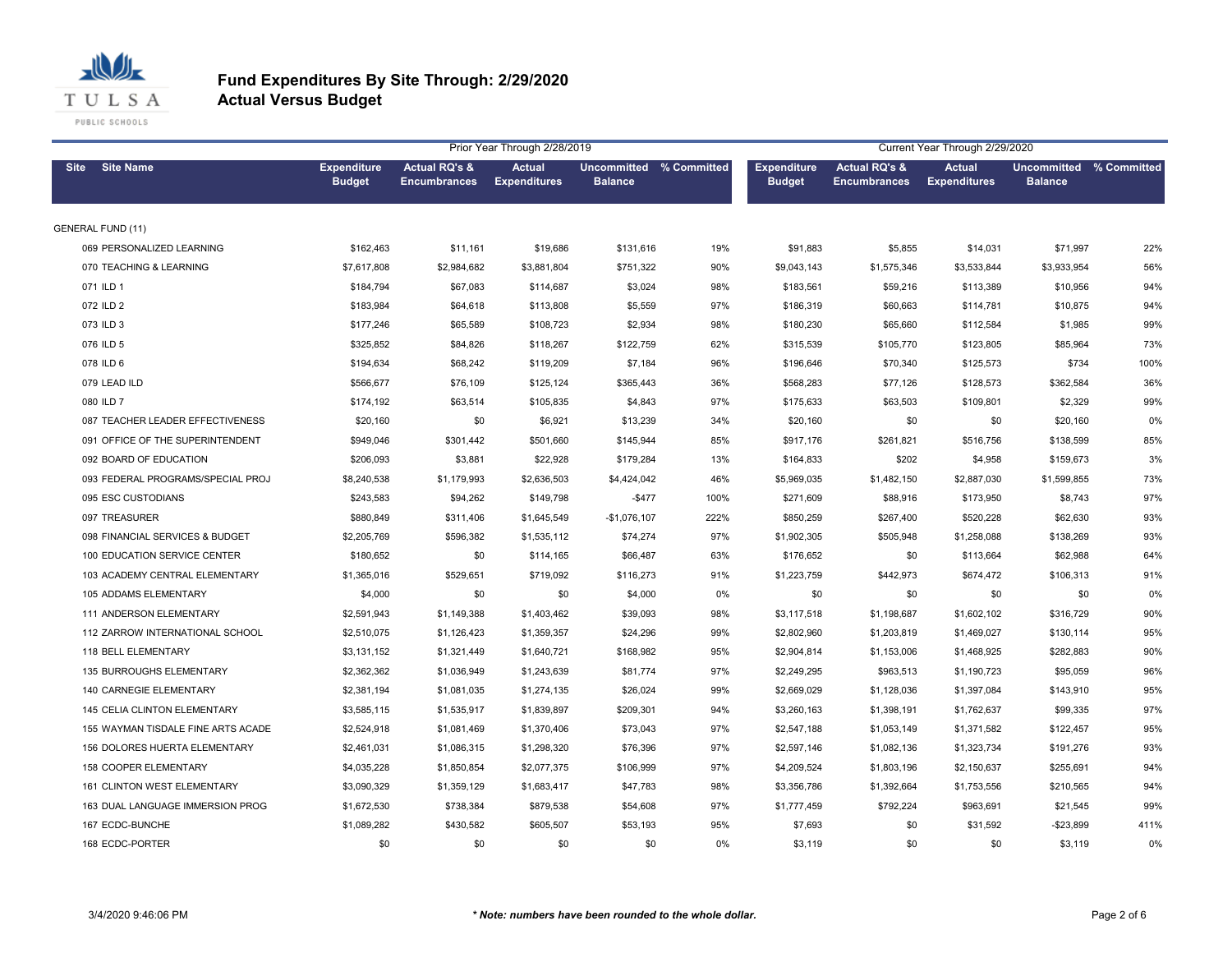

|      |                                    |                                     |                                                 | Prior Year Through 2/28/2019         |                                           |       |                                     |                                                 | Current Year Through 2/29/2020       |                                           |      |
|------|------------------------------------|-------------------------------------|-------------------------------------------------|--------------------------------------|-------------------------------------------|-------|-------------------------------------|-------------------------------------------------|--------------------------------------|-------------------------------------------|------|
| Site | <b>Site Name</b>                   | <b>Expenditure</b><br><b>Budget</b> | <b>Actual RQ's &amp;</b><br><b>Encumbrances</b> | <b>Actual</b><br><b>Expenditures</b> | Uncommitted % Committed<br><b>Balance</b> |       | <b>Expenditure</b><br><b>Budget</b> | <b>Actual RQ's &amp;</b><br><b>Encumbrances</b> | <b>Actual</b><br><b>Expenditures</b> | Uncommitted % Committed<br><b>Balance</b> |      |
|      | <b>GENERAL FUND (11)</b>           |                                     |                                                 |                                      |                                           |       |                                     |                                                 |                                      |                                           |      |
|      | 170 EISENHOWER ELEMENTARY          | \$3,420,281                         | \$1,564,809                                     | \$1,794,051                          | \$61,421                                  | 98%   | \$3,668,202                         | \$1,578,071                                     | \$1,902,504                          | \$187,626                                 | 95%  |
|      | 175 ELIOT ELEMENTARY               | \$2,070,478                         | \$939,420                                       | \$1,113,402                          | \$17,657                                  | 99%   | \$2,119,446                         | \$904,329                                       | \$1,083,312                          | \$131,805                                 | 94%  |
|      | 180 EMERSON ELEMENTARY             | \$2,174,319                         | \$953,346                                       | \$1,139,528                          | \$81,445                                  | 96%   | \$2,843,790                         | \$1,047,478                                     | \$1,513,668                          | \$282,643                                 | 90%  |
|      | 181 EMERSON UPPER                  | \$5,465                             | \$669                                           | \$2,373                              | \$2,423                                   | 56%   | \$0                                 | \$0                                             | \$0                                  | \$0                                       | 0%   |
|      | 185 EUGENE FIELD ELEMENTARY        | \$2,533,824                         | \$1,100,052                                     | \$1,380,557                          | \$53,215                                  | 98%   | \$2,627,598                         | \$1,107,366                                     | \$1,375,392                          | \$144,840                                 | 94%  |
|      | 194 GREENWOOD LEADERSHIP ACADEMY   | \$1,473,938                         | \$506,389                                       | \$856,635                            | \$110,914                                 | 92%   | \$1,658,896                         | \$7,552                                         | \$1,164,606                          | \$486,738                                 | 71%  |
|      | 195 WILSON TEACHING & LEARNING ACA | \$0                                 | \$0                                             | \$0                                  | \$0                                       | $0\%$ | \$0                                 | \$0                                             | \$16,782                             | $-$16,782$                                | 0%   |
|      | 198 JOHN HOPE FRANKLIN ELEMENTARY  | \$2,374,808                         | \$1,085,188                                     | \$1,283,677                          | \$5,943                                   | 100%  | \$3,083,190                         | \$1,141,417                                     | \$1,555,222                          | \$386,550                                 | 87%  |
|      | 199 GRIMES ELEMENTARY              | \$1,995,580                         | \$903,998                                       | \$1,083,726                          | \$7,857                                   | 100%  | \$1,810,515                         | \$716,926                                       | \$938,927                            | \$154,663                                 | 91%  |
|      | 200 HAWTHORNE ELEMENTARY           | \$1,930,748                         | \$892,854                                       | \$1,049,539                          | $-$11,645$                                | 101%  | \$2,316,110                         | \$1,015,043                                     | \$1,226,322                          | \$74,745                                  | 97%  |
|      | 204 HAMILTON ELEMENTARY            | \$3,668,299                         | \$1,491,115                                     | \$1,939,393                          | \$237,791                                 | 94%   | \$3,614,563                         | \$1,441,105                                     | \$2,010,097                          | \$163,361                                 | 95%  |
|      | 205 PATRICK HENRY ELEMENTARY       | \$2,601,667                         | \$1,175,114                                     | \$1,379,954                          | \$46,598                                  | 98%   | \$2,435,742                         | \$1,037,566                                     | \$1,245,260                          | \$152,917                                 | 94%  |
|      | 215 HOOVER ELEMENTARY              | \$3,358,654                         | \$1,489,952                                     | \$1,837,613                          | \$31,090                                  | 99%   | \$3,664,015                         | \$1,567,243                                     | \$1,949,734                          | \$147,038                                 | 96%  |
|      | 230 UNITY LEARNING ACADEMY         | \$2,264,968                         | \$1,045,595                                     | \$1,234,033                          | $-$14,659$                                | 101%  | \$2,194,461                         | \$896,753                                       | \$1,152,800                          | \$144,907                                 | 93%  |
|      | 245 JONES ELEMENTARY               | \$2,221,257                         | \$1,061,793                                     | \$1,174,495                          | $-$15,031$                                | 101%  | \$2,434,953                         | \$1,037,915                                     | \$1,246,351                          | \$150,686                                 | 94%  |
|      | 251 KENDALL-WHITTIER ELEMENTARY    | \$5,653,278                         | \$2,556,236                                     | \$2,992,255                          | \$104,788                                 | 98%   | \$5,973,830                         | \$2,622,585                                     | \$3,116,889                          | \$234,356                                 | 96%  |
|      | 252 KERR ELEMENTARY                | \$3,094,500                         | \$1,431,538                                     | \$1,577,761                          | \$85,201                                  | 97%   | \$3,268,330                         | \$1,412,756                                     | \$1,730,969                          | \$124,605                                 | 96%  |
|      | 255 KEY ELEMENTARY                 | \$2,598,571                         | \$1,183,100                                     | \$1,379,248                          | \$36,223                                  | 99%   | \$2,736,379                         | \$1,166,912                                     | \$1,440,961                          | \$128,506                                 | 95%  |
|      | 260 LANIER ELEMENTARY              | \$2,167,746                         | \$987,652                                       | \$1,132,924                          | \$47,170                                  | 98%   | \$2,205,743                         | \$960,665                                       | \$1,168,086                          | \$76,991                                  | 97%  |
|      | 265 COUNCIL OAK ELEMENTARY         | \$2,460,423                         | \$1,119,088                                     | \$1,266,592                          | \$74,744                                  | 97%   | \$2,664,301                         | \$1,122,054                                     | \$1,380,601                          | \$161,646                                 | 94%  |
|      | 269 LEWIS & CLARK ELEMENTARY       | \$3,903,215                         | \$1,762,062                                     | \$2,045,239                          | \$95,915                                  | 98%   | \$3,900,265                         | \$1,690,961                                     | \$1,984,084                          | \$225,220                                 | 94%  |
|      | 275 LINDBERGH ELEMENTARY           | \$2,830,181                         | \$1,249,408                                     | \$1,452,436                          | \$128,337                                 | 95%   | \$2,935,052                         | \$1,263,497                                     | \$1,478,877                          | \$192,678                                 | 93%  |
|      | 305 MACARTHUR ELEMENTARY           | \$3,279,494                         | \$1,405,256                                     | \$1,810,751                          | \$63,487                                  | 98%   | \$3,175,269                         | \$1,446,021                                     | \$1,615,658                          | \$113,590                                 | 96%  |
|      | 310 MARSHALL ELEMENTARY            | \$2,242,752                         | \$1,048,043                                     | \$1,236,161                          | $-$41,452$                                | 102%  | \$2,447,575                         | \$1,067,801                                     | \$1,250,544                          | \$129,230                                 | 95%  |
|      | 315 MAYO DEMONSTRATION SCHOOL      | \$2,468,520                         | \$1,100,355                                     | \$1,282,011                          | \$86,154                                  | 97%   | \$2,522,888                         | \$1,064,950                                     | \$1,314,439                          | \$143,499                                 | 94%  |
|      | 320 MCCLURE ELEMENTARY             | \$2,779,999                         | \$1,314,857                                     | \$1,583,868                          | $-$118,727$                               | 104%  | \$3,030,124                         | \$1,237,010                                     | \$1,639,222                          | \$153,892                                 | 95%  |
|      | 325 MCKINLEY ELEMENTARY            | \$3,374,868                         | \$1,515,442                                     | \$1,781,089                          | \$78,337                                  | 98%   | \$3,389,000                         | \$1,445,564                                     | \$1,781,718                          | \$161,717                                 | 95%  |
|      | 330 MITCHELL ELEMENTARY            | \$2,869,901                         | \$1,305,341                                     | \$1,502,463                          | \$62,097                                  | 98%   | \$2,895,909                         | \$1,267,218                                     | \$1,513,871                          | \$114,820                                 | 96%  |
|      | 345 OWEN ELEMENTARY                | \$2,870,637                         | \$1,345,298                                     | \$1,505,320                          | \$20,020                                  | 99%   | \$2,929,622                         | \$1,259,089                                     | \$1,489,714                          | \$180,819                                 | 94%  |
|      | 350 PARK ELEMENTARY                | \$400                               | \$0                                             | \$0                                  | \$400                                     | 0%    | \$400                               | \$0                                             | \$0                                  | \$400                                     | 0%   |
|      | 351 PEARY ELEMENTARY               | \$2,437,728                         | \$1,127,492                                     | \$1,300,696                          | \$9,540                                   | 100%  | \$2,641,506                         | \$1,161,439                                     | \$1,363,549                          | \$116,518                                 | 96%  |
|      | 355 PENN ELEMENTARY                | \$2,072,018                         | \$897,793                                       | \$1,090,881                          | \$83,343                                  | 96%   | \$27,212                            | \$1                                             | \$40,785                             | $-$13,574$                                | 150% |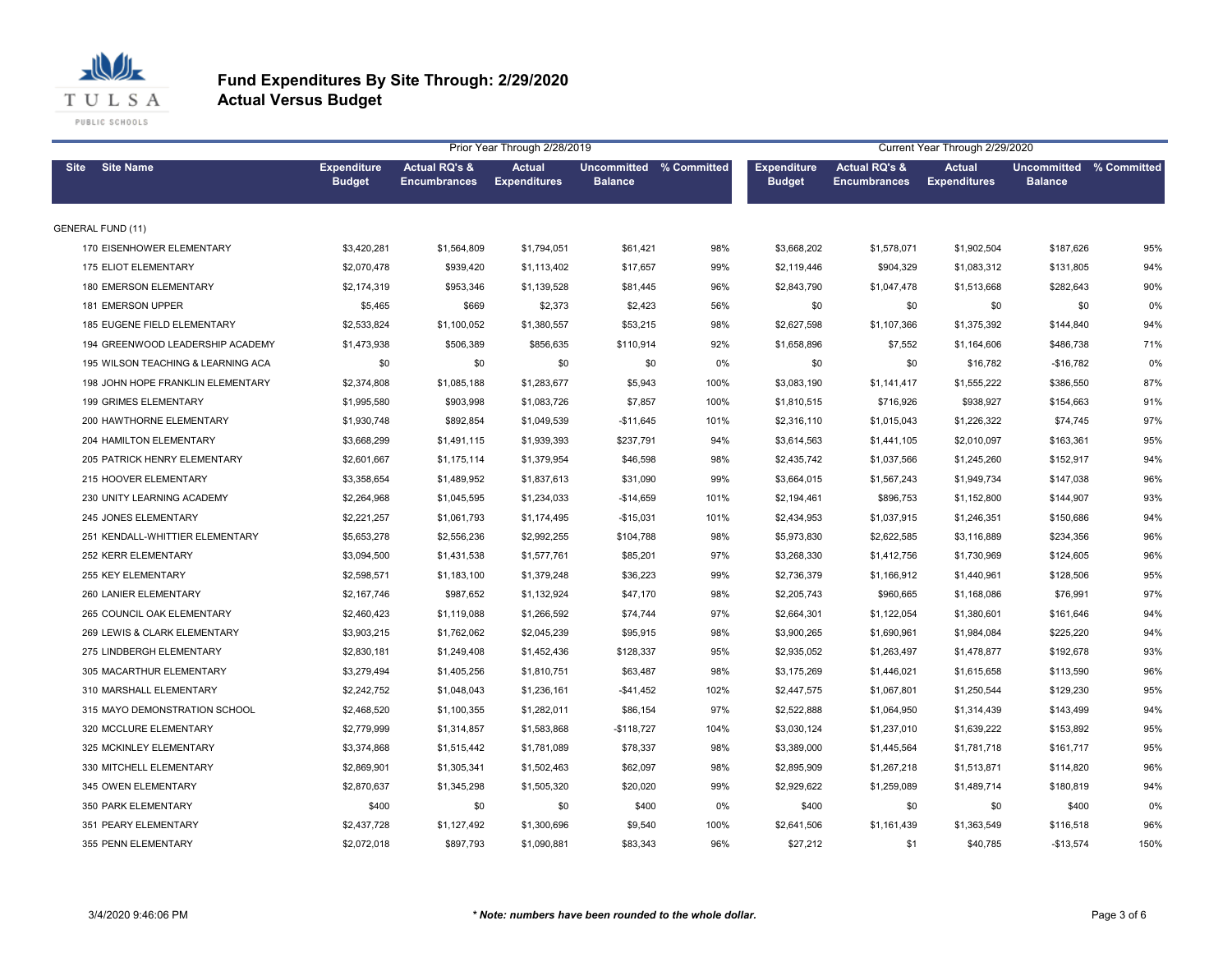

|                                   |                                     |                                                 | Prior Year Through 2/28/2019         |                                           |      | Current Year Through 2/29/2020      |                                                 |                                      |                                           |      |  |
|-----------------------------------|-------------------------------------|-------------------------------------------------|--------------------------------------|-------------------------------------------|------|-------------------------------------|-------------------------------------------------|--------------------------------------|-------------------------------------------|------|--|
| Site Site Name                    | <b>Expenditure</b><br><b>Budget</b> | <b>Actual RQ's &amp;</b><br><b>Encumbrances</b> | <b>Actual</b><br><b>Expenditures</b> | Uncommitted % Committed<br><b>Balance</b> |      | <b>Expenditure</b><br><b>Budget</b> | <b>Actual RQ's &amp;</b><br><b>Encumbrances</b> | <b>Actual</b><br><b>Expenditures</b> | Uncommitted % Committed<br><b>Balance</b> |      |  |
| <b>GENERAL FUND (11)</b>          |                                     |                                                 |                                      |                                           |      |                                     |                                                 |                                      |                                           |      |  |
| 378 REMINGTON ELEMENTARY          | \$310                               | \$0                                             | \$0                                  | \$310                                     | 0%   | \$1,407                             | \$0                                             | \$0                                  | \$1,407                                   | 0%   |  |
| 395 ROBERTSON ELEMENTARY          | \$2,566,549                         | \$1,098,599                                     | \$1,360,848                          | \$107,102                                 | 96%  | \$2,340,219                         | \$976,203                                       | \$1,184,306                          | \$179,710                                 | 92%  |  |
| 397 ROOSEVELT ELEMENTARY          | \$26,513                            | \$9,837                                         | \$15,381                             | \$1,295                                   | 95%  | \$26,923                            | \$9,273                                         | \$17,355                             | \$294                                     | 99%  |  |
| <b>400 ROSS</b>                   | \$39,950                            | \$0                                             | \$28,543                             | \$11,407                                  | 71%  | \$42,950                            | \$0                                             | \$25,116                             | \$17,834                                  | 58%  |  |
| 402 SALK ELEMENTARY               | \$3,749,985                         | \$1,720,279                                     | \$1,910,223                          | \$119,483                                 | 97%  | \$4,027,195                         | \$1,821,078                                     | \$2,103,902                          | \$102,214                                 | 97%  |  |
| 403 SANDBURG ELEMENTARY           | \$14,860                            | \$0                                             | \$11,503                             | \$3,357                                   | 77%  | \$14,860                            | \$0                                             | \$10,783                             | \$4,077                                   | 73%  |  |
| <b>405 SEQUOYAH ELEMENTARY</b>    | \$3,611,534                         | \$1,618,832                                     | \$1,851,149                          | \$141,553                                 | 96%  | \$3,833,343                         | \$1,679,021                                     | \$1,942,266                          | \$212,055                                 | 94%  |  |
| 410 SKELLY ELEMENTARY             | \$5,452,224                         | \$2,521,924                                     | \$2,942,342                          | $-$12,042$                                | 100% | \$5,890,377                         | \$2,524,636                                     | \$3,086,217                          | \$279,524                                 | 95%  |  |
| 411 SKELLY - LOWER                | \$46,109                            | \$7,034                                         | \$8,168                              | \$30,907                                  | 33%  | \$5,777                             | \$440                                           | \$2,373                              | \$2,964                                   | 49%  |  |
| 415 SPRINGDALE ELEMENTARY         | \$2,922,833                         | \$1,332,595                                     | \$1,545,975                          | \$44,262                                  | 98%  | \$2,969,391                         | \$1,322,941                                     | \$1,484,164                          | \$162,287                                 | 95%  |  |
| 423 PROJECT ACCEPT-TRAICE ELEM    | \$1,339,679                         | \$634,443                                       | \$737,623                            | $-$ \$32,387                              | 102% | \$1,446,286                         | \$494,601                                       | \$777,678                            | \$174,007                                 | 88%  |  |
| 425 MARK TWAIN ELEMENTARY         | \$2,591,522                         | \$1,179,254                                     | \$1,392,859                          | \$19,408                                  | 99%  | \$2,616,028                         | \$1,070,009                                     | \$1,387,502                          | \$158,517                                 | 94%  |  |
| <b>435 WHITMAN ELEMENTARY</b>     | \$2,313,999                         | \$976.849                                       | \$1,179,068                          | \$158,082                                 | 93%  | \$2,298,531                         | \$801,298                                       | \$1,072,627                          | \$424,607                                 | 82%  |  |
| 444 WRIGHT ELEMENTARY             | \$3,197,960                         | \$1,259,079                                     | \$1,742,823                          | \$196,058                                 | 94%  | \$3,215,597                         | \$1,252,738                                     | \$1,703,695                          | \$259,164                                 | 92%  |  |
| 447 DISNEY ELEMENTARY             | \$4,253,100                         | \$1,994,526                                     | \$2,268,700                          | $-$10,126$                                | 100% | \$4,525,587                         | \$2,014,842                                     | \$2,402,745                          | \$108,000                                 | 98%  |  |
| 449 GRISSOM ELEMENTARY            | \$2,184,949                         | \$989,466                                       | \$1,150,514                          | \$44,968                                  | 98%  | \$2,127,990                         | \$921,545                                       | \$1,131,830                          | \$74,616                                  | 96%  |  |
| 515 CARVER MIDDLE SCHOOL          | \$3,067,950                         | \$1,403,778                                     | \$1,626,955                          | \$37,217                                  | 99%  | \$3,247,908                         | \$1,421,475                                     | \$1,644,960                          | \$181,473                                 | 94%  |  |
| 530 WEBSTER MIDDLE SCHOOL         | \$2,546,980                         | \$1,202,682                                     | \$1,265,227                          | \$79,071                                  | 97%  | \$2,707,784                         | \$1,199,234                                     | \$1,364,919                          | \$143,631                                 | 95%  |  |
| 537 EDISON PREPARATORY MIDDLE     | \$4,486,835                         | \$2,063,612                                     | \$2,327,061                          | \$96,162                                  | 98%  | \$4,753,316                         | \$2,053,848                                     | \$2,409,735                          | \$289,733                                 | 94%  |  |
| 563 MONROE DEMONSTRATION (6-8)    | \$1,836,911                         | \$794,908                                       | \$1,004,479                          | \$37,524                                  | 98%  | \$5,401,251                         | \$2,196,177                                     | \$2,915,340                          | \$289,733                                 | 95%  |  |
| 573 THOREAU DEMONSTRATION ACADEMY | \$3,222,468                         | \$1,433,057                                     | \$1,765,019                          | \$24,392                                  | 99%  | \$3,192,861                         | \$1,334,914                                     | \$1,770,330                          | \$87,617                                  | 97%  |  |
| 574 TRAICE MIDDLE SCHOOL          | \$166,835                           | \$69,805                                        | \$86,563                             | \$10,468                                  | 94%  | \$14,168                            | \$4,922                                         | \$26,465                             | $-$17,219$                                | 222% |  |
| 600 TULSA TECHNOLOGY              | \$92,750                            | \$14,000                                        | \$78,750                             | \$0                                       | 100% | \$92,750                            | \$5,250                                         | \$87,500                             | \$0                                       | 100% |  |
| 601 MARGARET HUDSON               | \$230,642                           | \$0                                             | \$42,079                             | \$188,563                                 | 18%  | \$117,000                           | \$0                                             | \$47,272                             | \$69,728                                  | 40%  |  |
| 603 LEARNING CENTER               | \$17,550                            | \$0                                             | \$0                                  | \$17,550                                  | 0%   | \$17,550                            | \$0                                             | \$0                                  | \$17,550                                  | 0%   |  |
| 604 INDIAN PUPIL EDUCATION        | \$844,797                           | \$306,388                                       | \$461,293                            | \$77,116                                  | 91%  | \$910,934                           | \$312,273                                       | \$470,959                            | \$127,703                                 | 86%  |  |
| 606 STREET SCHOOL                 | \$644,559                           | \$322,880                                       | \$350,294                            | $-$ \$28,616                              | 104% | \$854,477                           | \$397,460                                       | \$440,853                            | \$16,163                                  | 98%  |  |
| 607 SHADOW MT BEHAVIORAL HLTH SYS | \$279,585                           | \$111,937                                       | \$127,871                            | \$39,777                                  | 86%  | \$270,934                           | \$23,787                                        | \$47,531                             | \$199,615                                 | 26%  |  |
| 609 POSITIVE CHANGE               | \$342,885                           | \$153,209                                       | \$145,790                            | \$43,886                                  | 87%  | \$422,240                           | \$222,121                                       | \$232,968                            | $-$32,849$                                | 108% |  |
| 613 CALM CENTER                   | \$48,819                            | \$22,015                                        | \$26,656                             | \$149                                     | 100% | \$50,989                            | \$22,793                                        | \$27,523                             | \$673                                     | 99%  |  |
| 615 JUVENILE DETENTION CENTER     | \$305,419                           | \$122,528                                       | \$113,083                            | \$69,808                                  | 77%  | \$321,201                           | \$153,565                                       | \$159,942                            | \$7,694                                   | 98%  |  |
| 621 PARKSIDE                      | \$306,668                           | \$151,977                                       | \$155,210                            | $-$518$                                   | 100% | \$311,075                           | \$152,149                                       | \$158,718                            | \$207                                     | 100% |  |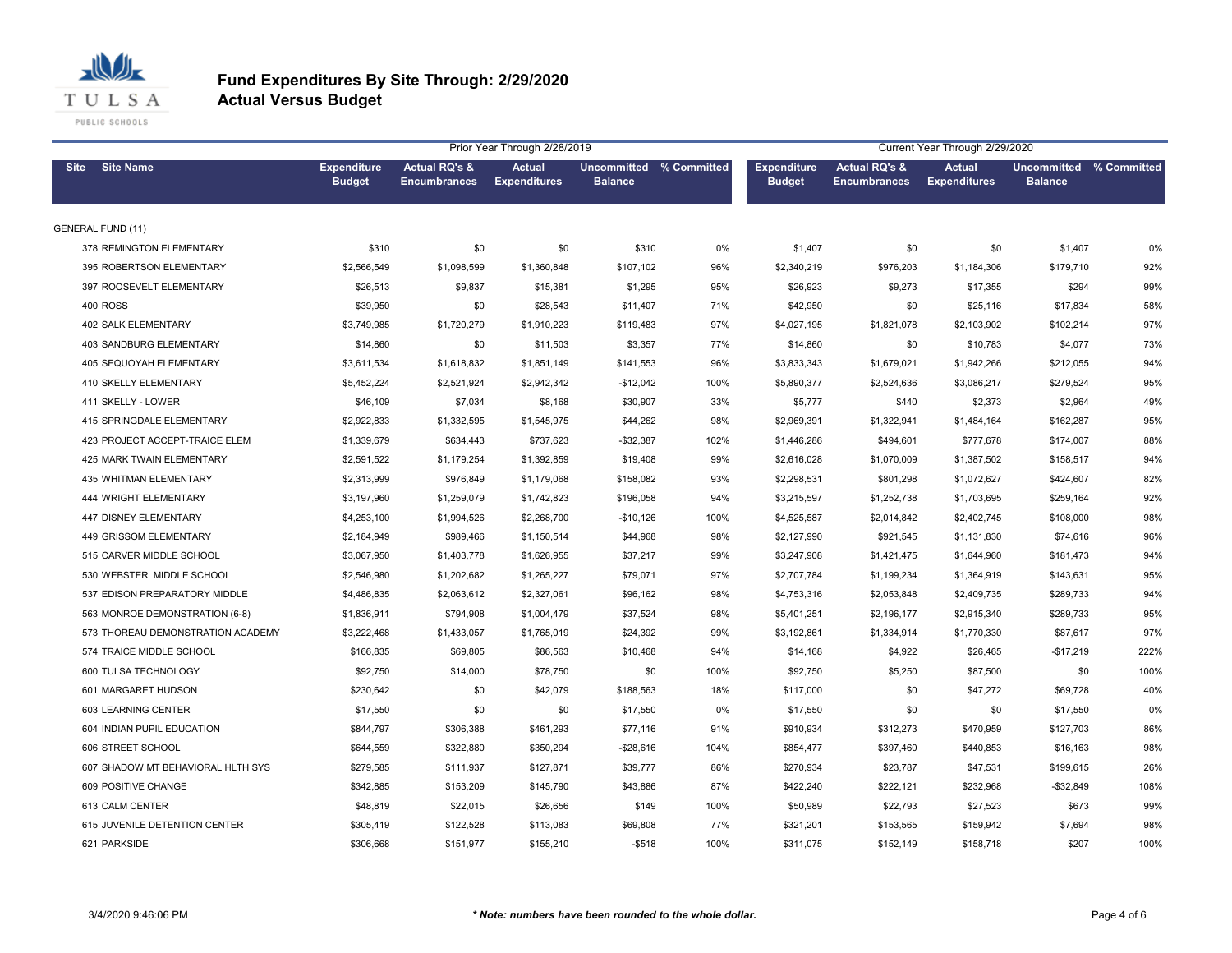

|                                   | Prior Year Through 2/28/2019<br>Current Year Through 2/29/2020 |                                                 |                                      |                                           |      |                                     |                                                 |                                      |                                           |      |
|-----------------------------------|----------------------------------------------------------------|-------------------------------------------------|--------------------------------------|-------------------------------------------|------|-------------------------------------|-------------------------------------------------|--------------------------------------|-------------------------------------------|------|
| <b>Site Name</b><br><b>Site</b>   | <b>Expenditure</b><br><b>Budget</b>                            | <b>Actual RQ's &amp;</b><br><b>Encumbrances</b> | <b>Actual</b><br><b>Expenditures</b> | Uncommitted % Committed<br><b>Balance</b> |      | <b>Expenditure</b><br><b>Budget</b> | <b>Actual RQ's &amp;</b><br><b>Encumbrances</b> | <b>Actual</b><br><b>Expenditures</b> | Uncommitted % Committed<br><b>Balance</b> |      |
| <b>GENERAL FUND (11)</b>          |                                                                |                                                 |                                      |                                           |      |                                     |                                                 |                                      |                                           |      |
| 628 PHOENIX RISING                | \$715,321                                                      | \$347,779                                       | \$361,874                            | \$5,668                                   | 99%  | \$863,775                           | \$364,429                                       | \$418,413                            | \$80,933                                  | 91%  |
| 631 SHADOW MT RIVERSIDE           | \$274,692                                                      | \$122,537                                       | \$133,346                            | \$18,810                                  | 93%  | \$55,491                            | \$6,381                                         | \$16,357                             | \$32,754                                  | 41%  |
| 636 TLA/VIRTUAL SCHOOL            | \$825,647                                                      | \$321,755                                       | \$467,601                            | \$36,291                                  | 96%  | \$991,486                           | \$466,773                                       | \$611,488                            | $-$86,774$                                | 109% |
| 640 DAVID L MOSS CORRECTIONAL CTR | \$184,944                                                      | \$90,180                                        | \$90,590                             | \$4,174                                   | 98%  | \$258,314                           | \$126,929                                       | \$139,772                            | $-$8,387$                                 | 103% |
| 643 VIRTUAL SCHOOL                | \$35,000                                                       | \$0                                             | \$0                                  | \$35,000                                  | 0%   | \$35,000                            | \$0                                             | \$0                                  | \$35,000                                  | 0%   |
| 644 LAURA DESTER SHELTER          | \$147,821                                                      | \$40,250                                        | \$22,981                             | \$84,589                                  | 43%  | \$102,731                           | \$36,011                                        | \$42,632                             | \$24,088                                  | 77%  |
| 657 SHADOW MT HOPE                | \$47,364                                                       | \$9,794                                         | \$29,213                             | \$8,356                                   | 82%  | \$20,361                            | \$6,381                                         | \$11,976                             | \$2,004                                   | 90%  |
| 658 CENTRAL JUNIOR HIGH SCHOOL    | \$1,594,106                                                    | \$710,051                                       | \$793,130                            | \$90,925                                  | 94%  | \$1,659,855                         | \$670,028                                       | \$800,666                            | \$189,161                                 | 89%  |
| 659 EAST CENTRAL JUNIOR HIGH      | \$3,486,451                                                    | \$1,572,671                                     | \$1,802,597                          | \$111,183                                 | 97%  | \$3,859,565                         | \$1,679,149                                     | \$2,080,125                          | \$100,291                                 | 97%  |
| 661 HALE JUNIOR HIGH              | \$3,362,882                                                    | \$1,530,356                                     | \$1,724,575                          | \$107,951                                 | 97%  | \$3,782,544                         | \$1,599,069                                     | \$2,058,151                          | \$125,324                                 | 97%  |
| 662 MCLAIN JUNIOR HIGH SCHOOL     | \$1,314,843                                                    | \$621,582                                       | \$670,058                            | \$23,203                                  | 98%  | \$126,004                           | \$10,324                                        | \$59,479                             | \$56,201                                  | 55%  |
| 663 MEMORIAL JUNIOR HIGH          | \$2,917,109                                                    | \$1,320,049                                     | \$1,557,500                          | \$39,560                                  | 99%  | \$3,128,739                         | \$1,281,460                                     | \$1,614,021                          | \$233,258                                 | 93%  |
| 664 ROGERS COLLEGE JR HIGH        | \$2,858,288                                                    | \$1,353,132                                     | \$1,514,016                          | $-$8,861$                                 | 100% | \$3,147,983                         | \$1,473,925                                     | \$1,615,059                          | \$59,000                                  | 98%  |
| 667 TULSA MET JUNIOR HIGH         | \$273,866                                                      | \$140,725                                       | \$144,007                            | $-$10,866$                                | 104% | \$271,383                           | \$88,063                                        | \$132,465                            | \$50,854                                  | 81%  |
| 668 MCLAIN 7TH GRADE ACADEMY      | \$1,322,128                                                    | \$565,735                                       | \$675,421                            | \$80,972                                  | 94%  | \$38,612                            | \$1,138                                         | \$22,040                             | \$15,435                                  | 60%  |
| 676 CROSSTOWN DAYCARE HEAD START  | \$74,487                                                       | \$27,086                                        | \$47,401                             | \$0                                       | 100% | \$57,585                            | \$59,445                                        | \$36,645                             | $-$38,505$                                | 167% |
| 687 FROST                         | \$152,716                                                      | \$28,182                                        | \$68,435                             | \$56,100                                  | 63%  | \$137,545                           | \$28,773                                        | \$72,728                             | \$36,043                                  | 74%  |
| 688 REED HEADSTART                | \$196,196                                                      | \$59,304                                        | \$111,114                            | \$25,778                                  | 87%  | \$158,341                           | \$2,254                                         | \$2,168                              | \$153,919                                 | 3%   |
| 691 IN DISTRICT HEAD START        | \$3,072,573                                                    | \$1,143,448                                     | \$471,757                            | \$1,457,368                               | 53%  | \$2,590,461                         | \$1,702,127                                     | \$1,408,618                          | $-$520,284$                               | 120% |
| 692 OUT OF DISTRICT HEAD START    | \$0                                                            | \$16,513                                        | \$5,431                              | $-$21,944$                                | 0%   | \$75,894                            | \$26,030                                        | \$30,459                             | \$19,405                                  | 74%  |
| 694 CORNERSTONE CHILD DEVELOPMENT | \$109,120                                                      | \$39,680                                        | \$69,440                             | \$0                                       | 100% | \$80,504                            | \$89,537                                        | \$51,230                             | $-$60,263$                                | 175% |
| 696 EDUCARE                       | \$306,331                                                      | \$104,384                                       | \$180,294                            | \$21,654                                  | 93%  | \$328,577                           | \$145,982                                       | \$162,769                            | \$19,826                                  | 94%  |
| 698 EDUCARE II                    | \$94,089                                                       | \$36,994                                        | \$48,194                             | \$8,901                                   | 91%  | \$113,263                           | \$5,560                                         | \$56,350                             | \$51,352                                  | 55%  |
| 699 EDUCARE III                   | \$100,624                                                      | \$24,530                                        | \$50,442                             | \$25,652                                  | 75%  | \$101,309                           | \$14,453                                        | \$47,490                             | \$39,366                                  | 61%  |
| 705 CENTRAL HIGH SCHOOL           | \$3,796,407                                                    | \$1,555,910                                     | \$2,036,920                          | \$203,577                                 | 95%  | \$3,913,213                         | \$1,299,005                                     | \$1,943,434                          | \$670,774                                 | 83%  |
| 710 EAST CENTRAL HIGH SCHOOL      | \$5,856,052                                                    | \$2,572,344                                     | \$3,087,950                          | \$195,759                                 | 97%  | \$6,361,728                         | \$2,768,165                                     | \$3,287,309                          | \$306,254                                 | 95%  |
| 712 EDISON PREPARATORY HS         | \$6,383,739                                                    | \$2,689,578                                     | \$3,452,178                          | \$241,983                                 | 96%  | \$6,755,187                         | \$2,789,807                                     | \$3,641,211                          | \$324,169                                 | 95%  |
| 715 HALE HIGH SCHOOL              | \$6,581,691                                                    | \$2,955,135                                     | \$3,511,929                          | \$114,628                                 | 98%  | \$6,847,600                         | \$2,888,940                                     | \$3,750,394                          | \$208,266                                 | 97%  |
| 720 MCLAIN HS FOR SCIENCE & TECH  | \$4,113,164                                                    | \$1,856,413                                     | \$2,216,253                          | \$40,497                                  | 99%  | \$5,010,086                         | \$2,011,967                                     | \$2,697,556                          | \$300,564                                 | 94%  |
| 725 MEMORIAL HIGH SCHOOL          | \$6,250,420                                                    | \$2,779,825                                     | \$3,376,282                          | \$94,313                                  | 98%  | \$6,459,280                         | \$2,686,054                                     | \$3,510,198                          | \$263,027                                 | 96%  |
| 730 ROGERS COLLEGE HIGH           | \$4,430,875                                                    | \$1,864,691                                     | \$2,368,086                          | \$198,098                                 | 96%  | \$4,946,937                         | \$2,061,266                                     | \$2,740,850                          | \$144,820                                 | 97%  |
| 735 WASHINGTON HIGH SCHOOL        | \$6,863,049                                                    | \$3,038,684                                     | \$3,600,200                          | \$224,165                                 | 97%  | \$7,125,404                         | \$3,003,965                                     | \$3,826,559                          | \$294,880                                 | 96%  |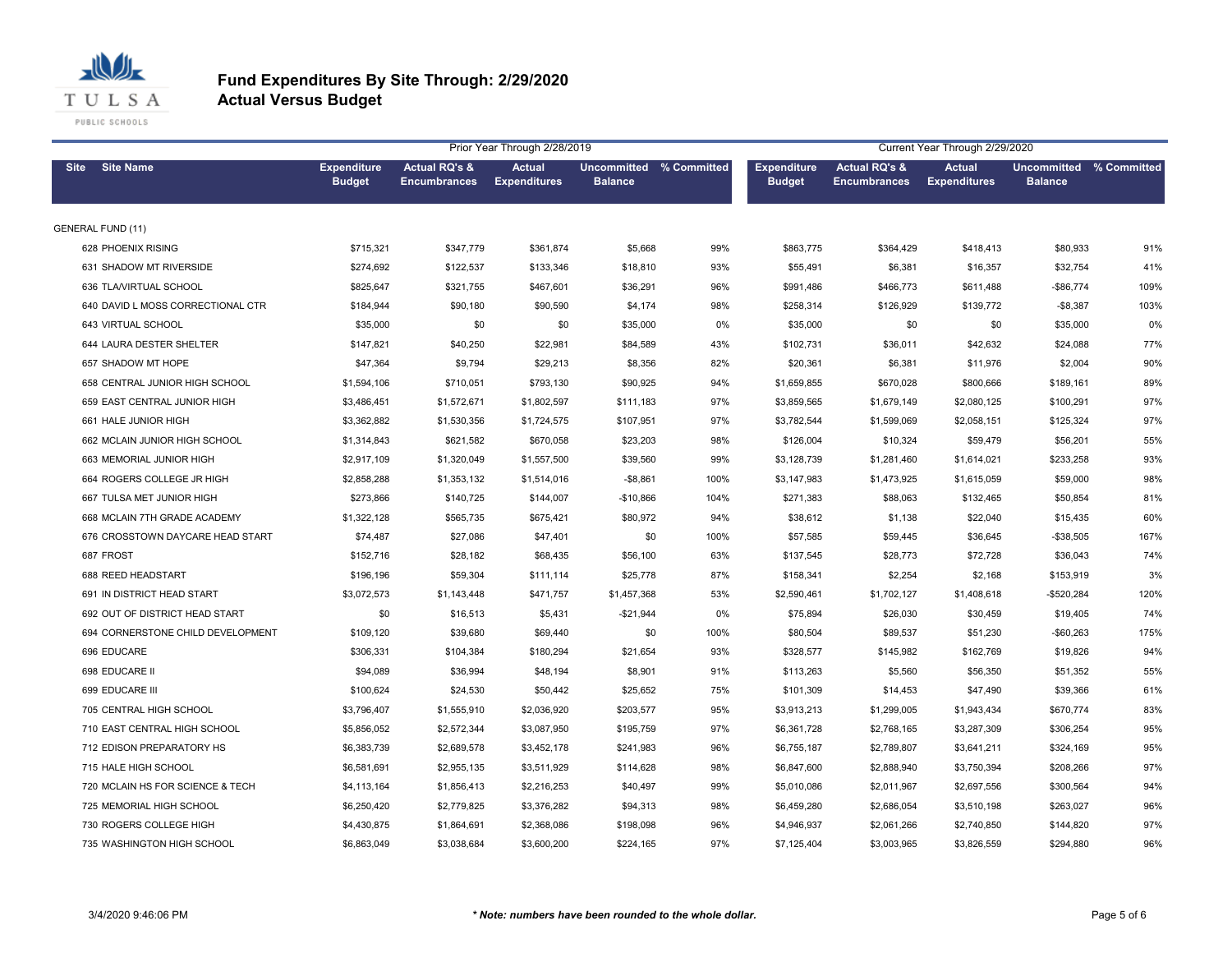

|                                    |                                     |                                                 | Prior Year Through 2/28/2019         |                                      | Current Year Through 2/29/2020 |                                     |                                                 |                               |                               |             |
|------------------------------------|-------------------------------------|-------------------------------------------------|--------------------------------------|--------------------------------------|--------------------------------|-------------------------------------|-------------------------------------------------|-------------------------------|-------------------------------|-------------|
| <b>Site Name</b><br><b>Site</b>    | <b>Expenditure</b><br><b>Budget</b> | <b>Actual RQ's &amp;</b><br><b>Encumbrances</b> | <b>Actual</b><br><b>Expenditures</b> | <b>Uncommitted</b><br><b>Balance</b> | % Committed                    | <b>Expenditure</b><br><b>Budget</b> | <b>Actual RQ's &amp;</b><br><b>Encumbrances</b> | Actual<br><b>Expenditures</b> | Uncommitted<br><b>Balance</b> | % Committed |
| <b>GENERAL FUND (11)</b>           |                                     |                                                 |                                      |                                      |                                |                                     |                                                 |                               |                               |             |
| 740 WEBSTER HIGH SCHOOL            | \$3,570,035                         | \$1,549,272                                     | \$2,011,818                          | \$8,945                              | 100%                           | \$3,840,950                         | \$1,664,507                                     | \$2,222,318                   | $-$45,875$                    | 101%        |
| 745 TULSA MET HIGH SCHOOL          | \$1,667,161                         | \$719,901                                       | \$889,017                            | \$58,243                             | 97%                            | \$1,638,549                         | \$739,097                                       | \$915,378                     | $-$15,926$                    | 101%        |
| 750 TRAICE ACADEMY HS              | \$2,072,568                         | \$945,224                                       | \$1,145,816                          | $-$18,472$                           | 101%                           | \$2,486,892                         | \$1,053,852                                     | \$1,280,406                   | \$152,634                     | 94%         |
| 799 CONCURRENT ENROLLMENT          | \$0                                 | \$0                                             | \$0                                  | \$0                                  | 0%                             | \$0                                 | \$18,000                                        | \$0                           | $-$18,000$                    | 0%          |
| 974 TULSA SCHOOL OF ARTS & SCIENCE | \$2,682,278                         | \$27,808                                        | \$1,489,694                          | \$1,164,776                          | 57%                            | \$2,870,831                         | \$25,473                                        | \$1,814,946                   | \$1,030,412                   | 64%         |
| 975 TULSA KIPP ACADEMY             | \$2,601,400                         | \$26,197                                        | \$1,488,889                          | \$1,086,314                          | 58%                            | \$3,243,545                         | \$50,452                                        | \$2,058,069                   | \$1,135,024                   | 65%         |
| 976 TULSA LEGACY                   | \$3,692,367                         | \$53,489                                        | \$2,047,146                          | \$1,591,732                          | 57%                            | \$4,112,240                         | \$42,589                                        | \$2,610,935                   | \$1,458,717                   | 65%         |
| 977 COLLEGE BOUND ACADEMY          | \$2,623,247                         | \$39,847                                        | \$1,484,644                          | \$1,098,756                          | 58%                            | \$3,309,145                         | \$34,784                                        | \$2,094,190                   | \$1,180,171                   | 64%         |
| 978 TULSA HONOR ACADEMY            | \$2,537,363                         | \$23,957                                        | \$1,445,787                          | \$1,067,618                          | 58%                            | \$3,403,567                         | \$34,615                                        | \$2,138,959                   | \$1,229,993                   | 64%         |
| 979 COLLEGIATE HALL CHARTER SCHOOL | \$1,283,749                         | \$0                                             | \$726,936                            | \$556,813                            | 57%                            | \$1,311,248                         | \$1,565                                         | \$825,759                     | \$483,925                     | 63%         |
| 986 KIPP TULSA UNIVERSITY PREP HS  | \$0                                 | \$0                                             | \$0                                  | \$0                                  | 0%                             | \$56,375                            | \$1,553                                         | \$17,983                      | \$36,839                      | 35%         |
| Total Site Expenditures for Fund   | \$335,135,292                       | \$132,237,509                                   | \$174,750,547                        | \$28,147,235                         | 92%                            | \$339,488,945                       | \$130,334,250                                   | \$183,788,525                 | \$25,366,170                  | 93%         |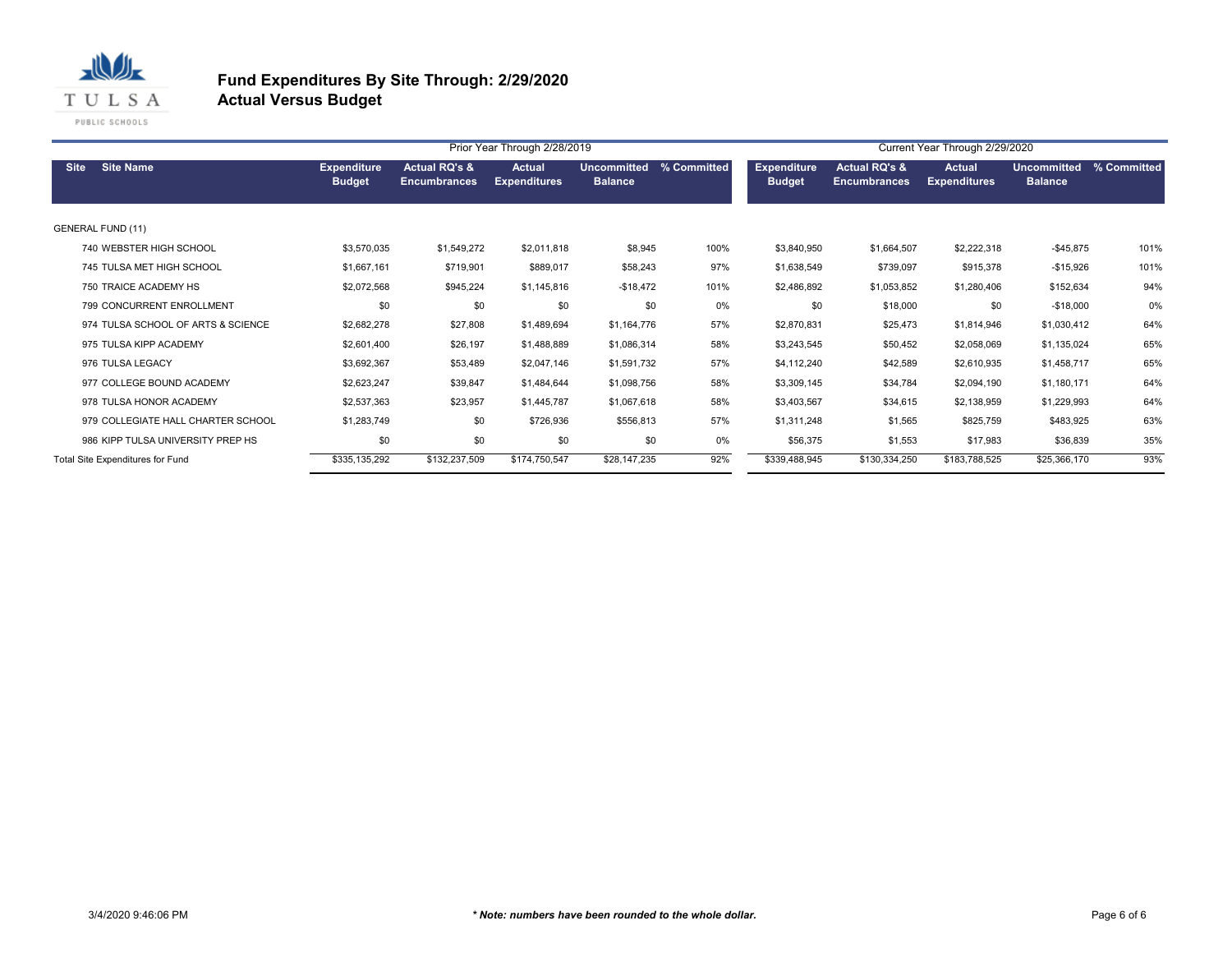

|                                                  |                                     | Prior Year Through 2/28/2019            |                                      |                                                  |      |                                     | Current Year Through 2/29/2020          |                                      |                                                  |      |  |
|--------------------------------------------------|-------------------------------------|-----------------------------------------|--------------------------------------|--------------------------------------------------|------|-------------------------------------|-----------------------------------------|--------------------------------------|--------------------------------------------------|------|--|
|                                                  | <b>Expenditure</b><br><b>Budget</b> | <b>Actual RQ's &amp;</b><br>Encumbrance | <b>Actual</b><br><b>Expenditures</b> | <b>Uncommitted % Committed</b><br><b>Balance</b> |      | <b>Expenditure</b><br><b>Budget</b> | <b>Actual RQ's &amp;</b><br>Encumbrance | <b>Actual</b><br><b>Expenditures</b> | <b>Uncommitted % Committed</b><br><b>Balance</b> |      |  |
| <b>BUILDING FUND (21)</b>                        |                                     |                                         |                                      |                                                  |      |                                     |                                         |                                      |                                                  |      |  |
| 1XXX Salaries                                    |                                     |                                         |                                      |                                                  |      |                                     |                                         |                                      |                                                  |      |  |
| 1210 FULL TIME NON-CERTIFIED SALARI              | \$6,937,494                         | \$2,452,664                             | \$3,969,745                          | \$515,085                                        | 93%  | \$6,897,831                         | \$2,381,307                             | \$4,453,325                          | \$63,200                                         | 99%  |  |
| 1212 RETROACTIVE SUPPORT PAY                     | \$0                                 | \$0                                     | \$2,688                              | $-$2,688$                                        | 0%   | \$0                                 | \$0                                     | \$129,983                            | $-$129,983$                                      | 0%   |  |
| 1240 UNUSED LEAVE - NON-CERTIF                   | \$0                                 | \$0                                     | \$598                                | $-$598$                                          | 0%   | \$0                                 | \$0                                     | \$90                                 | $-$90$                                           | 0%   |  |
| 1250 BENEFIT ALLOWANCE-SUPPORT STAF              | \$91,051                            | \$30,730                                | \$47,233                             | \$13,089                                         | 86%  | \$70,565                            | \$23,237                                | \$39,171                             | \$8,157                                          | 88%  |  |
| 1500 OVERTIME SALARIES - NON-CERTIF              | \$175,139                           | \$0                                     | \$184,047                            | $-$8,908$                                        | 105% | \$167,072                           | \$0                                     | \$271,594                            | $-$104,522$                                      | 163% |  |
| 1800 STIPENDS - NON-CERTIFIED                    | \$27,500                            | \$0                                     | \$11,376                             | \$16,124                                         | 41%  | \$27,500                            | \$0                                     | \$11,945                             | \$15,555                                         | 43%  |  |
| 1930 OPTIONAL SPECIAL ASSIGNMENT -               | \$0                                 | \$0                                     | \$3,675                              | $-$3,675$                                        | 0%   | \$0                                 | \$0                                     | \$3,300                              | $-$3,300$                                        | 0%   |  |
|                                                  | \$7,231,184                         | \$2,483,394                             | \$4,219,362                          | \$528,428                                        | 93%  | \$7,162,968                         | \$2,404,544                             | \$4,909,407                          | $-$150.983$                                      | 102% |  |
| 2XXX Benefits                                    |                                     |                                         |                                      |                                                  |      |                                     |                                         |                                      |                                                  |      |  |
| 2220 DENTAL INSURANCE - NON-CERTIFI              | \$16,987                            | \$6,012                                 | \$8,824                              | \$2,151                                          | 87%  | \$18,236                            | \$5,447                                 | \$9,852                              | \$2,937                                          | 84%  |  |
| 2230 HEALTH INSURANCE - NON-CERTIFI              | \$1,027,969                         | \$358,839                               | \$538,616                            | \$130,513                                        | 87%  | \$1,085,098                         | \$343,034                               | \$603,081                            | \$138,982                                        | 87%  |  |
| 2240 LIFE INSURANCE - NON-CERTIFIED              | \$14,117                            | \$5,280                                 | \$8,156                              | \$682                                            | 95%  | \$15,902                            | \$4,777                                 | \$8,692                              | \$2,433                                          | 85%  |  |
| 2250 L-T DISB INSUR                              | \$15,100                            | \$6,972                                 | \$9,784                              | $-$1,656$                                        | 111% | \$20,940                            | \$6,293                                 | \$11,442                             | \$3,204                                          | 85%  |  |
| 2410 FICA - EMPLOYER'S CONTRIBUTION              | \$395,350                           | \$151,184                               | \$253,778                            | $-$9,612$                                        | 102% | \$420,090                           | \$134,108                               | \$295,098                            | $-$9,116$                                        | 102% |  |
| 2420 MEDICARE - EMPLOYER'S CONTRIBU              | \$92,461                            | \$35,557                                | \$59,440                             | $-$2,536$                                        | 103% | \$98,250                            | \$31,364                                | \$69,230                             | $-$2,343$                                        | 102% |  |
| 2610 RETIREMENT - DISTRICT PAID NON              | \$2,755                             | \$0                                     | \$1,770                              | \$985                                            | 64%  | \$2,834                             | \$0                                     | \$1,784                              | \$1,051                                          | 63%  |  |
| 2630 RETIREMENT - EMPLOYER'S CONTRI              | \$304,171                           | \$138,358                               | \$215,625                            | $-$ \$49,811                                     | 116% | \$357,070                           | \$119,596                               | \$253,226                            | $-$15,752$                                       | 104% |  |
| 2810 UNEMPLOYMENT COMPENSATION - NO              | \$0                                 | \$0                                     | \$4,412                              | $-$4,412$                                        | 0%   | \$0                                 | \$0                                     | \$6,890                              | $-$6,890$                                        | 0%   |  |
|                                                  | \$1,868,911                         | \$702,202                               | \$1,100,404                          | \$66,304                                         | 96%  | \$2,018,420                         | \$644,619                               | \$1,259,295                          | \$114,506                                        | 94%  |  |
| 3XXX Purchased Professional & Technical Services |                                     |                                         |                                      |                                                  |      |                                     |                                         |                                      |                                                  |      |  |
| 3360 MEDICAL SERVICES                            | \$2,975                             | \$2,275                                 | \$525                                | \$175                                            | 94%  | \$2,975                             | \$2,800                                 | \$0                                  | \$175                                            | 94%  |  |
| 3370 OTHER PROFESSIONAL SERVICES                 | \$11.220                            | \$3,000                                 | \$2,775                              | \$5,445                                          | 51%  | \$14,220                            | \$3,000                                 | \$3,000                              | \$8,220                                          | 42%  |  |
| 3440 SECURITY SERVICES                           | \$111,800                           | \$3,470                                 | \$78,653                             | \$29,677                                         | 73%  | \$204,933                           | \$104,590                               | \$95,410                             | \$4,933                                          | 98%  |  |
| 3442 SECURITY - ATHLETICS                        | \$56,554                            | \$2,643                                 | \$4,357                              | \$49,554                                         | 12%  | \$26,554                            | \$4,614                                 | \$2,387                              | \$19,554                                         | 26%  |  |
| 3460 OTHER TECHNICAL SERVICES                    | \$0                                 | \$0                                     | \$0                                  | \$0                                              | 0%   | \$8,000                             | \$8,000                                 | \$0                                  | \$0                                              | 100% |  |
| 3590 PROFESSIONAL EMPLOYEE TRAINING              | \$0                                 | \$0                                     | \$0                                  | \$0                                              | 0%   | \$300                               | \$0                                     | \$0                                  | \$300                                            | 0%   |  |
| 3600 PROFESSIONAL EMPLOYEE TRAINING              | \$300                               | \$0                                     | \$211                                | \$89                                             | 70%  | \$0                                 | \$0                                     | \$0                                  | \$0                                              | 0%   |  |
|                                                  | \$182,849                           | \$11,388                                | \$86,521                             | \$84,940                                         | 54%  | \$256,982                           | \$123,004                               | \$100,796                            | \$33,182                                         | 87%  |  |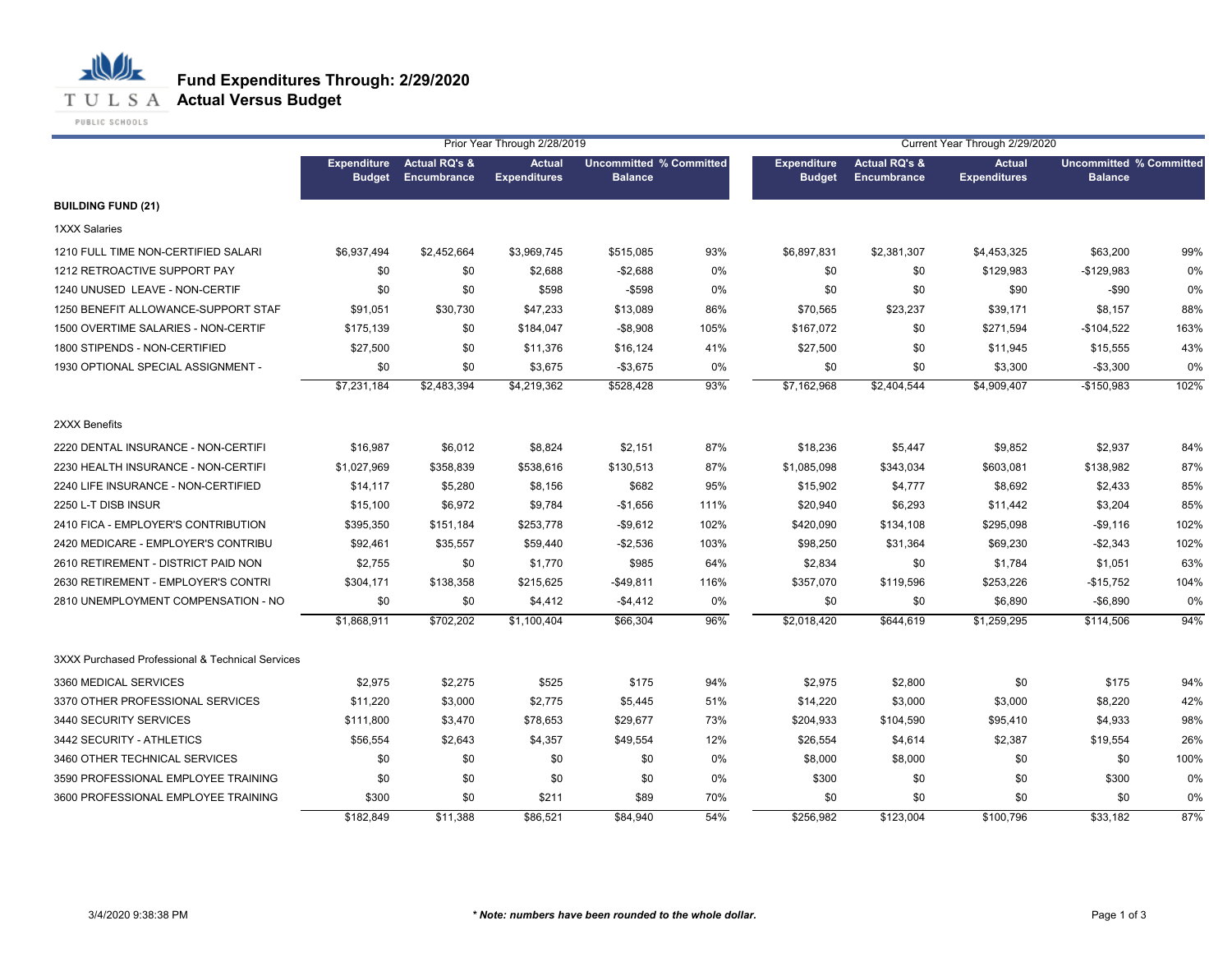**T U L S A Actual Versus Budget** 

PUBLIC SCHOOLS

|                                     | Prior Year Through 2/28/2019<br>Current Year Through 2/29/2020 |                                                |                                      |                                                  |      |                                     |                                         |                                      |                                                  |      |
|-------------------------------------|----------------------------------------------------------------|------------------------------------------------|--------------------------------------|--------------------------------------------------|------|-------------------------------------|-----------------------------------------|--------------------------------------|--------------------------------------------------|------|
|                                     | <b>Expenditure</b><br><b>Budget</b>                            | <b>Actual RQ's &amp;</b><br><b>Encumbrance</b> | <b>Actual</b><br><b>Expenditures</b> | <b>Uncommitted % Committed</b><br><b>Balance</b> |      | <b>Expenditure</b><br><b>Budget</b> | <b>Actual RQ's &amp;</b><br>Encumbrance | <b>Actual</b><br><b>Expenditures</b> | <b>Uncommitted % Committed</b><br><b>Balance</b> |      |
| <b>BUILDING FUND (21)</b>           |                                                                |                                                |                                      |                                                  |      |                                     |                                         |                                      |                                                  |      |
| 4XXX Purchased Property Services    |                                                                |                                                |                                      |                                                  |      |                                     |                                         |                                      |                                                  |      |
| 4200 SODEXO MANAGEMENT FEE          | \$1,163,810                                                    | \$475,321                                      | \$665,449                            | \$23,040                                         | 98%  | \$1,163,810                         | \$570,385                               | \$570,385                            | \$23,040                                         | 98%  |
| 4230 DISPOSAL SERVICES              | \$398,729                                                      | \$216,673                                      | \$181,490                            | \$566                                            | 100% | \$398,729                           | \$197,310                               | \$197,433                            | \$3,986                                          | 99%  |
| 4250 LAUNDRY SERVICES               | \$2,000                                                        | \$976                                          | \$224                                | \$800                                            | 60%  | \$2,000                             | \$1,011                                 | \$189                                | \$800                                            | 60%  |
| 4300 REPAIRS AND MAINTENANCE SERVIC | \$1,057,913                                                    | \$384,443                                      | \$502,874                            | \$170,597                                        | 84%  | \$1,144,748                         | \$428,970                               | \$617,980                            | \$97,799                                         | 91%  |
| 4302 REPAIRS/MAINTENANCE CONTRACT L | \$35,000                                                       | \$35,000                                       | \$0                                  | \$0                                              | 100% | \$43,000                            | \$11,809                                | \$24,252                             | \$6,939                                          | 84%  |
| 4310 NONTECHNOLOGY SERVICES         | \$0                                                            | \$0                                            | \$0                                  | \$0                                              | 0%   | \$104,595                           | \$27,979                                | \$67,571                             | \$9,045                                          | 91%  |
| 4320 COMPUTER SERVICE               | \$0                                                            | \$0                                            | \$0                                  | \$0                                              | 0%   | \$2,500                             | \$0                                     | \$0                                  | \$2,500                                          | 0%   |
| 4330 COOLING SERVICES               | \$0                                                            | \$0                                            | \$0                                  | \$0                                              | 0%   | \$20,000                            | \$0                                     | \$11,018                             | \$8,982                                          | 55%  |
| 4340 ELECTRICAL SERVICES            | \$0                                                            | \$0                                            | \$0                                  | \$0                                              | 0%   | \$3,700                             | \$0                                     | \$0                                  | \$3,700                                          | 0%   |
| 4350 HEATING SERVICES               | \$0                                                            | \$0                                            | \$0                                  | \$0                                              | 0%   | \$5,000                             | \$0                                     | \$0                                  | \$5,000                                          | 0%   |
| 4360 REP/MAINT OFFICE MACHINE SVCS  | \$0                                                            | \$0                                            | \$0                                  | \$0                                              | 0%   | \$2,500                             | \$0                                     | \$0                                  | \$2,500                                          | 0%   |
| 4370 PLUMBING SERVICES              | \$0                                                            | \$0                                            | \$0                                  | \$0                                              | 0%   | \$5,000                             | \$0                                     | \$0                                  | \$5,000                                          | 0%   |
| 4380 OTHER BUILDING SERVICES        | \$572,990                                                      | \$213,613                                      | \$352,527                            | \$6,849                                          | 99%  | \$386,555                           | \$132,187                               | \$248,848                            | \$5,520                                          | 99%  |
| 4390 OTHER EQUIPMENT AND VEHICLE SE | \$0                                                            | \$0                                            | \$0                                  | \$0                                              | 0%   | \$5,000                             | \$1,370                                 | \$630                                | \$3,000                                          | 40%  |
| 4400 RENTAL OR LEASE SERVICES       | \$9,420                                                        | \$0                                            | \$9,420                              | \$0                                              | 100% | \$0                                 | \$0                                     | \$0                                  | \$0                                              | 0%   |
| 4490 OTHER RENTAL OR LEASE SERVICES | \$33,097                                                       | \$0                                            | \$0                                  | \$33,097                                         | 0%   | \$33,097                            | \$0                                     | \$0                                  | \$33,097                                         | 0%   |
| 4500 CONSTRUCTION SERVICES          | \$409,574                                                      | \$147,617                                      | \$911,523                            | $-$ \$649,566                                    | 259% | \$2,115,393                         | \$196,418                               | \$2,034,337                          | $-$115,363$                                      | 105% |
| 4530 HVAC                           | \$0                                                            | \$0                                            | \$0                                  | \$0                                              | 0%   | \$0                                 | \$0                                     | \$15,349                             | $-$15,349$                                       | 0%   |
|                                     | \$3,682,533                                                    | \$1,473,642                                    | \$2,623,508                          | $-$414,617$                                      | 111% | \$5,435,627                         | \$1,567,439                             | \$3,787,992                          | \$80,196                                         | 99%  |
| 5XXX Other Purchased Services       |                                                                |                                                |                                      |                                                  |      |                                     |                                         |                                      |                                                  |      |
| 5230 PROPERTY INSURANCE             | \$1,074,240                                                    | \$8,335                                        | \$1,065,905                          | \$0                                              | 100% | \$1,343,433                         | \$0                                     | \$1,343,433                          | \$0                                              | 100% |
| 5340 MOBILE COMM DEVICES            | \$77,005                                                       | \$32,372                                       | \$44,633                             | \$0                                              | 100% | \$75,731                            | \$30,649                                | \$45,082                             | \$0                                              | 100% |
| 5400 ADVERTISING                    | \$225                                                          | \$0                                            | \$0                                  | \$225                                            | 0%   | \$225                               | \$0                                     | \$0                                  | \$225                                            | 0%   |
| 5500 PRINTING AND BINDING           | \$0                                                            | \$102                                          | \$398                                | $-$500$                                          | 0%   | \$0                                 | \$0                                     | \$0                                  | \$0                                              | 0%   |
| 5592 PRINTING CLICK CHARGES         | \$5,500                                                        | \$0                                            | \$0                                  | \$5,500                                          | 0%   | \$5,500                             | \$0                                     | \$0                                  | \$5,500                                          | 0%   |
| 5810 TRAVEL IN-DISTRICT / MILEAGE   | \$1,000                                                        | \$0                                            | \$0                                  | \$1,000                                          | 0%   | \$1,000                             | \$0                                     | \$0                                  | \$1,000                                          | 0%   |
| 5820 TRAVEL OUT OF DISTRICT         | \$9,700                                                        | \$512                                          | \$223                                | \$8,965                                          | 8%   | \$9,700                             | \$875                                   | \$0                                  | \$8,825                                          | 9%   |
| 5990 OTHER PURCHASED SERVICES       | \$12,962                                                       | \$7,818                                        | \$2,500                              | \$2,644                                          | 80%  | \$12,962                            | \$0                                     | \$700                                | \$12,262                                         | 5%   |
|                                     | \$1,180,632                                                    | \$49,139                                       | \$1,113,659                          | \$17,834                                         | 98%  | \$1,448,551                         | \$31,524                                | \$1,389,215                          | \$27,812                                         | 98%  |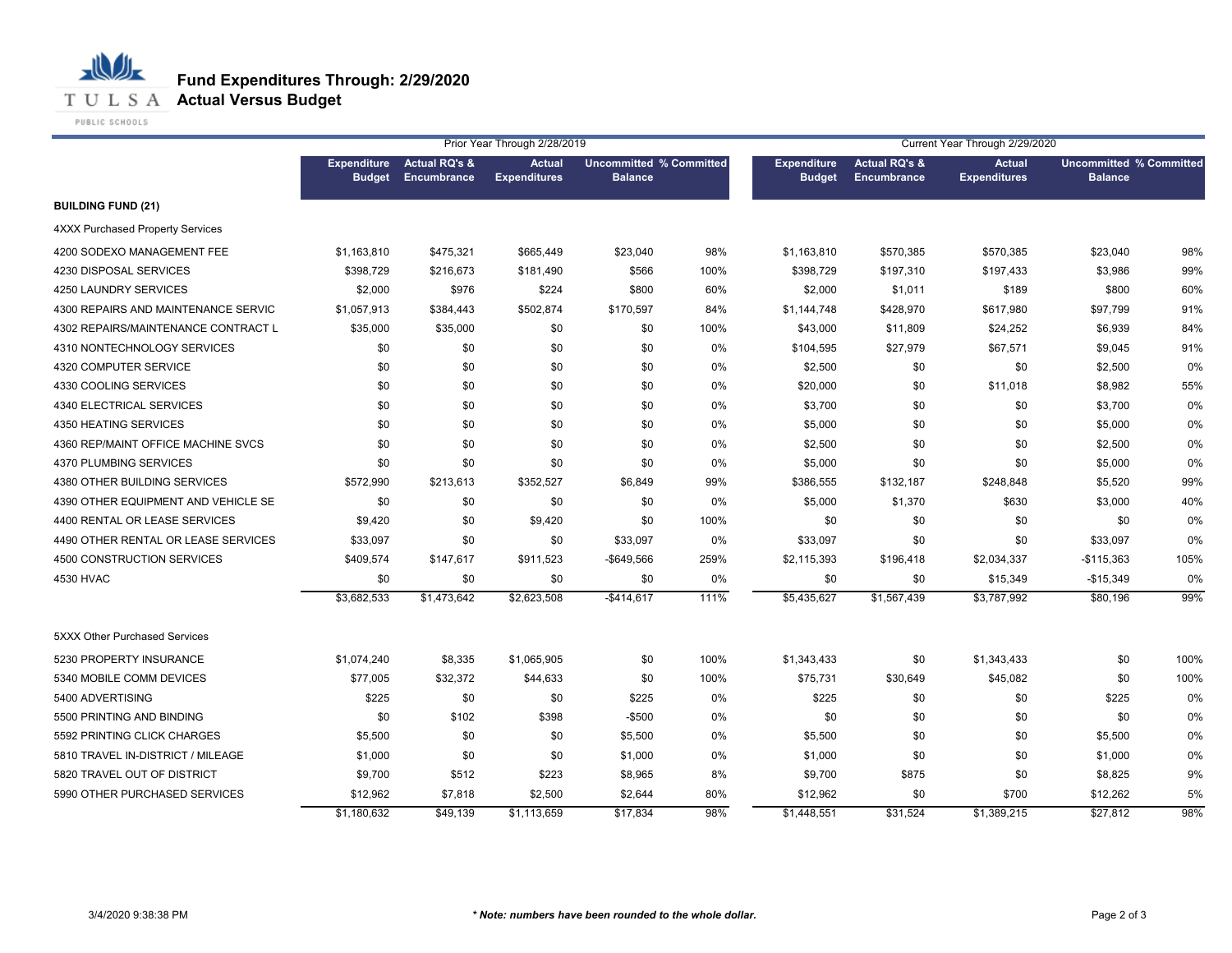

**T U L S A Actual Versus Budget** 

PUBLIC SCHOOLS

|                                      | Prior Year Through 2/28/2019        |                                         |                                      | Current Year Through 2/29/2020                   |       |                                     |                                         |                                      |                                                  |      |
|--------------------------------------|-------------------------------------|-----------------------------------------|--------------------------------------|--------------------------------------------------|-------|-------------------------------------|-----------------------------------------|--------------------------------------|--------------------------------------------------|------|
|                                      | <b>Expenditure</b><br><b>Budget</b> | <b>Actual RQ's &amp;</b><br>Encumbrance | <b>Actual</b><br><b>Expenditures</b> | <b>Uncommitted % Committed</b><br><b>Balance</b> |       | <b>Expenditure</b><br><b>Budget</b> | <b>Actual RQ's &amp;</b><br>Encumbrance | <b>Actual</b><br><b>Expenditures</b> | <b>Uncommitted % Committed</b><br><b>Balance</b> |      |
| <b>BUILDING FUND (21)</b>            |                                     |                                         |                                      |                                                  |       |                                     |                                         |                                      |                                                  |      |
| <b>6XXX Supplies and Materials</b>   |                                     |                                         |                                      |                                                  |       |                                     |                                         |                                      |                                                  |      |
| 6111 PAPER AND COPY SUPPLIES-WAREHO  | \$3,515                             | \$0                                     | \$377                                | \$3,138                                          | 11%   | \$3,515                             | \$0                                     | \$214                                | \$3,300                                          | 6%   |
| 6112 PAPER AND COPY SUPPLIES-ONLINE  | \$1,053                             | \$0                                     | \$0                                  | \$1,053                                          | 0%    | \$1,053                             | \$0                                     | \$0                                  | \$1,053                                          | 0%   |
| 6119 ONLINE ORDERING ENCUMBRANCE     | \$0                                 | \$5,717                                 | \$0                                  | $-$5,717$                                        | 0%    | \$0                                 | \$8,414                                 | \$0                                  | $-$8,414$                                        | 0%   |
| 6180 CLEAN-MAINT SUPPLIES CHEMICALS  | \$903,428                           | \$151,128                               | \$460,676                            | \$291,625                                        | 68%   | \$754,093                           | \$138,791                               | \$445,244                            | \$170,058                                        | 77%  |
| 6190 GENERAL OFFICE SUPPLIES         | \$12,460                            | \$0                                     | \$0                                  | \$12,460                                         | 0%    | \$12,460                            | \$2,000                                 | \$1,850                              | \$8,610                                          | 31%  |
| 6191 GENERAL OFFICE SUPPLIES-WAREHO  | \$3,265                             | \$0                                     | \$340                                | \$2,925                                          | 10%   | \$3,265                             | \$0                                     | \$0                                  | \$3,265                                          | 0%   |
| 6192 GENERAL OFFICE SUPPLIES-ONLINE  | \$10,052                            | \$0                                     | \$5,388                              | \$4,664                                          | 54%   | \$10,052                            | \$0                                     | \$2,691                              | \$7,361                                          | 27%  |
| 6510 APPLIANCES/FURNITURE/FIXTURES   | \$0                                 | \$0                                     | \$0                                  | \$0                                              | 0%    | \$45,661                            | \$0                                     | \$32,215                             | \$13,446                                         | 71%  |
| 6530 TECHNOLOGY-RELATED EQUIPMENT    | \$15,960                            | \$0                                     | \$10,445                             | \$5,515                                          | 65%   | \$15,909                            | \$0                                     | \$11,445                             | \$4,464                                          | 72%  |
| 6540 FURNITURE AND FIXTURES          | \$96,140                            | \$0                                     | \$5,289                              | \$90,851                                         | 6%    | \$0                                 | \$0                                     | \$0                                  | \$0                                              | 0%   |
| 6570 UNIFORMS                        | \$14,064                            | \$11,544                                | \$2,456                              | \$65                                             | 100%  | \$14,064                            | \$1,585                                 | \$4,563                              | \$7,916                                          | 44%  |
| 6590 FIREARMS AND AMMUNITION         | \$9,001                             | \$4,845                                 | \$4,155                              | \$1                                              | 100%  | \$9,001                             | \$0                                     | \$0                                  | \$9,001                                          | 0%   |
|                                      | \$1,068,939                         | \$173,234                               | \$489,126                            | \$406,579                                        | 62%   | \$869,073                           | \$150,790                               | \$498,222                            | \$220,061                                        | 75%  |
| <b>7XXX Property/Equipment</b>       |                                     |                                         |                                      |                                                  |       |                                     |                                         |                                      |                                                  |      |
| 7140 LANDSCAPING                     | \$0                                 | \$0                                     | \$0                                  | \$0                                              | $0\%$ | \$0                                 | \$0                                     | \$43,785                             | $-$43,785$                                       | 0%   |
| 7320 EQUIPMENT-AUDIO VISUAL          | \$13,127                            | \$0                                     | \$13,127                             | \$0                                              | 100%  | \$13,127                            | \$0                                     | \$0                                  | \$13,127                                         | 0%   |
| 7360 EQUIPMENT-MACHINERY             | \$58,758                            | \$28,271                                | \$19,400                             | \$11,086                                         | 81%   | \$58,758                            | \$24,853                                | \$43,067                             | $-$9,162$                                        | 116% |
| 7600 VEHICLES                        | \$5,000                             | \$0                                     | \$0                                  | \$5,000                                          | 0%    | \$5,000                             | \$0                                     | \$0                                  | \$5,000                                          | 0%   |
|                                      | \$76,885                            | \$28,271                                | \$32,528                             | \$16,086                                         | 79%   | \$76,885                            | \$24,853                                | \$86,852                             | $-$ \$34,820                                     | 145% |
| 8XXX Other Objects and Reserves      |                                     |                                         |                                      |                                                  |       |                                     |                                         |                                      |                                                  |      |
| 8100 DUES AND FEES FOR SERVICES      | \$1,239                             | \$0                                     | \$900                                | \$339                                            | 73%   | \$1,239                             | \$0                                     | \$1,000                              | \$239                                            | 81%  |
| 8400 BUDGET CONTINGENCY              | \$4,000,088                         | \$0                                     | \$0                                  | \$4,000,088                                      | 0%    | \$708,693                           | \$0                                     | \$0                                  | \$708,693                                        | 0%   |
| 8600 STAFF REGISTRATION AND TUITION  | \$5,675                             | \$425                                   | \$40                                 | \$5,210                                          | 8%    | \$7,000                             | \$0                                     | \$2,320                              | \$4,680                                          | 33%  |
| 8700 COUNTY ASSESSMENTS/REVALUATION  | \$716,675                           | \$0                                     | \$716,675                            | \$0                                              | 100%  | \$717,839                           | \$0                                     | \$717,839                            | \$0                                              | 100% |
|                                      | \$4,723,677                         | \$425                                   | \$717,615                            | \$4,005,637                                      | 15%   | \$1,434,771                         | \$0                                     | \$721,159                            | \$713,612                                        | 50%  |
| <b>Total Fund Expend./Encumb/RQs</b> | \$20,015,609                        | \$4,921,696                             | \$10,382,722                         | \$4,711,191                                      | 76%   | \$18,703,277                        | \$4,946,772                             | \$12,752,939                         | \$1,003,566                                      | 95%  |
|                                      |                                     |                                         |                                      |                                                  |       |                                     |                                         |                                      |                                                  |      |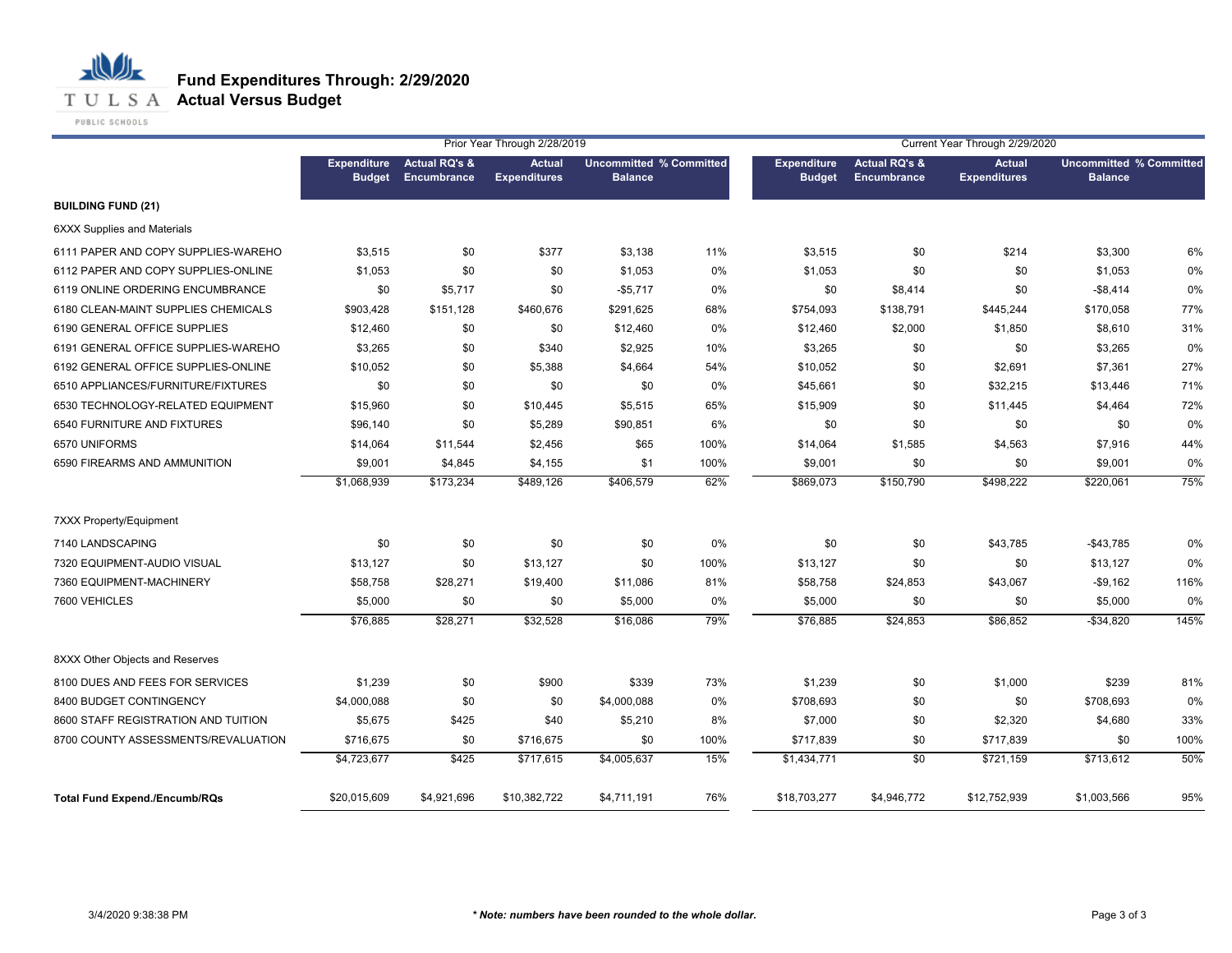

|                                                  |                                     | Prior Year Through 2/28/2019<br>Current Year Through 2/29/2020<br><b>Uncommitted % Committed</b><br><b>Uncommitted % Committed</b> |                                      |                |      |                                     |                                                |                                      |                |      |
|--------------------------------------------------|-------------------------------------|------------------------------------------------------------------------------------------------------------------------------------|--------------------------------------|----------------|------|-------------------------------------|------------------------------------------------|--------------------------------------|----------------|------|
|                                                  | <b>Expenditure</b><br><b>Budget</b> | <b>Actual RQ's &amp;</b><br>Encumbrance                                                                                            | <b>Actual</b><br><b>Expenditures</b> | <b>Balance</b> |      | <b>Expenditure</b><br><b>Budget</b> | <b>Actual RQ's &amp;</b><br><b>Encumbrance</b> | <b>Actual</b><br><b>Expenditures</b> | <b>Balance</b> |      |
| <b>CHILD NUTRITION (22)</b>                      |                                     |                                                                                                                                    |                                      |                |      |                                     |                                                |                                      |                |      |
| <b>1XXX Salaries</b>                             |                                     |                                                                                                                                    |                                      |                |      |                                     |                                                |                                      |                |      |
| 1200 REGULAR NONCERTIFIED SALARIES               | $-$697,005$                         | \$0                                                                                                                                | \$0                                  | -\$697,005     | 0%   | \$0                                 | \$0                                            | \$0                                  | \$0            | 0%   |
| 1210 FULL TIME NON-CERTIFIED SALARI              | \$9,830,304                         | \$4,062,019                                                                                                                        | \$6,451,818                          | -\$683,532     | 107% | \$10,306,055                        | \$3,481,166                                    | \$6,187,912                          | \$636,977      | 94%  |
| 1212 RETROACTIVE SUPPORT PAY                     | \$0                                 | \$0                                                                                                                                | \$2,512                              | $-$2,512$      | 0%   | \$0                                 | \$0                                            | \$77,994                             | -\$77,994      | 0%   |
| 1240 UNUSED LEAVE - NON-CERTIF                   | \$0                                 | \$0                                                                                                                                | \$7,611                              | $-$7,611$      | 0%   | \$0                                 | \$0                                            | \$6,741                              | $-$6,741$      | 0%   |
| 1250 BENEFIT ALLOWANCE-SUPPORT STAF              | \$514,439                           | \$244,131                                                                                                                          | \$300,853                            | -\$30,545      | 106% | \$532,650                           | \$172,808                                      | \$276,189                            | \$83,653       | 84%  |
| 1500 OVERTIME SALARIES - NON-CERTIF              | \$0                                 | \$0                                                                                                                                | \$1,856                              | $-$1,856$      | 0%   | \$0                                 | \$0                                            | \$2,276                              | $-$2,276$      | 0%   |
| 1800 STIPENDS - NON-CERTIFIED                    | \$0                                 | \$0                                                                                                                                | \$890                                | $-$ \$890      | 0%   | \$0                                 | \$0                                            | \$1,548                              | $-$1,548$      | 0%   |
|                                                  | \$9,647,739                         | \$4,306,151                                                                                                                        | \$6,765,539                          | $-$1,423,951$  | 115% | \$10,838,704                        | \$3,653,973                                    | \$6,552,660                          | \$632,071      | 94%  |
| 2XXX Benefits                                    |                                     |                                                                                                                                    |                                      |                |      |                                     |                                                |                                      |                |      |
| 2220 DENTAL INSURANCE - NON-CERTIFI              | \$41,747                            | \$13,610                                                                                                                           | \$17,259                             | \$10,878       | 74%  | \$38,909                            | \$11,352                                       | \$16,540                             | \$11,017       | 72%  |
| 2230 HEALTH INSURANCE - NON-CERTIFI              | \$2,498,157                         | \$917,215                                                                                                                          | \$1,170,749                          | \$410,193      | 84%  | \$2,102,478                         | \$804,374                                      | \$1,132,016                          | \$166,088      | 92%  |
| 2240 LIFE INSURANCE - NON-CERTIFIED              | \$22,233                            | \$8,940                                                                                                                            | \$11,411                             | \$1,882        | 92%  | \$24,328                            | \$7,954                                        | \$10,791                             | \$5,584        | 77%  |
| 2250 L-T DISB INSUR                              | \$21,544                            | \$14,218                                                                                                                           | \$13,272                             | $-$5,946$      | 128% | \$30,484                            | \$10,124                                       | \$13,640                             | \$6,721        | 78%  |
| 2410 FICA - EMPLOYER'S CONTRIBUTION              | \$577,476                           | \$246,006                                                                                                                          | \$396,941                            | -\$65,471      | 111% | \$648,066                           | \$206,009                                      | \$389,249                            | \$52,808       | 92%  |
| 2420 MEDICARE - EMPLOYER'S CONTRIBU              | \$142,299                           | \$57,544                                                                                                                           | \$95,721                             | -\$10,967      | 108% | \$152,057                           | \$56,271                                       | \$92,620                             | \$3,167        | 98%  |
| 2630 RETIREMENT - EMPLOYER'S CONTRI              | \$307,326                           | \$137,639                                                                                                                          | \$190,665                            | -\$20,979      | 107% | \$316,280                           | \$117,217                                      | \$185,313                            | \$13,751       | 96%  |
| 2810 UNEMPLOYMENT COMPENSATION - NO              | \$0                                 | \$0                                                                                                                                | \$4,390                              | $-$4,390$      | 0%   | \$0                                 | \$0                                            | \$5,442                              | $-$5,442$      | 0%   |
| 2831 WORKERS' COMPENSATION - NON-CE              | \$500,000                           | \$500,000                                                                                                                          | \$0                                  | \$0            | 100% | \$210,000                           | \$0                                            | \$0                                  | \$210,000      | 0%   |
|                                                  | \$4,110,783                         | \$1,895,172                                                                                                                        | \$1,900,410                          | \$315,201      | 92%  | \$3,522,604                         | \$1,213,301                                    | \$1,845,610                          | \$463,693      | 87%  |
| 3XXX Purchased Professional & Technical Services |                                     |                                                                                                                                    |                                      |                |      |                                     |                                                |                                      |                |      |
| 3460 OTHER TECHNICAL SERVICES                    | \$8,640                             | \$0                                                                                                                                | \$8,640                              | \$0            | 100% | \$7,390                             | \$0                                            | \$6,760                              | \$630          | 91%  |
| 3590 PROFESSIONAL EMPLOYEE TRAINING              | \$0                                 | \$0                                                                                                                                | \$0                                  | \$0            | 0%   | \$3,000                             | \$0                                            | \$0                                  | \$3,000        | 0%   |
| 3600 PROFESSIONAL EMPLOYEE TRAINING              | \$3,000                             | \$203                                                                                                                              | \$2,771                              | \$26           | 99%  | \$0                                 | \$0                                            | \$0                                  | \$0            | 0%   |
|                                                  | \$11,640                            | \$203                                                                                                                              | \$11,411                             | \$26           | 100% | \$10,390                            | \$0                                            | \$6,760                              | \$3,630        | 65%  |
| <b>4XXX Purchased Property Services</b>          |                                     |                                                                                                                                    |                                      |                |      |                                     |                                                |                                      |                |      |
| 4301 REPAIRS/MAINTENANCE MATERIALS               | \$223,077                           | \$61,074                                                                                                                           | \$103,382                            | \$58,622       | 74%  | \$299,433                           | \$50,926                                       | \$188,396                            | \$60,111       | 80%  |
| 4302 REPAIRS/MAINTENANCE CONTRACT L              | \$77,850                            | \$51,817                                                                                                                           | \$25,783                             | \$250          | 100% | \$47,150                            | \$25,492                                       | \$21,658                             | \$0            | 100% |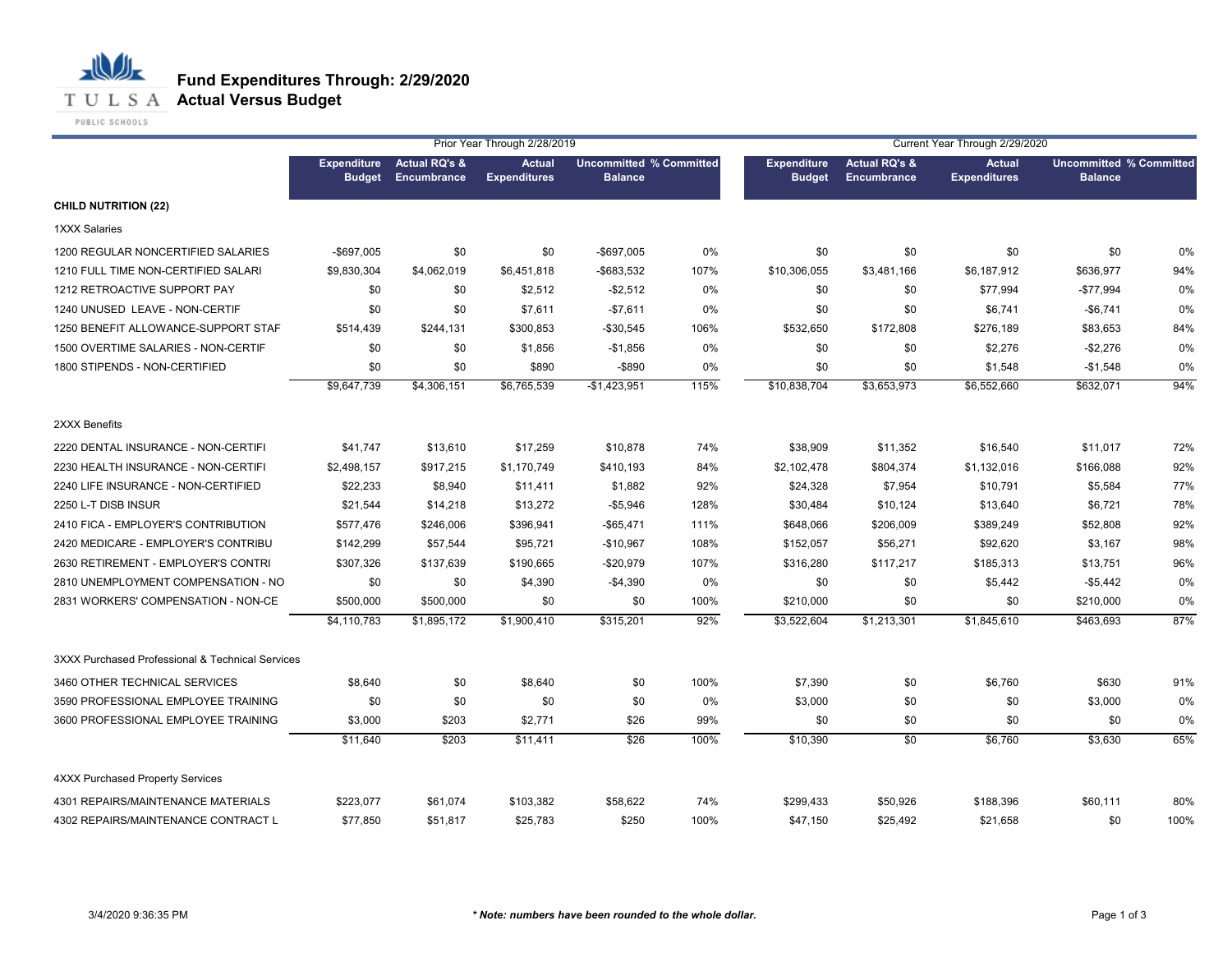**T U L S A Actual Versus Budget** 

PUBLIC SCHOOLS

|                                     | Prior Year Through 2/28/2019<br>Current Year Through 2/29/2020 |                                         |                                      |                                                  |      |                                     |                                                |                                      |                                                  |       |
|-------------------------------------|----------------------------------------------------------------|-----------------------------------------|--------------------------------------|--------------------------------------------------|------|-------------------------------------|------------------------------------------------|--------------------------------------|--------------------------------------------------|-------|
|                                     | <b>Expenditure</b><br><b>Budget</b>                            | <b>Actual RQ's &amp;</b><br>Encumbrance | <b>Actual</b><br><b>Expenditures</b> | <b>Uncommitted % Committed</b><br><b>Balance</b> |      | <b>Expenditure</b><br><b>Budget</b> | <b>Actual RQ's &amp;</b><br><b>Encumbrance</b> | <b>Actual</b><br><b>Expenditures</b> | <b>Uncommitted % Committed</b><br><b>Balance</b> |       |
| <b>CHILD NUTRITION (22)</b>         |                                                                |                                         |                                      |                                                  |      |                                     |                                                |                                      |                                                  |       |
| 4390 OTHER EQUIPMENT AND VEHICLE SE | \$16,356                                                       | \$1,000                                 | \$13,329                             | \$2,027                                          | 88%  | \$0                                 | \$0                                            | \$0                                  | \$0                                              | 0%    |
|                                     | \$317,283                                                      | \$113,890                               | \$142,494                            | \$60,899                                         | 81%  | \$346,583                           | \$76,418                                       | \$210,054                            | \$60,111                                         | 83%   |
| 5XXX Other Purchased Services       |                                                                |                                         |                                      |                                                  |      |                                     |                                                |                                      |                                                  |       |
| 5310 POSTAGE SERVICES               | \$1,000                                                        | \$500                                   | \$0                                  | \$500                                            | 50%  | \$1,000                             | \$0                                            | \$0                                  | \$1,000                                          | $0\%$ |
| 5340 MOBILE COMM DEVICES            | \$14,899                                                       | \$7,081                                 | \$7,818                              | \$0                                              | 100% | \$14,899                            | \$6,763                                        | \$8,135                              | \$0                                              | 100%  |
| 5400 ADVERTISING                    | \$2,771                                                        | \$0                                     | \$0                                  | \$2,771                                          | 0%   | \$2,000                             | \$0                                            | \$0                                  | \$2,000                                          | 0%    |
| 5591 PRINTING IN HOUSE              | \$21,909                                                       | \$428                                   | \$21,481                             | \$0                                              | 100% | \$21,909                            | \$0                                            | \$2,575                              | \$19,334                                         | 12%   |
| 5592 PRINTING CLICK CHARGES         | \$13,305                                                       | \$6,439                                 | \$6,439                              | \$426                                            | 97%  | \$13,305                            | \$1,455                                        | \$2,907                              | \$8,943                                          | 33%   |
| 5700 FOOD SERRVICE MANAGEMENT       | \$570,369                                                      | \$322,462                               | \$247,907                            | \$0                                              | 100% | \$7,278,464                         | \$3,003,173                                    | \$4,275,291                          | \$0                                              | 100%  |
| 5810 TRAVEL IN-DISTRICT / MILEAGE   | \$26,401                                                       | \$0                                     | \$23,372                             | \$3,029                                          | 89%  | \$26,401                            | \$0                                            | \$22,750                             | \$3,651                                          | 86%   |
| 5820 TRAVEL OUT OF DISTRICT         | \$221                                                          | \$0                                     | \$199                                | \$22                                             | 90%  | \$221                               | \$0                                            | \$0                                  | \$221                                            | 0%    |
| 5990 OTHER PURCHASED SERVICES       | \$11,605                                                       | \$1,408                                 | \$10,296                             | $-$ \$99                                         | 101% | \$11,605                            | \$1,113                                        | \$10,492                             | \$0                                              | 100%  |
|                                     | \$662,480                                                      | \$338,317                               | \$317,514                            | \$6,649                                          | 99%  | \$7,369,804                         | \$3,012,504                                    | \$4,322,150                          | \$35,150                                         | 100%  |
| 6XXX Supplies and Materials         |                                                                |                                         |                                      |                                                  |      |                                     |                                                |                                      |                                                  |       |
| 6111 PAPER AND COPY SUPPLIES-WAREHO | \$7,000                                                        | \$0                                     | \$6,571                              | \$429                                            | 94%  | \$4,068                             | \$0                                            | \$4,068                              | \$0                                              | 100%  |
| 6112 PAPER AND COPY SUPPLIES-ONLINE | \$4,000                                                        | \$0                                     | \$700                                | \$3,300                                          | 18%  | \$4,000                             | \$0                                            | \$0                                  | \$4,000                                          | 0%    |
| 6119 ONLINE ORDERING ENCUMBRANCE    | \$0                                                            | \$8,072                                 | \$0                                  | $-$8,072$                                        | 0%   | \$0                                 | \$10,625                                       | \$0                                  | $-$10,625$                                       | 0%    |
| 6170 PAPER PRODUCTS                 | \$43,874                                                       | \$0                                     | \$0                                  | \$43,874                                         | 0%   | \$43,874                            | \$0                                            | \$0                                  | \$43,874                                         | 0%    |
| 6178 KITCHEN SUPPLIES TO SITES - WH | \$0                                                            | \$0                                     | \$632,152                            | $-$ \$632,152                                    | 0%   | \$0                                 | \$0                                            | \$128,239                            | $-$128,239$                                      | 0%    |
| 6180 CLEAN-MAINT SUPPLIES CHEMICALS | \$68,000                                                       | \$9,000                                 | \$24,592                             | \$34,408                                         | 49%  | \$0                                 | \$0                                            | \$0                                  | \$0                                              | 0%    |
| 6191 GENERAL OFFICE SUPPLIES-WAREHO | \$1,982                                                        | \$0                                     | \$984                                | \$998                                            | 50%  | \$496                               | \$0                                            | \$496                                | \$0                                              | 100%  |
| 6192 GENERAL OFFICE SUPPLIES-ONLINE | \$9,028                                                        | \$0                                     | \$4,256                              | \$4,772                                          | 47%  | \$9,028                             | \$0                                            | \$2,403                              | \$6,625                                          | 27%   |
| 6300 FOOD AND MILK                  | \$7,167,185                                                    | \$782,925                               | \$5,563,410                          | \$820,851                                        | 89%  | \$2,049,107                         | \$177,326                                      | \$1,543,278                          | \$328,503                                        | 84%   |
| 6301 FOOD AND MILK                  | \$50,000                                                       | \$50,000                                | \$0                                  | \$0                                              | 100% | \$50,000                            | \$48,000                                       | \$0                                  | \$2,000                                          | 96%   |
| 6302 INVENTORY CAFETERIA            | \$200,000                                                      | \$0                                     | \$0                                  | \$200,000                                        | 0%   | \$200,000                           | \$0                                            | \$0                                  | \$200,000                                        | 0%    |
| 6304 RECEIPT TIME VARIANCE - CA     | \$0                                                            | \$0                                     | $-$14,582$                           | \$14,582                                         | 0%   | \$0                                 | \$0                                            | $-$48,402$                           | \$48,402                                         | 0%    |
| 6308 FOOD ISSUED TO SITES - WAREHOU | \$0                                                            | \$0                                     | \$4,444,938                          | -\$4,444,938                                     | 0%   | \$0                                 | \$145                                          | \$852,156                            | $-$ \$852,302                                    | 0%    |
| 6309 INVENTORY ISSUED               | \$0                                                            | \$0                                     | $-$5,034,904$                        | \$5,034,904                                      | 0%   | \$0                                 | \$0                                            | -\$931,993                           | \$931,993                                        | 0%    |
| 6310 FOOD-EXCEPT PRODUCE AND BREAD  | \$2,933,817                                                    | \$916,259                               | \$1,990,558                          | \$27,000                                         | 99%  | \$849,622                           | \$1,355                                        | \$348,292                            | \$499,975                                        | 41%   |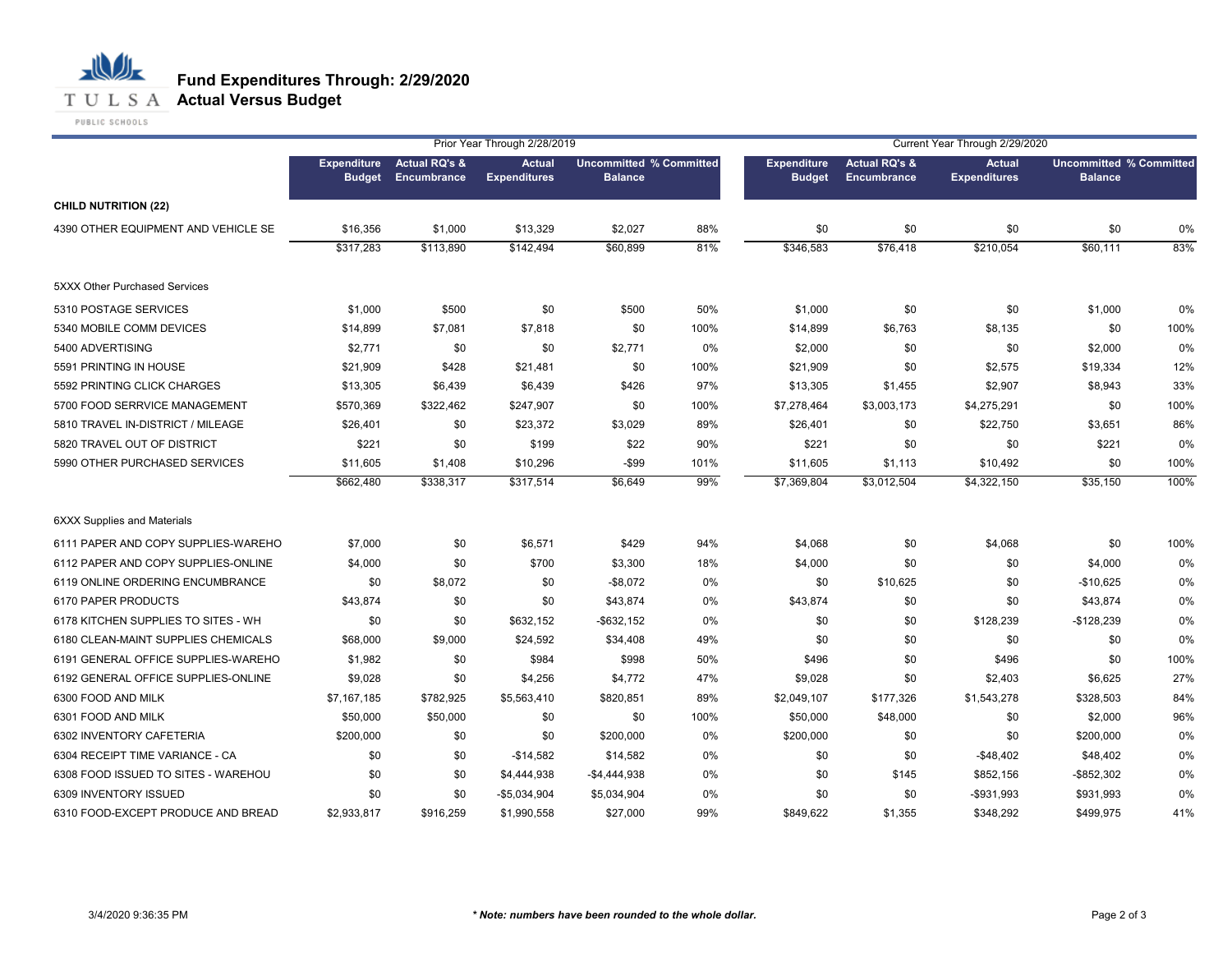**T U L S A Actual Versus Budget** 

PUBLIC SCHOOLS

|                                      |                                     | Prior Year Through 2/28/2019            |                                      |                                                  |      | Current Year Through 2/29/2020      |                                         |                                      |                |                                |  |
|--------------------------------------|-------------------------------------|-----------------------------------------|--------------------------------------|--------------------------------------------------|------|-------------------------------------|-----------------------------------------|--------------------------------------|----------------|--------------------------------|--|
|                                      | <b>Expenditure</b><br><b>Budget</b> | <b>Actual RQ's &amp;</b><br>Encumbrance | <b>Actual</b><br><b>Expenditures</b> | <b>Uncommitted % Committed</b><br><b>Balance</b> |      | <b>Expenditure</b><br><b>Budget</b> | <b>Actual RQ's &amp;</b><br>Encumbrance | <b>Actual</b><br><b>Expenditures</b> | <b>Balance</b> | <b>Uncommitted % Committed</b> |  |
| <b>CHILD NUTRITION (22)</b>          |                                     |                                         |                                      |                                                  |      |                                     |                                         |                                      |                |                                |  |
| 6390 INVENTORY COMMODITIES           | \$37,698                            | \$7,749                                 | \$20,714                             | \$9,235                                          | 76%  | \$37,698                            | \$0                                     | \$0                                  | \$37,698       | 0%                             |  |
| 6510 APPLIANCES/FURNITURE/FIXTURES   | \$26,112                            | \$0                                     | \$25,969                             | \$143                                            | 99%  | \$11,626                            | \$483                                   | \$4,975                              | \$6,168        | 47%                            |  |
| 6530 TECHNOLOGY-RELATED EQUIPMENT    | \$57,736                            | \$2,290                                 | \$55,446                             | \$0                                              | 100% | \$59,757                            | \$1,000                                 | \$56,743                             | \$2,014        | 97%                            |  |
| 6560 MACHINERY                       | \$1,096                             | \$0                                     | \$1,096                              | \$0                                              | 100% | \$0                                 | \$0                                     | \$0                                  | \$0            | 0%                             |  |
| 6570 UNIFORMS                        | \$10,697                            | \$0                                     | \$6,356                              | \$4,341                                          | 59%  | \$0                                 | \$0                                     | \$0                                  | \$0            | 0%                             |  |
|                                      | \$10,618,225                        | \$1,776,293                             | \$7,728,254                          | \$1,113,677                                      | 90%  | \$3,319,276                         | \$238,934                               | \$1,960,255                          | \$1,120,087    | 66%                            |  |
| <b>7XXX Property/Equipment</b>       |                                     |                                         |                                      |                                                  |      |                                     |                                         |                                      |                |                                |  |
| 7310 APPLIANCES/FURNITURE/FIXTURES   | \$116,963                           | \$0                                     | \$104,882                            | \$12,080                                         | 90%  | \$46,963                            | \$0                                     | \$38,139                             | \$8,823        | 81%                            |  |
|                                      | \$116,963                           | \$0                                     | \$104,882                            | \$12,080                                         | 90%  | \$46,963                            | \$0                                     | \$38,139                             | \$8,823        | 81%                            |  |
| 8XXX Other Objects and Reserves      |                                     |                                         |                                      |                                                  |      |                                     |                                         |                                      |                |                                |  |
| 8600 STAFF REGISTRATION AND TUITION  | \$1,173                             | \$0                                     | \$100                                | \$1,073                                          | 9%   | \$1,173                             | \$0                                     | \$0                                  | \$1,173        | 0%                             |  |
|                                      | \$1,173                             | $\overline{50}$                         | \$100                                | \$1,073                                          | 9%   | \$1,173                             | $\sqrt{50}$                             | \$0                                  | \$1,173        | $0\%$                          |  |
| 9XXX Other Uses of Funds             |                                     |                                         |                                      |                                                  |      |                                     |                                         |                                      |                |                                |  |
| 9300 REIMBURSEMENT                   | \$1,109,000                         | \$1,109,000                             | \$0                                  | \$0                                              | 100% | \$465,500                           | \$0                                     | \$0                                  | \$465,500      | 0%                             |  |
|                                      | \$1,109,000                         | \$1,109,000                             | $\sqrt{50}$                          | $\sqrt{50}$                                      | 100% | \$465,500                           | $\sqrt{50}$                             | \$0                                  | \$465,500      | $0\%$                          |  |
| <b>Total Fund Expend./Encumb/RQs</b> | \$26,595,286                        | \$9,539,026                             | \$16,970,604                         | \$85,655                                         | 100% | \$25,920,997                        | \$8,195,131                             | \$14,935,628                         | \$2,790,239    | 89%                            |  |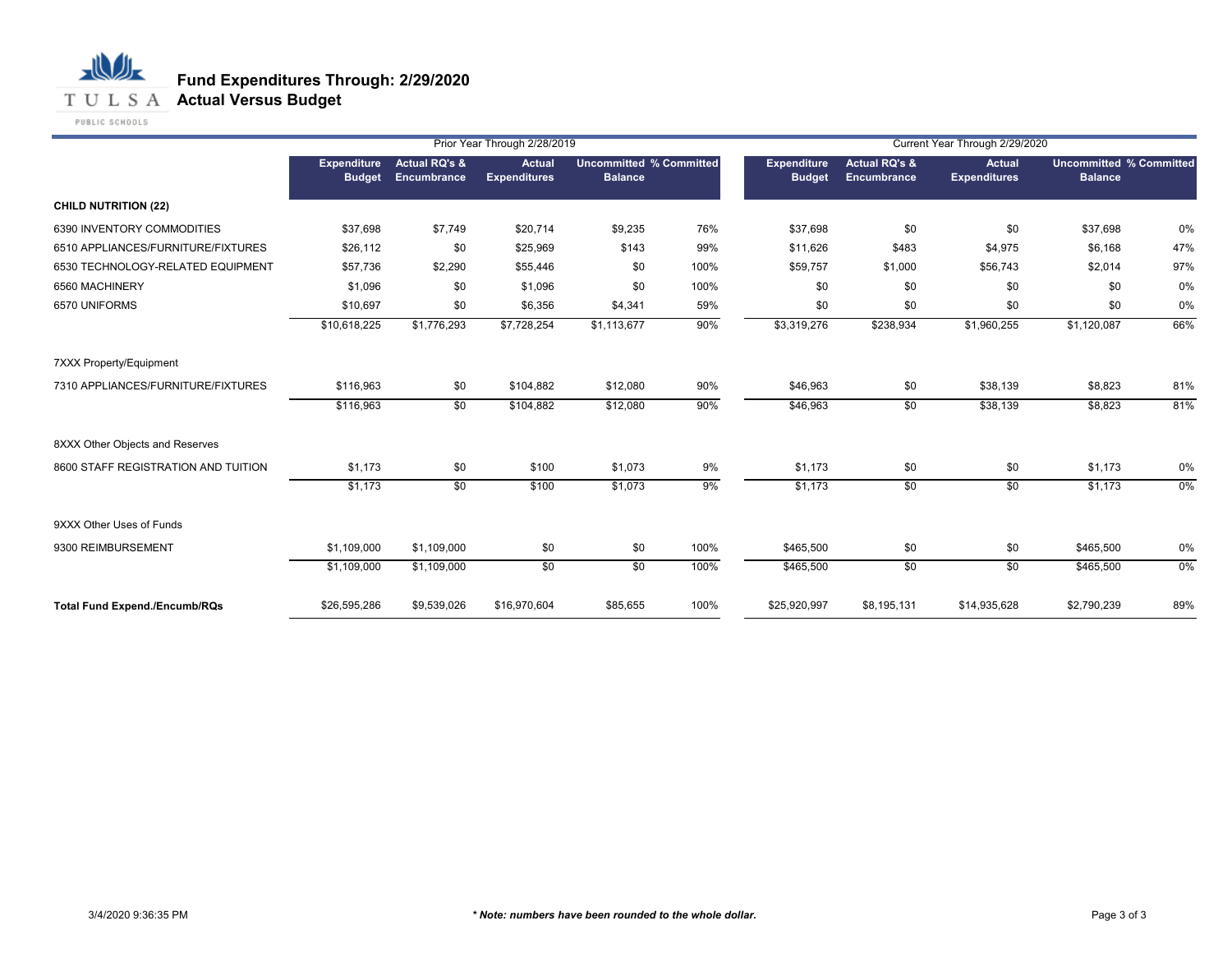

# **Bond Fund Expenditures By Project Through: 2/29/2020**

|                                     | Current Year Through 2/29/2020 |                                                |                 |                                                |             |  |  |  |
|-------------------------------------|--------------------------------|------------------------------------------------|-----------------|------------------------------------------------|-------------|--|--|--|
| <b>Project Project Description</b>  | <b>Expenditure Budget</b>      | <b>Actual RQ's &amp;</b><br><b>Encumbrance</b> |                 | <b>Actual Expenditures</b> Uncommitted Balance | % Committed |  |  |  |
| 30 - BOND BALANCING FUND            |                                |                                                |                 |                                                |             |  |  |  |
| 0000 UNRESTRICTED FUNDS             | \$22,301,520                   | \$0                                            | \$0             | \$22,301,520                                   | 0%          |  |  |  |
| SUM OF FUND 30                      | \$22,301,520                   | \$0                                            | $\overline{50}$ | \$22,301,520                                   | $0\%$       |  |  |  |
|                                     |                                |                                                |                 |                                                |             |  |  |  |
| 31 - BOND FUND - 2016B              |                                |                                                |                 |                                                |             |  |  |  |
| 1172 BOND TECHNOLOGY INFRASTRUCTURE | \$18,900                       | \$0                                            | \$18,900        | \$0                                            | 100%        |  |  |  |
| 1173 BOND SYSTEMS UPGRADES, PHONE,  | \$134,866                      | \$0                                            | \$134,866       | \$0                                            | 100%        |  |  |  |
| <b>1527 LIBRARY MATERIAL</b>        | \$0                            | \$0                                            | \$0             | \$0                                            | #DIV/0!     |  |  |  |
| SUM OF FUND 31                      | \$153,766                      | \$0                                            | \$153,766       | \$0                                            | 100%        |  |  |  |
| 32 - BOND FUND - 2018B              |                                |                                                |                 |                                                |             |  |  |  |
| 1110 BOND CLASSROOM TEXTBOOKS       | \$418,193                      | \$3,700                                        | \$402,688       | \$11,806                                       | 97%         |  |  |  |
| 1119 BOND CLASSROOM MANAGEMENT FEES | \$84,541                       | \$0                                            | \$84,541        | \$0                                            | 100%        |  |  |  |
| 1130 BOND CLASSROOM FURNITURE / FIX | \$509,230                      | \$0                                            | \$16,807        | \$492,423                                      | 3%          |  |  |  |
| 1133 BOND FINE ARTS: UNIFORMS, EQUI | \$27,226                       | \$0                                            | \$0             | \$27,226                                       | 0%          |  |  |  |
| 1135 BOND AUDITORIUM REMODEL        | \$164,948                      | \$0                                            | \$164,948       | \$0                                            | 100%        |  |  |  |
| 1136 BOND PE / HEALTH EDUCATION EQU | \$51,643                       | \$11,363                                       | \$26,758        | \$13,522                                       | 74%         |  |  |  |
| 1145 BOND 21ST CENTURY CLASSROOM TE | \$315                          | \$0                                            | \$0             | \$315                                          | 0%          |  |  |  |
| 1147 MANAGED PRINT SERVICE          | \$89,814                       | \$0                                            | \$86,284        | \$3,530                                        | 96%         |  |  |  |
| 1169 CLASSROOM COMPUTERS            | \$262,032                      | \$6,248                                        | \$280,821       | $-$25,036$                                     | 110%        |  |  |  |
| 1173 BOND SYSTEMS UPGRADES, PHONE,  | \$20,542                       | \$3,065                                        | \$8,305         | \$9,172                                        | 55%         |  |  |  |
| 1180 BOND UPGRADE POOL LOCKER ROOMS | \$0                            | \$0                                            | \$0             | \$0                                            | 0%          |  |  |  |
| 1200 FACILITIES - BOND              | \$148,071                      | \$0                                            | \$148,071       | \$0                                            | 100%        |  |  |  |
| 1210 BOND-CONSTRUCTION BUILDING ADD | \$167,362                      | \$0                                            | \$42,166        | \$125,195                                      | 25%         |  |  |  |
| 1212 BOND-PAVING                    | \$27,157                       | \$0                                            | \$22,572        | \$4,585                                        | 83%         |  |  |  |
| 1215 BOND-ENERGY MANAGEMENT FEES    | \$312,613                      | \$56,632                                       | \$235,679       | \$20,302                                       | 94%         |  |  |  |
| 1219 BOND MANAGEMENT FEES           | \$107,606                      | \$0                                            | \$107,606       | \$0                                            | 100%        |  |  |  |
| 1230 BOND-BLDG RENOVATIONS          | \$1,956,006                    | \$0                                            | \$1,956,006     | \$0                                            | 100%        |  |  |  |
| 1250 BOND-P.E. UPGRADES             | \$280                          | \$0                                            | \$280           | \$0                                            | 100%        |  |  |  |
| 1270 BOND-HVAC                      | \$264,932                      | \$0                                            | \$264,932       | \$0                                            | 100%        |  |  |  |
| 1410 BOND SCHOOL BUSES / ROUTE MAIN | \$5,640                        | \$5,240                                        | \$400           | \$0                                            | 100%        |  |  |  |
| 1522 BOND LIBRARY CONSTRUCTION      | \$44,576                       | \$0                                            | \$44,576        | \$0                                            | 100%        |  |  |  |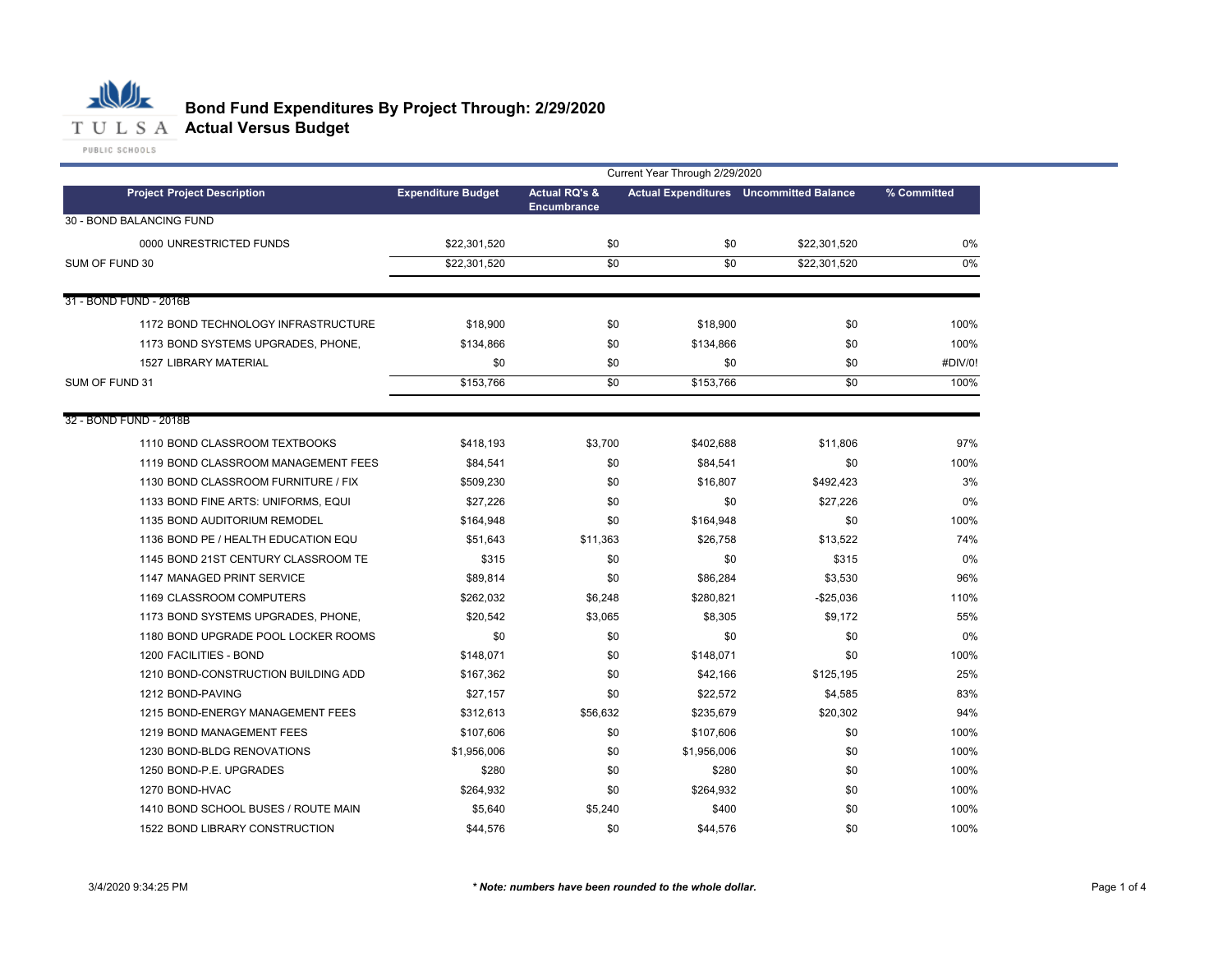

|                                     | Current Year Through 2/29/2020 |                                                |             |                                                |             |  |  |  |  |  |
|-------------------------------------|--------------------------------|------------------------------------------------|-------------|------------------------------------------------|-------------|--|--|--|--|--|
| <b>Project Project Description</b>  | <b>Expenditure Budget</b>      | <b>Actual RQ's &amp;</b><br><b>Encumbrance</b> |             | <b>Actual Expenditures</b> Uncommitted Balance | % Committed |  |  |  |  |  |
| <b>1527 LIBRARY MATERIAL</b>        | $\overline{$}354,005$          | \$5                                            | \$354,001   | \$0                                            | 100%        |  |  |  |  |  |
| SUM OF FUND 32                      | \$5,016,731                    | \$86,252                                       | \$4,247,440 | \$683,038                                      | 86%         |  |  |  |  |  |
| 33 - BOND FUND - 2018C              |                                |                                                |             |                                                |             |  |  |  |  |  |
| 1110 BOND CLASSROOM TEXTBOOKS       | \$1,243                        | \$0                                            | \$1,243     | \$0                                            | 100%        |  |  |  |  |  |
| 1111 BOND READING AND STEM MATERIAL | \$106,640                      | \$0                                            | \$85,237    | \$21,403                                       | 80%         |  |  |  |  |  |
| 1139 BOND SCIENCE SAFETY EQUIPMENT  | \$49.772                       | \$49,434                                       | \$0         | \$338                                          | 99%         |  |  |  |  |  |
| 1145 BOND 21ST CENTURY CLASSROOM TE | \$3,448                        | \$1,141                                        | \$749       | \$1,558                                        | 55%         |  |  |  |  |  |
| 1146 DESKTOP & APP VIRTUALIZATION   | \$1,006,273                    | \$17,455                                       | \$755,118   | \$233,700                                      | 77%         |  |  |  |  |  |
| 1169 CLASSROOM COMPUTERS            | \$95,920                       | \$3,675                                        | \$92,195    | \$50                                           | 100%        |  |  |  |  |  |
| 1171 PROFESSIONAL DEVELOPMENT       | \$235,022                      | \$0                                            | \$204,377   | \$30,644                                       | 87%         |  |  |  |  |  |
| 1173 BOND SYSTEMS UPGRADES, PHONE,  | \$10,412                       | $-$3,482,062$                                  | \$3,483,791 | \$8,683                                        | 17%         |  |  |  |  |  |
| 1177 INSTRUCTIONAL LEARNING RESOURC | \$509,571                      | \$0                                            | \$506,863   | \$2,708                                        | 99%         |  |  |  |  |  |
| SUM OF FUND 33                      | \$2,018,300                    | $-$3,410,357$                                  | \$5,129,574 | \$299,084                                      | 85%         |  |  |  |  |  |
| 34 - BOND FUND - 2019A              |                                |                                                |             |                                                |             |  |  |  |  |  |
| 1110 BOND CLASSROOM TEXTBOOKS       | \$348,103                      | \$0                                            | \$346,084   | \$2,019                                        | 99%         |  |  |  |  |  |
| 1111 BOND READING AND STEM MATERIAL | \$1,300,000                    | \$0                                            | \$348,403   | \$951,597                                      | 27%         |  |  |  |  |  |
| 1119 BOND CLASSROOM MANAGEMENT FEES | \$153,531                      | \$2,072                                        | \$151,458   | \$0                                            | 100%        |  |  |  |  |  |
| 1130 BOND CLASSROOM FURNITURE / FIX | -\$456,910                     | \$0                                            | \$896       | $-$457,806$                                    | 0%          |  |  |  |  |  |
| 1133 BOND FINE ARTS: UNIFORMS, EQUI | \$25,933                       | \$13,148                                       | \$30,802    | $-$18,018$                                     | 169%        |  |  |  |  |  |
| 1135 BOND AUDITORIUM REMODEL        | \$272,420                      | \$206,003                                      | \$59,758    | \$6,658                                        | 98%         |  |  |  |  |  |
| 1136 BOND PE / HEALTH EDUCATION EQU | \$161,268                      | \$2,441                                        | \$0         | \$158,826                                      | 2%          |  |  |  |  |  |
| 1139 BOND SCIENCE SAFETY EQUIPMENT  | \$100,000                      | \$21,801                                       | \$0         | \$78,199                                       | 22%         |  |  |  |  |  |
| 1145 BOND 21ST CENTURY CLASSROOM TE | \$349,398                      | \$25,336                                       | \$318,983   | \$5,079                                        | 99%         |  |  |  |  |  |
| 1147 MANAGED PRINT SERVICE          | \$378,832                      | \$167,894                                      | \$103,604   | \$107,333                                      | 72%         |  |  |  |  |  |
| 1169 CLASSROOM COMPUTERS            | \$673,823                      | \$52,378                                       | \$619,745   | \$1,700                                        | 100%        |  |  |  |  |  |
| 1173 BOND SYSTEMS UPGRADES, PHONE,  | \$96,757                       | \$7,000                                        | \$47,831    | \$41,926                                       | 57%         |  |  |  |  |  |
| 1180 BOND UPGRADE POOL LOCKER ROOMS | \$83,939                       | \$71,013                                       | \$0         | \$12,925                                       | 85%         |  |  |  |  |  |
| 1200 FACILITIES - BOND              | \$32,490                       | \$8,521                                        | \$23,198    | \$772                                          | 98%         |  |  |  |  |  |
| 1210 BOND-CONSTRUCTION BUILDING ADD | $-$78,140$                     | \$22,327                                       | \$24,728    | $-$125,195$                                    | $-60%$      |  |  |  |  |  |
| 1212 BOND-PAVING                    | \$30,960                       | \$0                                            | \$35,545    | $-$4,585$                                      | 115%        |  |  |  |  |  |
| 1215 BOND-ENERGY MANAGEMENT FEES    | \$314,759                      | \$0                                            | \$300,500   | \$14,259                                       | 95%         |  |  |  |  |  |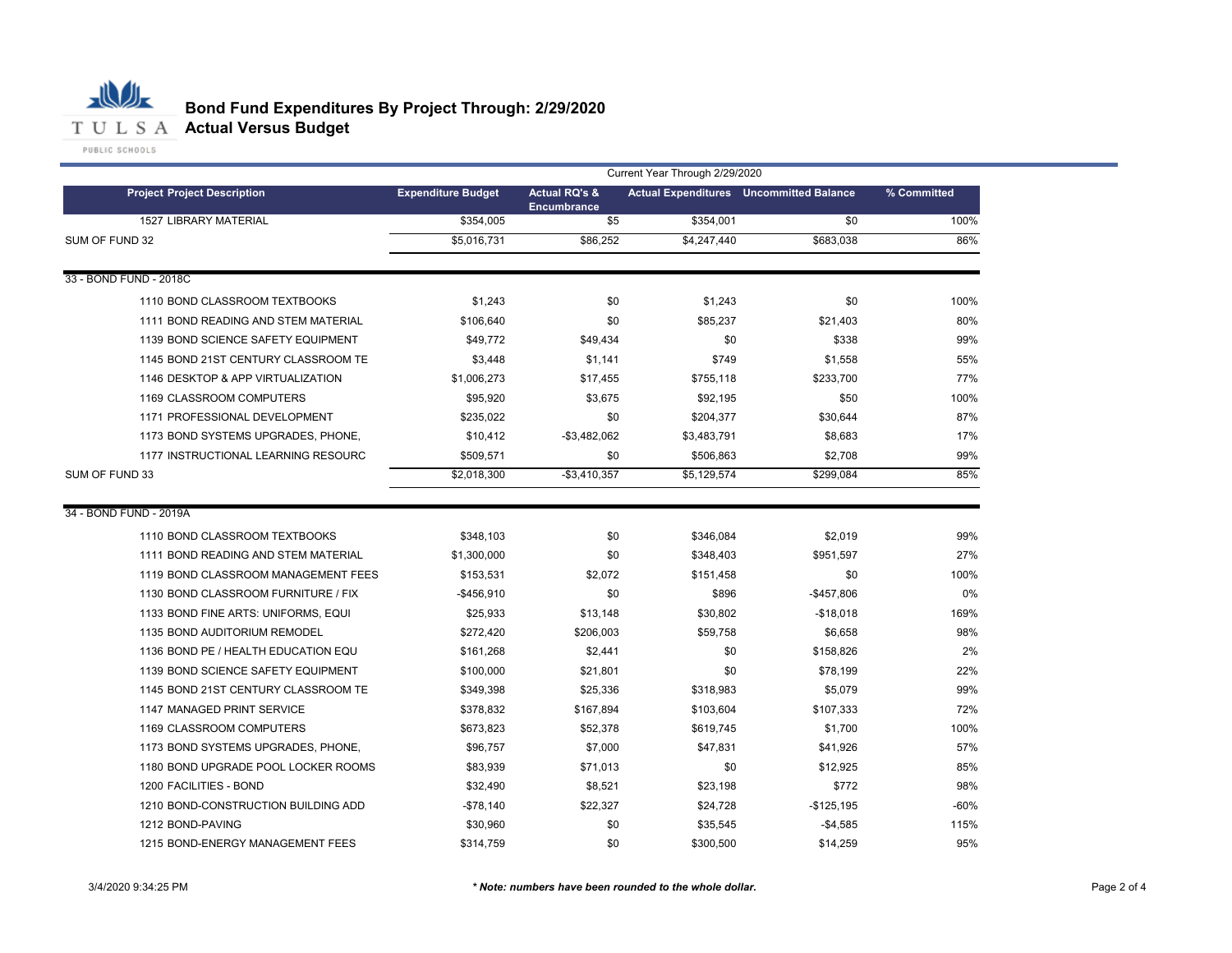

|                                     | Current Year Through 2/29/2020 |                                         |             |                                                |             |  |
|-------------------------------------|--------------------------------|-----------------------------------------|-------------|------------------------------------------------|-------------|--|
| <b>Project Project Description</b>  | <b>Expenditure Budget</b>      | <b>Actual RQ's &amp;</b><br>Encumbrance |             | <b>Actual Expenditures</b> Uncommitted Balance | % Committed |  |
| 1219 BOND MANAGEMENT FEES           | \$468.038                      | \$5.486                                 | \$459,970   | \$2.582                                        | 99%         |  |
| 1230 BOND-BLDG RENOVATIONS          | \$1,020,330                    | \$0                                     | \$1,020,330 | \$0                                            | 100%        |  |
| 1250 BOND-P.E. UPGRADES             | \$50,400                       | \$0                                     | \$50,400    | \$0                                            | 100%        |  |
| 1260 BOND-ROOFING                   | \$98,802                       | \$0                                     | \$98,802    | \$0                                            | 100%        |  |
| 1270 BOND-HVAC                      | \$491,006                      | \$0                                     | \$491,006   | \$0                                            | 100%        |  |
| SUM OF FUND 34                      | \$5,915,737                    | \$605,422                               | \$4,532,043 | \$778,272                                      | 87%         |  |
| 35 - BOND FUND - 2019B              |                                |                                         |             |                                                |             |  |
| 1110 BOND CLASSROOM TEXTBOOKS       | \$500,000                      | \$8,500                                 | \$95,151    | \$396,349                                      | 21%         |  |
| 1119 BOND CLASSROOM MANAGEMENT FEES | \$242,906                      | \$154,699                               | \$88,208    | \$0                                            | 100%        |  |
| 1133 BOND FINE ARTS: UNIFORMS, EQUI | \$818,508                      | \$0                                     | \$0         | \$818,508                                      | 0%          |  |
| 1135 BOND AUDITORIUM REMODEL        | \$684,756                      | \$86,784                                | \$597,972   | \$0                                            | 100%        |  |
| 1139 BOND SCIENCE SAFETY EQUIPMENT  | \$100,000                      | \$39,995                                | \$0         | \$60,005                                       | 40%         |  |
| 1145 BOND 21ST CENTURY CLASSROOM TE | \$2,222,072                    | \$151,229                               | \$1,012,251 | \$1,058,593                                    | 52%         |  |
| 1169 CLASSROOM COMPUTERS            | \$1,228,414                    | \$474,869                               | \$247,649   | \$505,896                                      | 59%         |  |
| 1180 BOND UPGRADE POOL LOCKER ROOMS | \$463,664                      | \$91,169                                | \$323,995   | \$48,500                                       | 90%         |  |
| 1200 FACILITIES - BOND              | \$855.307                      | \$253,226                               | \$596,450   | \$5,631                                        | 99%         |  |
| 1212 BOND-PAVING                    | \$77,648                       | \$5,796                                 | \$54,299    | \$17,553                                       | 77%         |  |
| 1215 BOND-ENERGY MANAGEMENT FEES    | \$565,000                      | \$253,345                               | \$0         | \$311,655                                      | 45%         |  |
| 1219 BOND MANAGEMENT FEES           | \$584,375                      | \$296,739                               | \$287,636   | \$0                                            | 100%        |  |
| 1225 BOND-PLAYGROUND CONST/EQUIPMNT | \$46,171                       | \$0                                     | \$46,171    | \$0                                            | 100%        |  |
| 1230 BOND-BLDG RENOVATIONS          | \$3,174,198                    | \$250.984                               | \$2.923.214 | \$0                                            | 100%        |  |
| 1250 BOND-P.E. UPGRADES             | \$4,405,621                    | \$4,078,756                             | \$326,865   | \$0                                            | 100%        |  |
| 1260 BOND-ROOFING                   | \$96,774                       | \$0                                     | \$96,774    | \$0                                            | 100%        |  |
| 1270 BOND-HVAC                      | \$1,304,232                    | \$31,210                                | \$1,273,022 | \$0                                            | 100%        |  |
| 1410 BOND SCHOOL BUSES / ROUTE MAIN | \$275,000                      | \$57,826                                | \$211,118   | \$6,056                                        | 98%         |  |
| 1419 BOND TRANSPORTATION MANAGEMENT | \$30,000                       | \$0                                     | \$30,000    | \$0                                            | 100%        |  |
| 1519 BOND LIBRARY MANAGEMENT FEES   | \$50,000                       | \$0                                     | \$50,000    | \$0                                            | 100%        |  |
| 1522 BOND LIBRARY CONSTRUCTION      | \$1,484,176                    | \$1,270,420                             | \$199,403   | \$14,353                                       | 99%         |  |
| <b>1527 LIBRARY MATERIAL</b>        | \$1,770,824                    | \$460,140                               | \$427,529   | \$883,155                                      | 50%         |  |
| SUM OF FUND 35                      | \$20,979,646                   | \$7,965,687                             | \$8,887,706 | \$4,126,253                                    | 80%         |  |

36 - BOND FUND - 2019C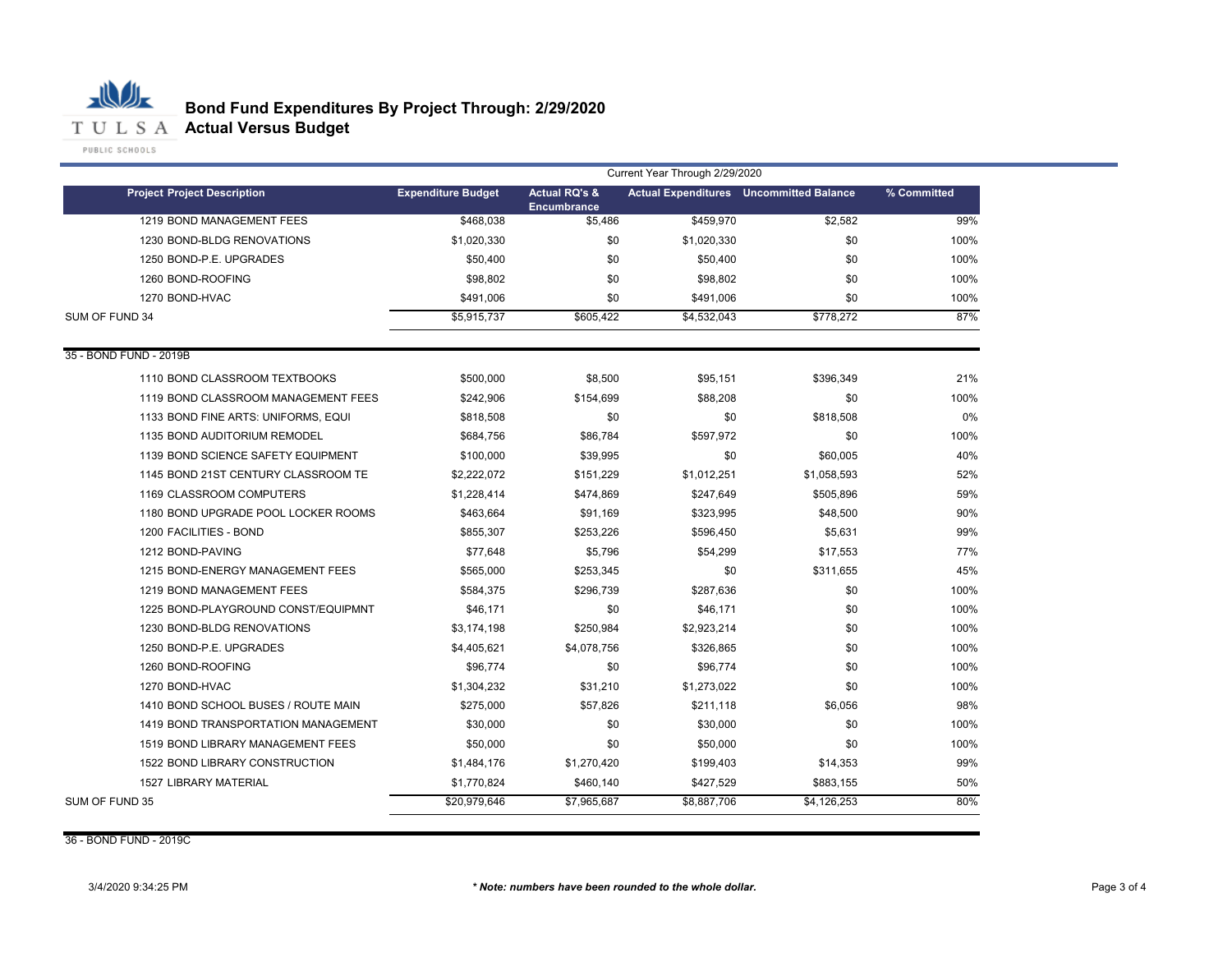

|                                     | Current Year Through 2/29/2020 |                                                |              |                                                |             |  |  |
|-------------------------------------|--------------------------------|------------------------------------------------|--------------|------------------------------------------------|-------------|--|--|
| <b>Project Project Description</b>  | <b>Expenditure Budget</b>      | <b>Actual RQ's &amp;</b><br><b>Encumbrance</b> |              | <b>Actual Expenditures</b> Uncommitted Balance | % Committed |  |  |
| 1111 BOND READING AND STEM MATERIAL | \$97,217                       | $\overline{50}$                                | \$97,217     | \$0                                            | 100%        |  |  |
| 1119 BOND CLASSROOM MANAGEMENT FEES | \$50,094                       | \$0                                            | \$50,094     | \$0                                            | 100%        |  |  |
| 1146 DESKTOP & APP VIRTUALIZATION   | \$429,823                      | \$0                                            | \$0          | \$429,823                                      | 0%          |  |  |
| 1169 CLASSROOM COMPUTERS            | \$2,359,807                    | \$462,683                                      | \$558,806    | \$1,338,317                                    | 43%         |  |  |
| 1171 PROFESSIONAL DEVELOPMENT       | \$250,000                      | \$0                                            | \$0          | \$250,000                                      | $0\%$       |  |  |
| 1172 BOND TECHNOLOGY INFRASTRUCTURE | \$2,110,926                    | \$0                                            | \$0          | \$2,110,926                                    | $0\%$       |  |  |
| 1173 BOND SYSTEMS UPGRADES, PHONE,  | \$3,239,775                    | \$1,015,378<br>\$1,814,101                     |              | \$410,296                                      | 87%         |  |  |
| 1177 INSTRUCTIONAL LEARNING RESOURC | \$947,000                      | \$0                                            | \$28,602     | \$918,398                                      | 3%          |  |  |
| SUM OF FUND 36                      | \$9,484,641                    | \$1,478,061                                    | \$2,548,820  | \$5,457,760                                    | 42%         |  |  |
| 38 - BOND FUND - 2017B              |                                |                                                |              |                                                |             |  |  |
| 1172 BOND TECHNOLOGY INFRASTRUCTURE | \$1,147                        | \$0                                            | \$1,147      | \$0                                            | 100%        |  |  |
| 1173 BOND SYSTEMS UPGRADES, PHONE,  | \$4,047                        | \$0                                            | \$4,047      | \$0                                            | 100%        |  |  |
| 1177 INSTRUCTIONAL LEARNING RESOURC | \$10,298                       | \$0                                            | \$10,298     | \$0                                            | 100%        |  |  |
| 1200 FACILITIES - BOND              | \$3,283                        | \$0                                            | \$3,283      | \$0                                            | 100%        |  |  |
| 1215 BOND-ENERGY MANAGEMENT FEES    | \$12,763                       | \$0                                            | \$12,763     | \$0                                            | 100%        |  |  |
| 1219 BOND MANAGEMENT FEES           | \$1,761                        | \$0                                            | \$1,761      | \$0                                            | 100%        |  |  |
| <b>1527 LIBRARY MATERIAL</b>        | \$88                           | \$0                                            | \$88         | \$0                                            | 100%        |  |  |
| SUM OF FUND 38                      | \$33,387                       | \$0                                            | \$33,387     | \$0                                            | 100%        |  |  |
| 39 - BOND FUND - 2018A              |                                |                                                |              |                                                |             |  |  |
| 1110 BOND CLASSROOM TEXTBOOKS       | \$9,180                        | \$0                                            | \$9,180      | \$0                                            | 100%        |  |  |
| 1119 BOND CLASSROOM MANAGEMENT FEES | \$13,680                       | \$1                                            | \$13,679     | \$0                                            | 100%        |  |  |
| 1169 CLASSROOM COMPUTERS            | \$3,261                        | \$0                                            | \$3,261      | \$0                                            | 100%        |  |  |
| 1177 INSTRUCTIONAL LEARNING RESOURC | \$68,435                       | \$0                                            | \$68,435     | \$0                                            | 100%        |  |  |
| 1200 FACILITIES - BOND              | \$2,337                        | \$0                                            | \$2,337      | \$0                                            | 100%        |  |  |
| 1215 BOND-ENERGY MANAGEMENT FEES    | \$379                          | \$0                                            | \$379        | \$0                                            | 100%        |  |  |
| 1219 BOND MANAGEMENT FEES           | \$1                            | \$0                                            | \$1          | \$0                                            | 100%        |  |  |
| SUM OF FUND 39                      | \$97,272                       | \$1                                            | \$97,271     | \$0                                            | 100%        |  |  |
| Grand Total of all Funds:           | \$66,001,000                   | \$6,725,066                                    | \$25,630,007 | \$33,645,927                                   | 49%         |  |  |